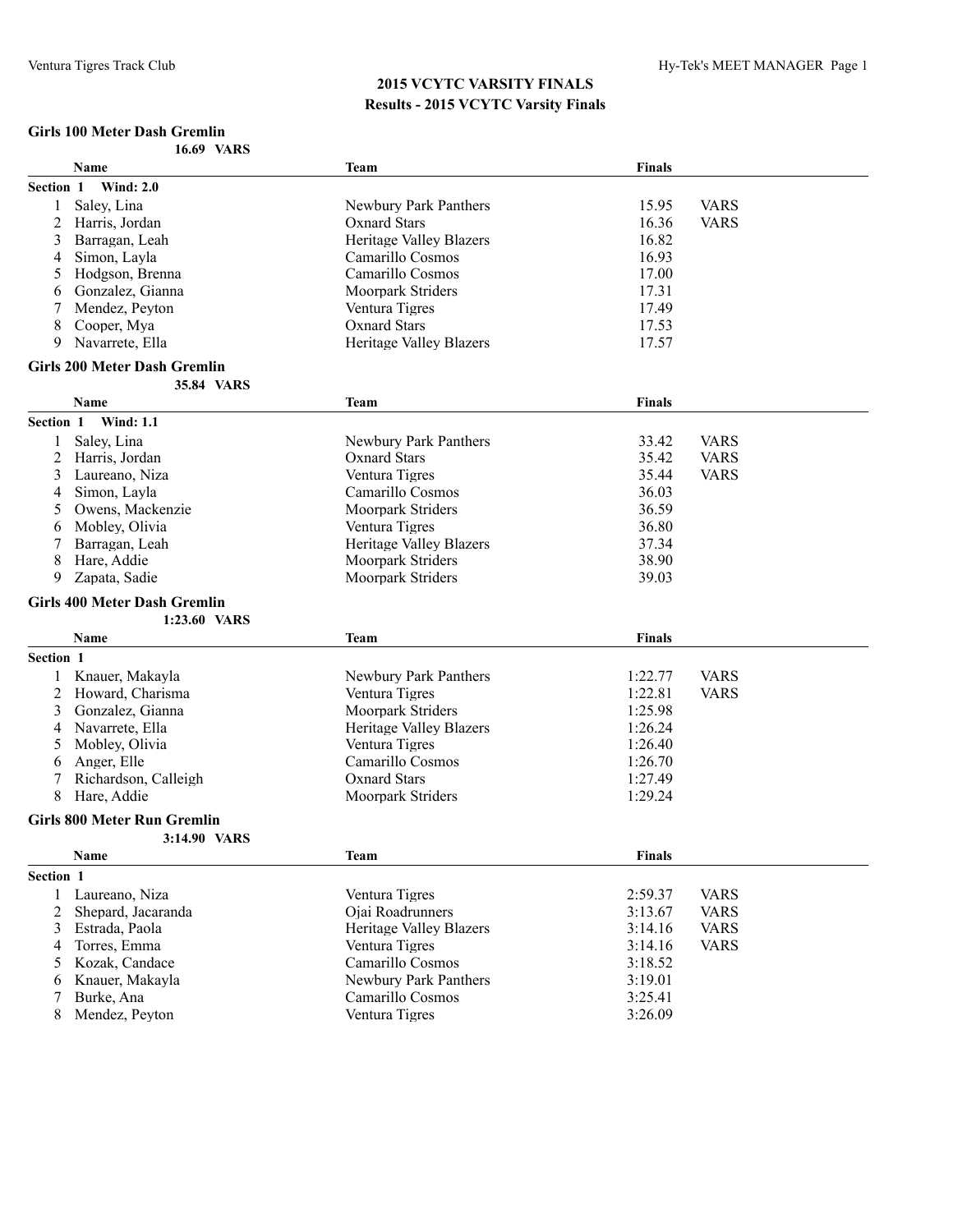|                      | Section 1  (Girls 800 Meter Run Gremlin) |                                |                         |                        |
|----------------------|------------------------------------------|--------------------------------|-------------------------|------------------------|
|                      | <b>Name</b>                              | <b>Team</b>                    |                         | <b>Finals</b>          |
| 9                    | Perez, Kaylani                           | <b>Heritage Valley Blazers</b> |                         | 3:26.55                |
| 10                   | Janowicz, Reese                          | Camarillo Cosmos               |                         | 3:27.98                |
|                      | Girls 1600 Meter Run Gremlin             |                                |                         |                        |
|                      | 7:16.40 VARS                             |                                |                         |                        |
|                      | Name                                     | <b>Team</b>                    |                         | <b>Finals</b>          |
| Section 1            |                                          |                                |                         |                        |
| 1                    | Laureano, Niza                           | Ventura Tigres                 |                         | 6:12.17<br><b>VARS</b> |
| 2                    | Torres, Emma                             | Ventura Tigres                 |                         | 6:36.29<br><b>VARS</b> |
| 3                    | Estrada, Paola                           | <b>Heritage Valley Blazers</b> |                         | 6:37.97<br><b>VARS</b> |
| 4                    | Kozak, Candace                           | Camarillo Cosmos               |                         | 6:56.62<br><b>VARS</b> |
| 5                    | Taylor, Monet                            | Newbury Park Panthers          |                         | 7:09.71<br><b>VARS</b> |
| 6                    | Zapata, Sadie                            | Moorpark Striders              |                         | <b>VARS</b><br>7:14.74 |
| 7                    | Perez, Kaylani                           | Heritage Valley Blazers        |                         | 7:19.15                |
| 8                    | Cardona, Destiny                         | <b>Heritage Valley Blazers</b> |                         | 7:21.18                |
| 9                    | Bowers, Ava                              | <b>Thousand Oaks Flyers</b>    |                         | 7:34.10                |
| 10                   | Gomez, Makaila                           | Ventura Tigres                 |                         | 7:43.65                |
| 11                   | Layton, Sadie                            | Moorpark Striders              |                         | 7:52.54                |
|                      | <b>Girls 4x100 Meter Relay Gremlin</b>   |                                |                         |                        |
|                      | Team                                     | Relay                          |                         | <b>Finals</b>          |
| Section 1            |                                          |                                |                         |                        |
| 1                    | Newbury Park Panthers                    |                                |                         | 69.99                  |
|                      | 1) Dorsi, Elliana                        | 2) Russell, Hayden             | 3) Knauer, Makayla      | 4) Saley, Lina         |
| 2                    | Moorpark Striders                        |                                |                         | 70.68                  |
|                      | 1) Johnson, Madelyn                      | 2) Zapata, Sadie               | 3) Owens, Mackenzie     | 4) Gonzalez, Gianna    |
| 3                    | <b>Oxnard Stars</b>                      |                                |                         | 71.34                  |
|                      | 1) Harris, Jordan                        | 2) Harris, Ryanna              | 3) Olmande, Moriah      | 4) Cooper, Mya         |
|                      | 4 Camarillo Cosmos                       |                                |                         | 71.40                  |
|                      | 1) Hodgson, Brenna                       | 2) Janowicz, Reese             | 3) Pizza, Lillian       | 4) Simon, Layla        |
| 5                    | Ventura Tigres                           |                                |                         | 72.48                  |
|                      | 1) Wade, Estella                         | 2) Mobley, Olivia              | 3) Howard, Charisma     | 4) Mendez, Peyton      |
|                      | 6 Heritage Valley Blazers                |                                |                         | 76.68                  |
|                      | 1) Cardona, Destiny                      | 2) Perez, Kaylani              | 3) Navarrete, Ella      | 4) Barragan, Leah      |
|                      | 7 Newbury Park Panthers                  | B                              |                         | 76.77                  |
|                      | 1) Bergstrom, Brianna                    | 2) Taylor, Monet               | 3) Stepke, Anessa       | 4) Caulfield, Alexa    |
| 8                    | Thousand Oaks Flyers                     |                                |                         | 77.60                  |
|                      | 1) Elliott, Vila                         | 2) Kyle, Madelyn               | 3) Bowers, Ava          | 4) Marasco, Sofia      |
| 9.                   | <b>Oxnard Stars</b>                      | B                              |                         | 1:26.49                |
|                      | 1) Gaston, Julissa                       | 2) Alcantar, Kyrianna          | 3) Richardson, Calleigh | 4) Magana, Isabel      |
| $\sim \cdot$ $\cdot$ | $\mathbf{r} = \alpha - \mathbf{u}$       |                                |                         |                        |

#### **Girls Long Jump Gremlin**

|          | 9-02.00 VARS       |                       |               |            |  |
|----------|--------------------|-----------------------|---------------|------------|--|
|          | <b>Name</b>        | Team                  | <b>Finals</b> | Wind       |  |
| Flight 1 |                    |                       |               |            |  |
|          | Saley, Lina        | Newbury Park Panthers | $9-10.00$     | NWI        |  |
|          | 2 Pizza, Lillian   | Camarillo Cosmos      | $9 - 02.75$   | <b>NWI</b> |  |
|          | 3 Mendez, Peyton   | Ventura Tigres        | $8-11.50$     | <b>NWI</b> |  |
|          | 4 Gonzalez, Gianna | Moorpark Striders     | 8-07.00       | <b>NWI</b> |  |
|          | 5 Mobley, Olivia   | Ventura Tigres        | 8-05.75       | <b>NWI</b> |  |
| 6        | Dorsi, Elliana     | Newbury Park Panthers | 8-05.25       | <b>NWI</b> |  |
|          | Janowicz, Reese    | Camarillo Cosmos      | 8-03.75       | <b>NWI</b> |  |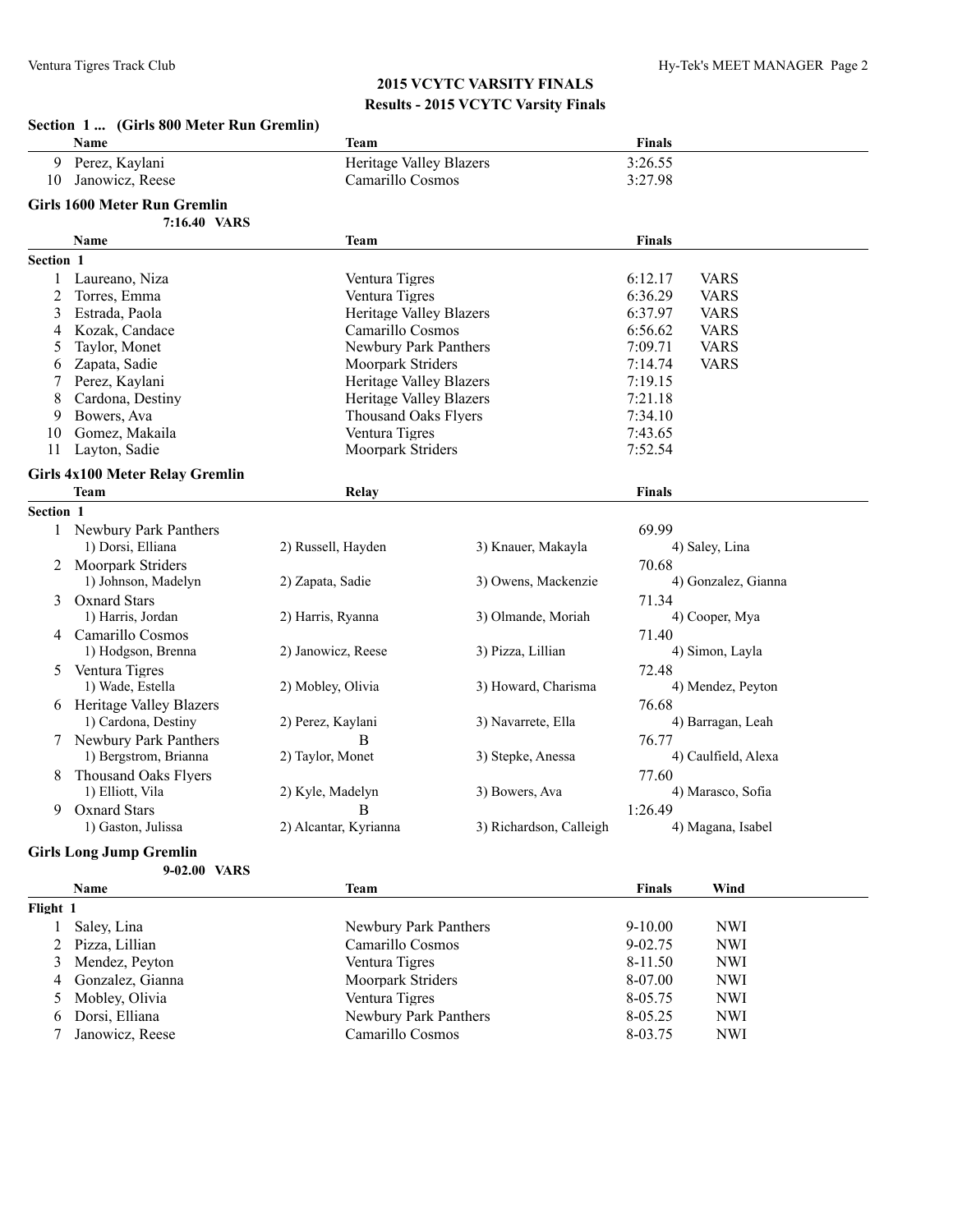#### **Flight 1 ... (Girls Long Jump Gremlin)**

|                | Name                               | <b>Team</b>                 | <b>Finals</b> | Wind        |  |
|----------------|------------------------------------|-----------------------------|---------------|-------------|--|
| 8              | Mayer, Keala                       | Camarillo Cosmos            | 8-03.25       | <b>NWI</b>  |  |
| 9              | Simon, Layla                       | Camarillo Cosmos            | 7-02.50       | <b>NWI</b>  |  |
|                |                                    |                             |               |             |  |
|                | <b>Girls 100 Meter Dash Bantam</b> |                             |               |             |  |
|                | 14.95 VARS                         |                             |               |             |  |
|                | Name                               | <b>Team</b>                 | <b>Finals</b> |             |  |
| Section 1      | <b>Wind: 2.3</b>                   |                             |               |             |  |
| 1              | Thompson, Taleena                  | Ventura Tigres              | 14.50         | <b>VARS</b> |  |
| 2              | Jones, Lovi                        | Ventura Tigres              | 14.53         | <b>VARS</b> |  |
| 3              | Mendez, Ryan                       | Ventura Tigres              | 14.82         | <b>VARS</b> |  |
| 4              | Convy, Madeline                    | <b>Thousand Oaks Flyers</b> | 15.21         |             |  |
| 5              | Slattum, Anja                      | Newbury Park Panthers       | 15.34         |             |  |
| 6              | Carfaro, Abigail                   | Camarillo Cosmos            | 15.37         |             |  |
| 7              | Goodloe, Millani                   | <b>Oxnard Stars</b>         | 15.75         |             |  |
|                | <b>Girls 200 Meter Dash Bantam</b> |                             |               |             |  |
|                | 31.93 VARS                         |                             |               |             |  |
|                |                                    |                             |               |             |  |
|                | Name                               | <b>Team</b>                 | <b>Finals</b> |             |  |
| Section 1      | <b>Wind: 3.3</b>                   |                             |               |             |  |
| 1              | Mendez, Ryan                       | Ventura Tigres              | 30.46         | <b>VARS</b> |  |
| 2              | Shadden, Lily                      | Ventura Tigres              | 30.62         | <b>VARS</b> |  |
| 3              | Jones, Lovi                        | Ventura Tigres              | 30.73         | <b>VARS</b> |  |
| 4              | Thompson, Taleena                  | Ventura Tigres              | 31.18         | <b>VARS</b> |  |
| 5              | Dumond, Hailey                     | Thousand Oaks Flyers        | 32.27         |             |  |
| 6              | Batis, Jailyn                      | <b>Oxnard Stars</b>         | 32.37         |             |  |
| 7              | Valenzuela, Anissa                 | <b>Oxnard Stars</b>         | 32.44         |             |  |
| 8              | Goodloe, Millani                   | <b>Oxnard Stars</b>         | 33.25         |             |  |
| 9              | Johnson, Mykah                     | <b>Oxnard Stars</b>         | 33.54         |             |  |
|                | <b>Girls 400 Meter Dash Bantam</b> |                             |               |             |  |
|                | 74.20 VARS                         |                             |               |             |  |
|                | Name                               | <b>Team</b>                 | <b>Finals</b> |             |  |
| Section 1      |                                    |                             |               |             |  |
|                |                                    |                             |               |             |  |
| 1              | Hawkins, Ailish                    | Newbury Park Panthers       | 67.66         | <b>VARS</b> |  |
| 2              | Shadden, Lily                      | Ventura Tigres              | 68.14         | <b>VARS</b> |  |
| 3              | Mendez, Ryan                       | Ventura Tigres              | 70.98         | <b>VARS</b> |  |
| 4              | Holmes, Jordyn                     | Camarillo Cosmos            | 71.23         | <b>VARS</b> |  |
| 5              | Slattum, Anja                      | Newbury Park Panthers       | 72.80         | <b>VARS</b> |  |
| 6              | Dumond, Hailey                     | Thousand Oaks Flyers        | 73.05         | <b>VARS</b> |  |
|                | Ewing, Anaya                       | Camarillo Cosmos            | 75.24         |             |  |
| 8              | Troutman, Chantelle                | Ventura Tigres              | 76.45         |             |  |
| 9              | Johnson, Mykah                     | <b>Oxnard Stars</b>         | 76.85         |             |  |
|                | <b>Girls 800 Meter Run Bantam</b>  |                             |               |             |  |
|                | 2:54.20 VARS                       |                             |               |             |  |
|                | Name                               | <b>Team</b>                 | <b>Finals</b> |             |  |
| Section 1      |                                    |                             |               |             |  |
| 1              | Hawkins, Ailish                    | Newbury Park Panthers       | 2:41.86       | <b>VARS</b> |  |
| 2              | Ochoa, Chelsea                     | Ventura Tigres              | 2:42.64       | <b>VARS</b> |  |
| 3              | Willard, Kimberly                  | Camarillo Cosmos            | 2:45.92       | <b>VARS</b> |  |
| 4              | Holmes, Jordyn                     | Camarillo Cosmos            | 2:47.14       | <b>VARS</b> |  |
| 5 <sup>5</sup> | Cunningham, Audrey                 | Ventura Tigres              | 2:48.66       | <b>VARS</b> |  |
|                |                                    |                             |               |             |  |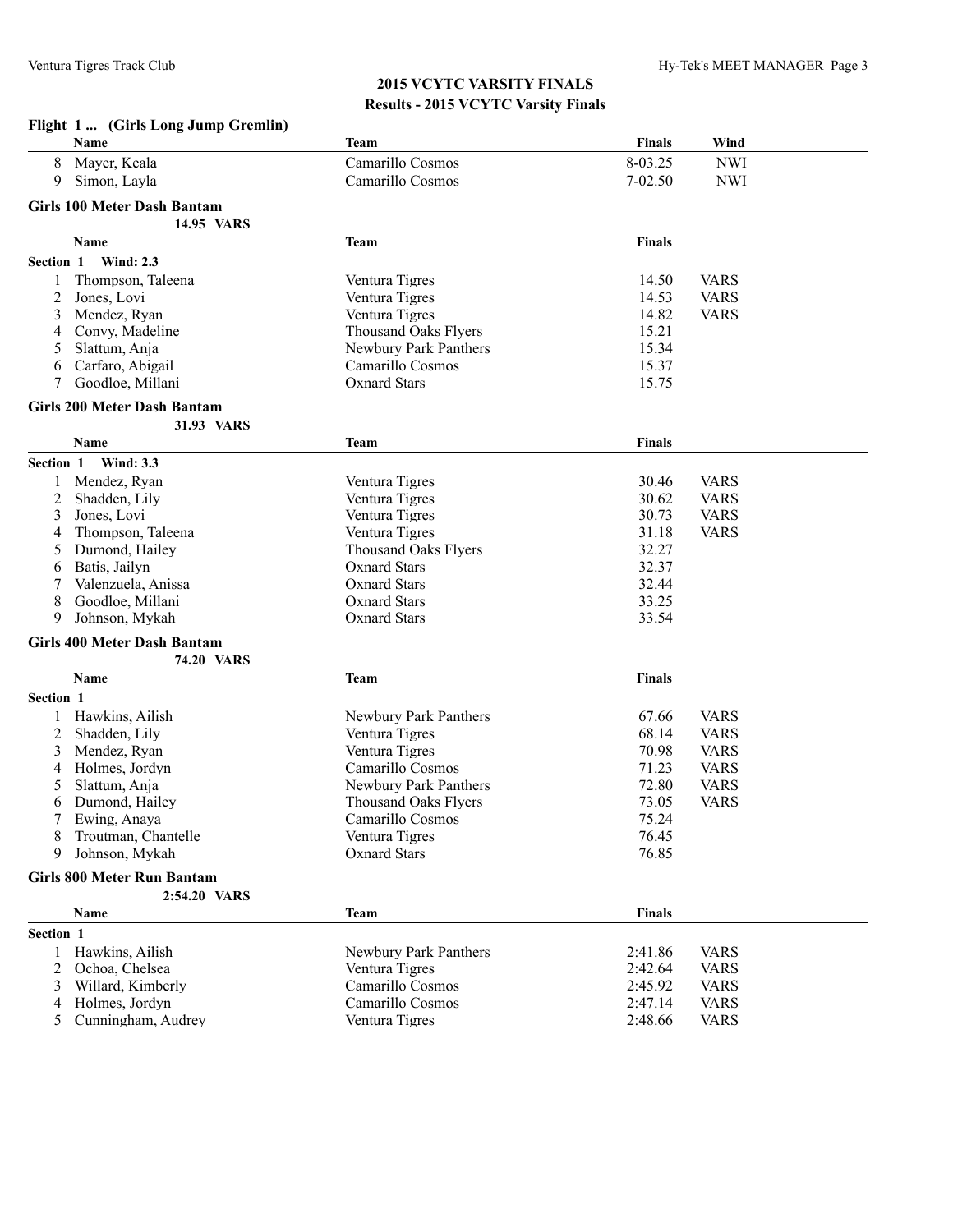#### **Section 1 ... (Girls 800 Meter Run Bantam)**

|              | Name                                       | <b>Team</b>                    |                      | <b>Finals</b>  |                       |
|--------------|--------------------------------------------|--------------------------------|----------------------|----------------|-----------------------|
| 6            | Brotcke, Danielle                          | <b>Thousand Oaks Flyers</b>    |                      | 2:49.77        | <b>VARS</b>           |
| 7            | Holmes, Braelon                            | Camarillo Cosmos               |                      | 2:51.80        | <b>VARS</b>           |
| 8            | Laureano, Andrea                           | <b>Heritage Valley Blazers</b> |                      | 2:52.01        | <b>VARS</b>           |
| 9            | Rodriguez, Olivia                          | Camarillo Cosmos               |                      | 2:57.11        |                       |
| 10           | Sanchez, Gianna                            | Camarillo Cosmos               |                      | 2:57.87        |                       |
| 11           | Garcia, Estella                            | Ventura Tigres                 |                      | 2:58.98        |                       |
| 12           | Perez, Kaliz                               | Heritage Valley Blazers        |                      | 3:01.28        |                       |
|              |                                            |                                |                      |                |                       |
|              | Girls 1600 Meter Run Bantam                |                                |                      |                |                       |
|              | 6:17.80 VARS                               |                                |                      |                |                       |
|              | Name                                       | <b>Team</b>                    |                      | <b>Finals</b>  |                       |
| Section 1    |                                            |                                |                      |                |                       |
| 1            | Ochoa, Chelsea                             | Ventura Tigres                 |                      | 5:47.29        | <b>VARS</b>           |
| 2            | Willard, Kimberly                          | Camarillo Cosmos               |                      | 5:52.45        | <b>VARS</b>           |
| 3            | Cunningham, Audrey                         | Ventura Tigres                 |                      | 5:56.41        | <b>VARS</b>           |
| 4            | Blackwell, Peyton                          | Thousand Oaks Flyers           |                      | 5:58.77        | <b>VARS</b>           |
| 5            | Brotcke, Danielle                          | <b>Thousand Oaks Flyers</b>    |                      | 6:01.30        | <b>VARS</b>           |
| 6            | Laureano, Andrea                           | <b>Heritage Valley Blazers</b> |                      | 6:11.37        | <b>VARS</b>           |
| 7            | Sanchez, Gianna                            | Camarillo Cosmos               |                      | 6:15.11        | <b>VARS</b>           |
| 8            | Easley, Ellie                              | <b>Thousand Oaks Flyers</b>    |                      | 6:18.46        |                       |
| 9            | Gibbel, Kristen                            | <b>Moorpark Striders</b>       |                      | 6:26.01        |                       |
| 10           | Villavicencio, Samantha                    | Camarillo Cosmos               |                      | 6:37.65        |                       |
| 11           | Pereira, Addison                           | Moorpark Striders              |                      | 6:50.60        |                       |
|              | <b>Girls 4x100 Meter Relay Bantam</b>      |                                |                      |                |                       |
|              | <b>Team</b>                                | Relay                          |                      | <b>Finals</b>  |                       |
| Section 1    |                                            |                                |                      |                |                       |
| 1            | Ventura Tigres                             |                                |                      | 59.90          |                       |
|              | 1) Shadden, Lily                           | 2) Thompson, Taleena           | 3) Mendez, Ryan      |                | 4) Jones, Lovi        |
|              | 2 Newbury Park Panthers                    |                                |                      | 59.99          |                       |
|              | 1) Caulfield, Clara                        | 2) Slattum, Anja               | 3) Scully, Lauren    |                | 4) Hawkins, Ailish    |
| 3            | Camarillo Cosmos                           |                                |                      | 63.30          |                       |
|              | 1) Wong, Anneliese                         | 2) Ewing, Anaya                | 3) Stamper, Sarah    |                | 4) Carfaro, Abigail   |
| 4            | <b>Oxnard Stars</b>                        |                                |                      | 63.48          |                       |
|              | 1) Valenzuela, Anissa                      | 2) Goodloe, Millani            | 3) Batis, Jailyn     |                | 4) Johnson, Mykah     |
|              |                                            |                                |                      |                |                       |
| 5            | Thousand Oaks Flyers<br>1) Convy, Madeline |                                |                      | 64.35          | 4) Johnson, Elena     |
|              |                                            | 2) Dumond, Hailey              | 3) Bradley, Zy       |                |                       |
| 6            | Moorpark Striders                          |                                |                      | 64.52          |                       |
|              | 1) Bateman, Crystal                        | 2) Matthee, Kaitlin            | 3) Kadosono, Mieko   |                | 4) Parent, Olivia     |
|              | 7 Ventura Tigres                           | B                              |                      | 66.88          |                       |
|              | 1) Rosales, Natalia                        | 2) Garcia, Estella             | 3) williams, chloe   |                | 4) Sprinkle, Savannah |
|              | <b>Oxnard Stars</b>                        | R                              |                      | D <sub>O</sub> |                       |
|              | 1) Wilson, Samantha                        | 2) Ajanaku, Isis               | 3) Aragon, Tajunae   |                | 4) Medina, Ali        |
|              | <b>Girls 4x400 Meter Relay Bantam</b>      |                                |                      |                |                       |
|              | <b>Team</b>                                | Relay                          |                      | <b>Finals</b>  |                       |
| Section 1    |                                            |                                |                      |                |                       |
| $\mathbf{1}$ | Ventura Tigres                             |                                |                      | 4:58.65        |                       |
|              | 1) Ochoa, Chelsea                          | 2) Cunningham, Audrey          | 3) Mendez, Ryan      |                | 4) Shadden, Lily      |
| 2            | Camarillo Cosmos                           |                                |                      | 5:00.10        |                       |
|              | 1) Holmes, Jordyn                          | 2) Holmes, Braelon             | 3) Willard, Kimberly |                | 4) Ewing, Anaya       |
| 3            | Newbury Park Panthers                      |                                |                      | 5:12.21        |                       |
|              | 1) Caulfield, Clara                        | 2) Scully, Lauren              | 3) Slattum, Anja     |                | 4) Hawkins, Ailish    |
|              |                                            |                                |                      |                |                       |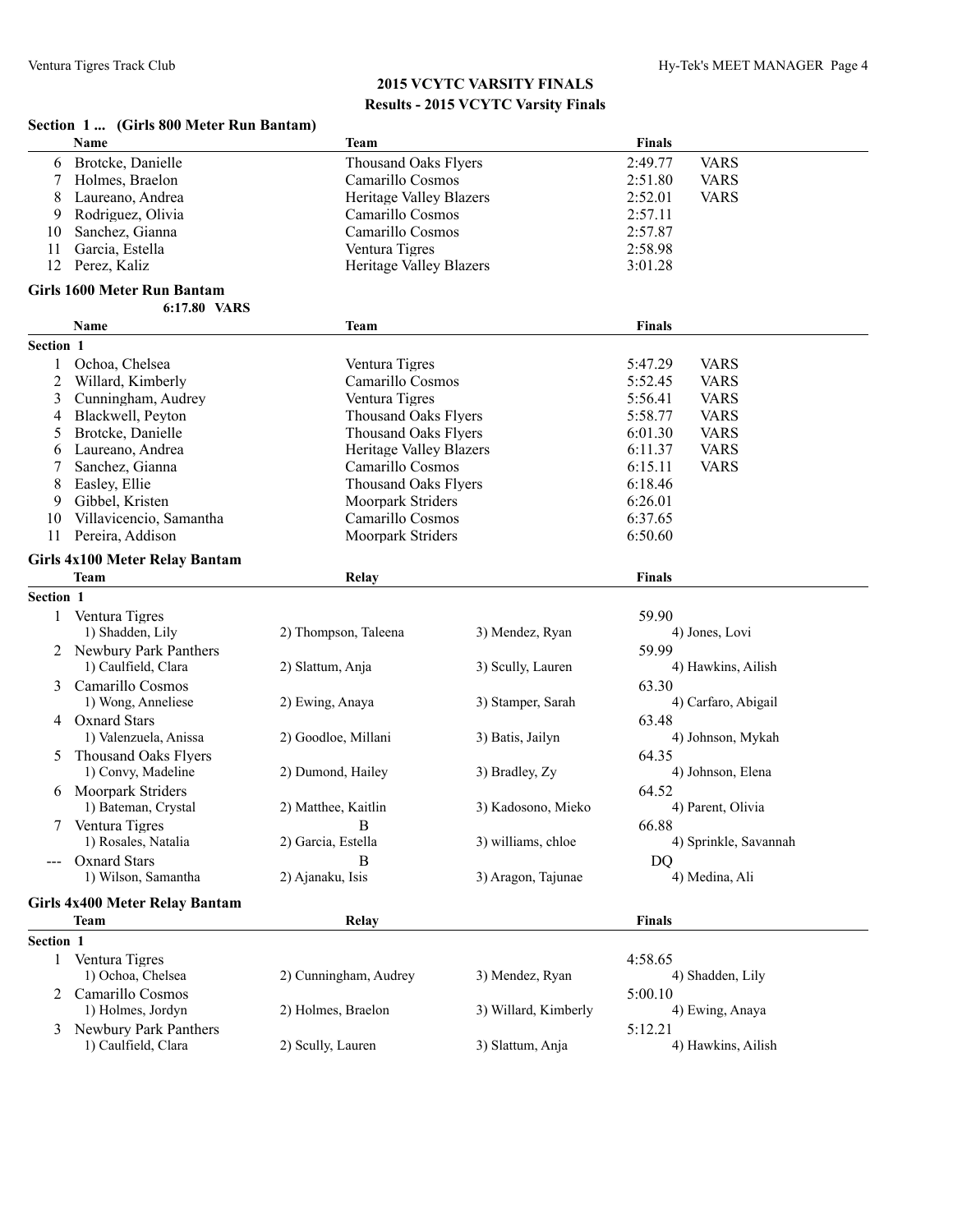|                | Section 1  (Girls 4x400 Meter Relay Bantam) |                      |                                                     |                    |                      |                   |
|----------------|---------------------------------------------|----------------------|-----------------------------------------------------|--------------------|----------------------|-------------------|
|                | <b>Team</b>                                 |                      | Relay                                               |                    | <b>Finals</b>        |                   |
| 4              | Thousand Oaks Flyers                        |                      |                                                     |                    | 5:22.17              |                   |
|                | 1) Blackwell, Peyton                        | 2) Brotcke, Danielle |                                                     | 3) Dumond, Hailey  |                      | 4) Easley, Ellie  |
| 5              | <b>Oxnard Stars</b>                         |                      |                                                     |                    | 5:34.04              |                   |
|                | 1) Goodloe, Millani                         | 2) Johnson, Mykah    |                                                     | 3) Batis, Jailyn   |                      | 4) Medina, Ali    |
| 6              | Moorpark Striders                           |                      |                                                     |                    | 5:37.03              |                   |
|                | 1) Bateman, Crystal                         | 2) Matthee, Kaitlin  |                                                     | 3) Kadosono, Mieko |                      | 4) Parent, Olivia |
|                | <b>Girls High Jump Bantam</b>               |                      |                                                     |                    |                      |                   |
|                | 3-08.00 VARS                                |                      |                                                     |                    |                      |                   |
|                | Name                                        |                      | Team                                                |                    | <b>Finals</b>        |                   |
| Flight 1       |                                             |                      |                                                     |                    |                      |                   |
| 1              | Shadden, Lily                               |                      | Ventura Tigres                                      |                    | $3 - 11.00$          | <b>VARS</b>       |
| 2              | Smilor, Ashlyn                              |                      | Newbury Park Panthers                               |                    | $3 - 09.00$          | <b>VARS</b>       |
| 3              | Sprinkle, Savannah                          |                      | Ventura Tigres                                      |                    | $3-07.00$            |                   |
| 3              | Traversa, Kalista                           |                      | Thousand Oaks Flyers                                |                    | 3-07.00              |                   |
| 5              | Convy, Madeline                             |                      | Thousand Oaks Flyers                                |                    | 3-07.00              |                   |
| $---$          | Cunningham, Audrey                          |                      | Ventura Tigres                                      |                    | NH                   |                   |
|                |                                             |                      |                                                     |                    |                      |                   |
|                | <b>Girls Long Jump Bantam</b>               |                      |                                                     |                    |                      |                   |
|                | 11-08.00 VARS                               |                      |                                                     |                    |                      |                   |
|                | Name                                        |                      | Team                                                |                    | <b>Finals</b>        | Wind              |
| Flight 1       |                                             |                      |                                                     |                    |                      |                   |
|                | Hawkins, Ailish                             |                      | Newbury Park Panthers                               |                    | 12-06.75             | <b>NWI</b>        |
| 2              | Slattum, Anja                               |                      | Newbury Park Panthers                               |                    | 11-07.25             | <b>NWI</b>        |
| 3              | Rodriguez, Olivia                           |                      | Camarillo Cosmos                                    |                    | 11-06.00             | <b>NWI</b>        |
| 4              | Caulfield, Clara                            |                      | Newbury Park Panthers                               |                    | 11-03.50             | <b>NWI</b>        |
| 5              | Holmes, Braelon                             |                      | Camarillo Cosmos                                    |                    | 11-00.00             | <b>NWI</b>        |
| 6              | Holmes, Jordyn                              |                      | Camarillo Cosmos                                    |                    | 10-02.25             | <b>NWI</b>        |
|                | Convy, Madeline                             |                      | <b>Thousand Oaks Flyers</b>                         |                    | 10-00.00             | <b>NWI</b>        |
|                | Seery, Kate                                 |                      | Ojai Roadrunners                                    |                    | ND                   | <b>NWI</b>        |
| $---$          | Jones, Lovi                                 |                      | Ventura Tigres                                      |                    | ND                   | <b>NWI</b>        |
|                | <b>Girls Shot Put 6 lb. Bantam</b>          |                      |                                                     |                    |                      |                   |
|                | 17-07.00 VARS                               |                      |                                                     |                    |                      |                   |
|                | Name                                        |                      | Team                                                |                    | <b>Finals</b>        |                   |
|                |                                             |                      |                                                     |                    |                      |                   |
| Flight 1       |                                             |                      |                                                     |                    |                      |                   |
|                | Barragan, Kimberly                          |                      | Ventura Tigres                                      |                    | 24-04.25             | <b>VARS</b>       |
|                | Nelson, Finagalo                            |                      | <b>Oxnard Stars</b>                                 |                    | 23-09.25<br>19-10.50 | <b>VARS</b>       |
| 3              | Duston, Maycie                              |                      | Ventura Tigres                                      |                    |                      | <b>VARS</b>       |
| 4              | Velazquez, Celeste<br>Savage, Eiyanna       |                      | <b>Heritage Valley Blazers</b><br>Moorpark Striders |                    | 18-09.50<br>16-11.25 | <b>VARS</b>       |
| 5              | Oconnor, Allison                            |                      | Newbury Park Panthers                               |                    | 14-07.50             |                   |
| 6              | Bateman, Crystal                            |                      | Moorpark Striders                                   |                    | 11-02.00             |                   |
|                | Roddick, Caitlin                            |                      | Ojai Roadrunners                                    |                    | ND                   |                   |
| $---$          | Lopez, Xitlaly                              |                      | Ojai Roadrunners                                    |                    | ND                   |                   |
|                |                                             |                      |                                                     |                    |                      |                   |
|                | <b>Girls 100 Meter Dash Midget</b>          |                      |                                                     |                    |                      |                   |
|                | 14.11 VARS                                  |                      |                                                     |                    |                      |                   |
|                | Name                                        |                      | <b>Team</b>                                         |                    | <b>Finals</b>        |                   |
| Section 1      | <b>Wind: 3.7</b>                            |                      |                                                     |                    |                      |                   |
| 1              | Richardson, Jahzara                         |                      | <b>Oxnard Stars</b>                                 |                    | 12.95                | <b>VARS</b>       |
| $\overline{2}$ | Holland, Maleah                             |                      | <b>Oxnard Stars</b>                                 |                    | 13.13                | <b>VARS</b>       |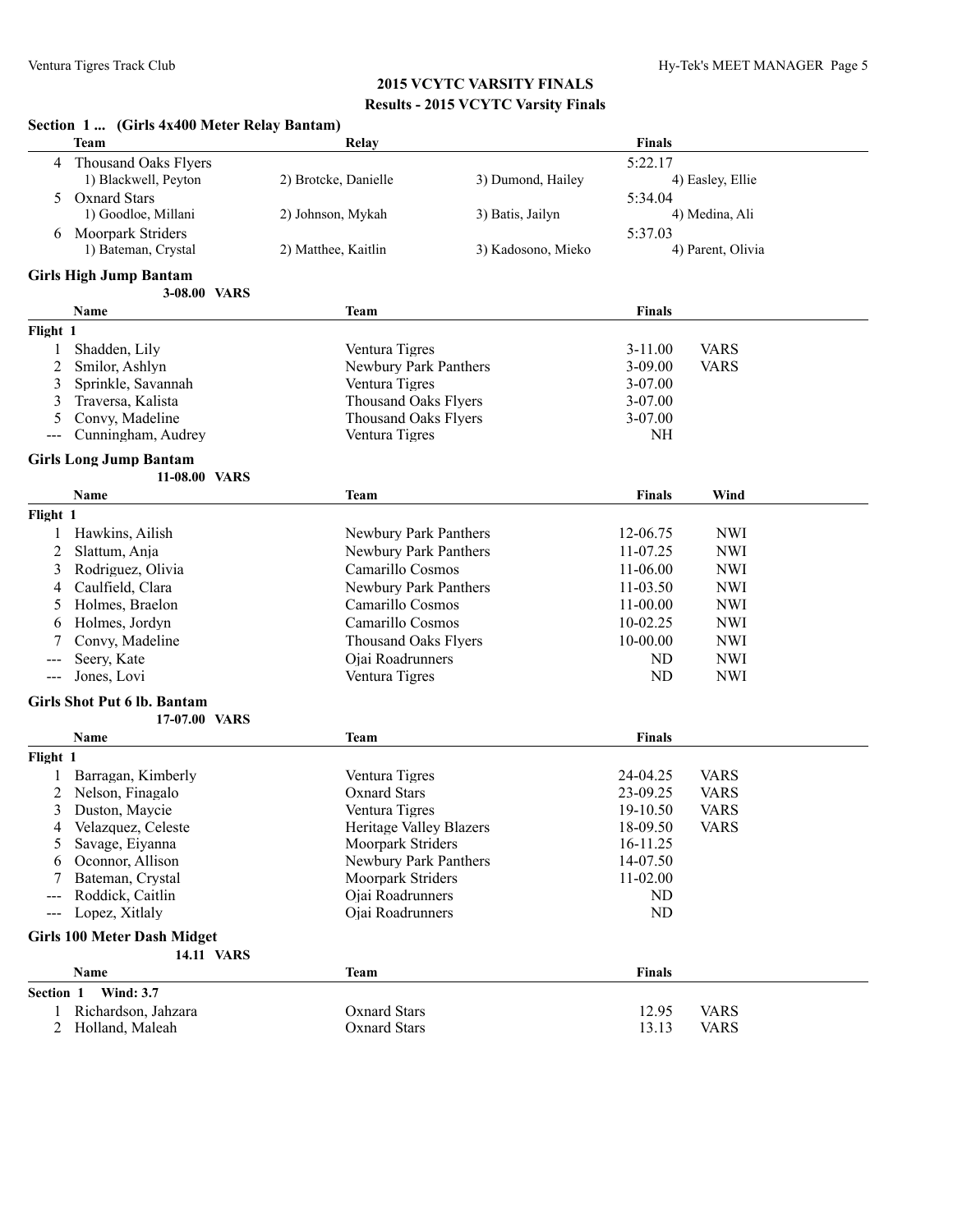|           | Section 1 Wind: 3.7  (Girls 100 Meter Dash Midget) |                                |               |             |
|-----------|----------------------------------------------------|--------------------------------|---------------|-------------|
|           | Name                                               | Team                           | <b>Finals</b> |             |
| 3         | Rodriguez, Isabella                                | Camarillo Cosmos               | 13.39         | <b>VARS</b> |
| 4         | Carr, Irissa                                       | Camarillo Cosmos               | 13.62         | <b>VARS</b> |
| 5         | Kennedy, Brooklyn                                  | Camarillo Cosmos               | 13.77         | <b>VARS</b> |
| 6         | Thompson, Arissa                                   | <b>Oxnard Stars</b>            | 13.79         | <b>VARS</b> |
| 7         | Simental, Samantha                                 | Camarillo Cosmos               | 13.94         | <b>VARS</b> |
| 8         | Janowicz, Alexandra                                | Camarillo Cosmos               | 14.19         |             |
|           | <b>Girls 200 Meter Dash Midget</b>                 |                                |               |             |
|           | 29.55 VARS                                         |                                |               |             |
|           | Name                                               | <b>Team</b>                    | <b>Finals</b> |             |
| Section 1 | <b>Wind: 1.9</b>                                   |                                |               |             |
| 1         | Richardson, Jahzara                                | <b>Oxnard Stars</b>            | 26.74         | <b>VARS</b> |
| 2         | Rodriguez, Isabella                                | Camarillo Cosmos               | 28.15         | <b>VARS</b> |
| 3         | Carr, Irissa                                       | Camarillo Cosmos               | 28.72         | <b>VARS</b> |
| 4         | Thai, Lauren                                       | <b>Thousand Oaks Flyers</b>    | 29.33         | <b>VARS</b> |
| 5         | Kennedy, Brooklyn                                  | Camarillo Cosmos               | 29.41         | <b>VARS</b> |
| 6         | Simental, Samantha                                 | Camarillo Cosmos               | 29.44         | <b>VARS</b> |
|           |                                                    |                                |               |             |
|           | <b>Girls 400 Meter Dash Midget</b>                 |                                |               |             |
|           | 67.90 VARS                                         |                                |               |             |
|           | <b>Name</b>                                        | Team                           | <b>Finals</b> |             |
| Section 1 |                                                    |                                |               |             |
| 1         | Simental, Samantha                                 | Camarillo Cosmos               | 62.71         | <b>VARS</b> |
| 2         | Austin, Raeshell                                   | <b>Oxnard Stars</b>            | 63.19         | <b>VARS</b> |
| 3         | Rojas, Itziany                                     | Ventura Tigres                 | 67.15         | <b>VARS</b> |
| 4         | Beck, Sophie                                       | <b>Thousand Oaks Flyers</b>    | 67.66         | <b>VARS</b> |
| 5         | Phillips, Tiernan                                  | Ventura Tigres                 | 69.26         |             |
|           | <b>Girls 800 Meter Run Midget</b>                  |                                |               |             |
|           | 2:43.50 VARS                                       |                                |               |             |
|           | Name                                               | Team                           | <b>Finals</b> |             |
| Section 1 |                                                    |                                |               |             |
| 1         | Hawkins, Fiona                                     | Newbury Park Panthers          | 2:38.39       | <b>VARS</b> |
| 2         | Perez, Emmalee                                     | <b>Heritage Valley Blazers</b> | 2:40.55       | <b>VARS</b> |
| 3         | FitzGerald, Caitlin                                | Camarillo Cosmos               | 2:43.97       |             |
| 4         | Bauer, Savannah                                    | Thousand Oaks Flyers           | 2:45.52       |             |
| 5         | Kozak, Rebecca                                     | Camarillo Cosmos               | 2:46.40       |             |
| 6         | Davis, Amee                                        | <b>Thousand Oaks Flyers</b>    | 2:47.26       |             |
| 7         | Locher, Rebecca                                    | Camarillo Cosmos               | 2:49.48       |             |
| 8         | Kurowski, Heather                                  | Camarillo Cosmos               | 2:50.11       |             |
| 9         | Katz, Emily                                        | <b>Thousand Oaks Flyers</b>    | 2:51.61       |             |
| 10        | Torres, Meriah                                     | Ventura Tigres                 | 2:51.99       |             |
|           |                                                    |                                |               |             |
|           | <b>Girls 1600 Meter Run Midget</b>                 |                                |               |             |
|           | 5:57.50 VARS                                       |                                |               |             |
|           | Name                                               | <b>Team</b>                    | <b>Finals</b> |             |
| Section 1 |                                                    |                                |               |             |
| 1         | Walla, Jordyn                                      | Heritage Valley Blazers        | 5:39.65       | <b>VARS</b> |
| 2         | Perez, Emmalee                                     | <b>Heritage Valley Blazers</b> | 5:49.04       | <b>VARS</b> |
| 3         | FitzGerald, Caitlin                                | Camarillo Cosmos               | 5:49.26       | <b>VARS</b> |
| 4         | Bauer, Savannah                                    | <b>Thousand Oaks Flyers</b>    | 5:54.02       | <b>VARS</b> |
| 5         | Kozak, Rebecca                                     | Camarillo Cosmos               | 5:55.89       | <b>VARS</b> |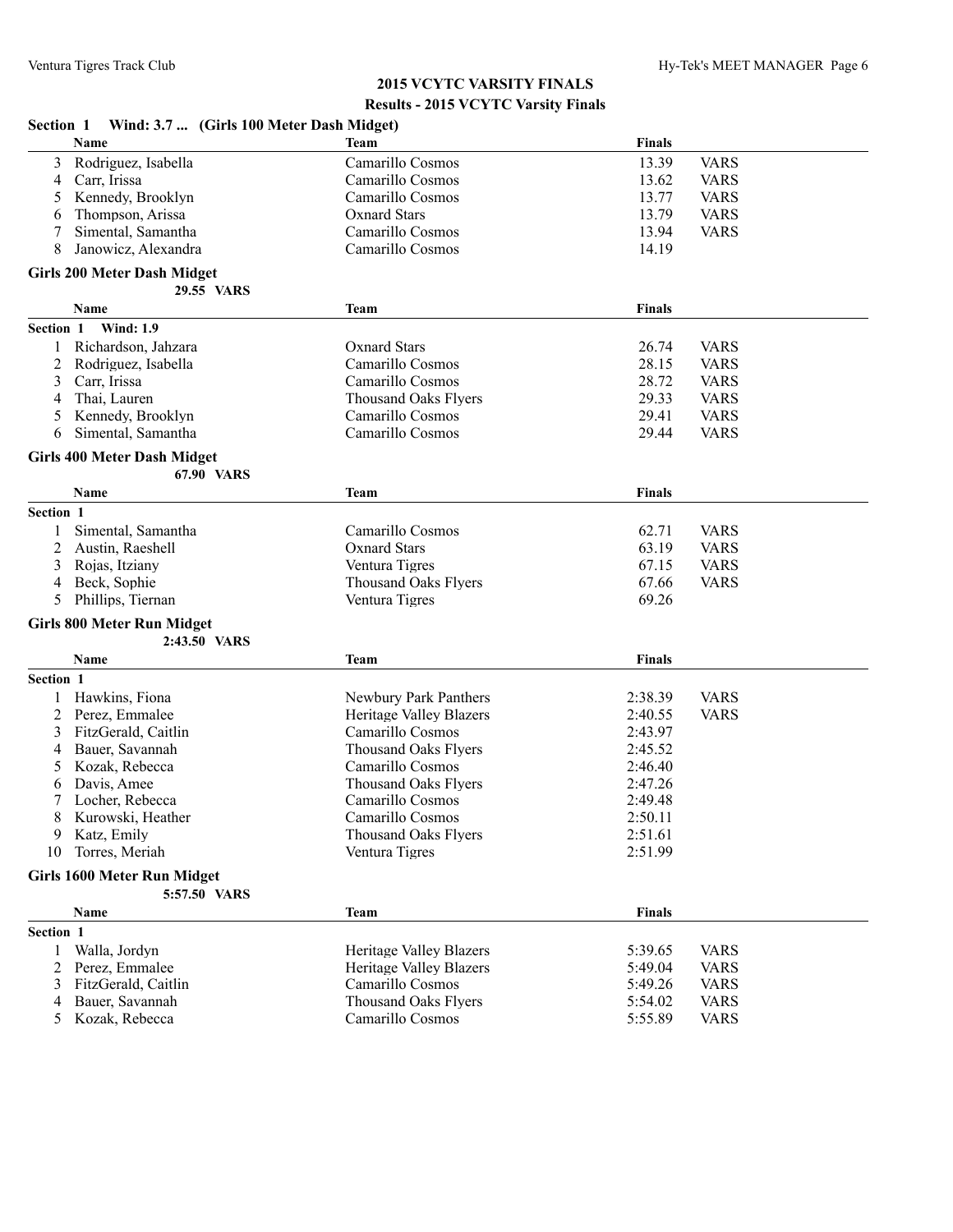|           | Section 1  (Girls 1600 Meter Run Midget)            |                             |                       |                         |  |
|-----------|-----------------------------------------------------|-----------------------------|-----------------------|-------------------------|--|
|           | Name                                                | Team                        |                       | <b>Finals</b>           |  |
| 6         | Locher, Rebecca                                     | Camarillo Cosmos            |                       | 6:13.50                 |  |
| 7         | Gomez, Madison                                      | Ventura Tigres              |                       | 6:13.65                 |  |
| 8         | Denham, Chloe                                       | Moorpark Striders           |                       | 6:13.80                 |  |
|           |                                                     |                             |                       |                         |  |
|           | <b>Girls 3200 Meter Run Midget</b><br>12:59.30 VARS |                             |                       |                         |  |
|           |                                                     |                             |                       | <b>Finals</b>           |  |
|           | Name                                                | <b>Team</b>                 |                       |                         |  |
| Section 1 |                                                     |                             |                       |                         |  |
| 1         | Walla, Jordyn                                       | Heritage Valley Blazers     |                       | 11:57.61<br><b>VARS</b> |  |
| 2         | Perez, Emmalee                                      | Heritage Valley Blazers     |                       | 12:26.94<br><b>VARS</b> |  |
| 3         | Shah, Nora                                          | Ventura Tigres              |                       | 12:39.00<br><b>VARS</b> |  |
| 4         | Lee, Megan                                          | Ventura Tigres              |                       | 12:40.04<br><b>VARS</b> |  |
| 5         | Davis, Amee                                         | <b>Thousand Oaks Flyers</b> |                       | 13:16.82                |  |
| 6         | Katz, Emily                                         | <b>Thousand Oaks Flyers</b> |                       | 13:17.08                |  |
| 7         | Barbar, Kylie                                       | Ventura Tigres              |                       | 13:26.99                |  |
|           | Girls 80 Meter Hurdles 30" Midget                   |                             |                       |                         |  |
|           | <b>16.08 VARS</b>                                   |                             |                       |                         |  |
|           | Name                                                | Team                        |                       | <b>Finals</b>           |  |
| Section 1 | <b>Wind: 1.1</b>                                    |                             |                       |                         |  |
|           | Thai, Lauren                                        | <b>Thousand Oaks Flyers</b> |                       | 14.47<br><b>VARS</b>    |  |
| 2         | Wright, Sophie                                      | Newbury Park Panthers       |                       | 15.26<br><b>VARS</b>    |  |
| 3         | Venzon, Bailey                                      | Camarillo Cosmos            |                       | 15.41<br><b>VARS</b>    |  |
| 4         | Ball, Ava                                           | Moorpark Striders           |                       | 15.61<br><b>VARS</b>    |  |
| 5         | Larson, Ashlan                                      | Heritage Valley Blazers     |                       | 16.07<br><b>VARS</b>    |  |
| 6         | McKeown, Shaylee                                    | Newbury Park Panthers       |                       | 16.71                   |  |
| 7         | Vyhnal, Katie                                       | Ojai Roadrunners            |                       | 16.84                   |  |
| 8         | Briceno, Emily                                      | Heritage Valley Blazers     |                       | 17.12                   |  |
| 9         | Hunter, Ella                                        | Moorpark Striders           |                       | 19.41                   |  |
|           |                                                     |                             |                       |                         |  |
|           | <b>Girls 4x100 Meter Relay Midget</b>               |                             |                       |                         |  |
|           | Team                                                | Relay                       |                       | Finals                  |  |
| Section 1 |                                                     |                             |                       |                         |  |
| 1         | <b>Oxnard Stars</b>                                 |                             |                       | 52.79                   |  |
|           | 1) Tucker, Aiyana                                   | 2) Richardson, Jahzara      | 3) Austin, Raeshell   | 4) Holland, Maleah      |  |
|           | 2 Camarillo Cosmos                                  |                             |                       | 53.37                   |  |
|           | 1) Kennedy, Brooklyn                                | 2) Janowicz, Alexandra      | 3) Simental, Samantha | 4) Rodriguez, Isabella  |  |
| 3         | Thousand Oaks Flyers                                |                             |                       | 56.19                   |  |
|           | 1) Richmond, Shelby                                 | 2) Stonehouse, Jessica      | 3) Thai, Lauren       | 4) Beck, Sophie         |  |
| 4         | Ventura Tigres                                      |                             |                       | 56.39                   |  |
|           | 1) Washington, Kayla                                | 2) Beltran, Isabella        | 3) Rojas, Itziany     | 4) Sommars, Taylor      |  |
|           | 5 Oxnard Stars                                      | B                           |                       | 56.53                   |  |
|           | 1) Thompson, Arissa                                 | 2) Taylor, Jaiona           | 3) Scott, Myla        | 4) Rocha, Celeste       |  |
|           | 6 Camarillo Cosmos                                  | B                           |                       | 56.98                   |  |
|           | 1) White, Nia                                       | 2) Kurowski, Heather        | 3) Hodgson, Ashlyn    | 4) Carr, Irissa         |  |
| 7         | Ojai Roadrunners                                    |                             |                       | 58.27                   |  |
|           | 1) Coyne, Layla                                     | 2) Rainwater, Natalie       | 3) Vyhnal, Katie      | 4) Everett, Karys       |  |
| 8         | <b>Thousand Oaks Flyers</b>                         | В                           |                       | 58.83                   |  |
|           | 1) Carnan, Kirsty                                   | 2) Setzer, Jaden            | 3) Porter, Kianna     | 4) Timan, Milan         |  |
| 9.        | Newbury Park Panthers                               |                             |                       | 58.91                   |  |
|           | 1) Nielsen, Alessandra                              | 2) Hawkins, Fiona           | 3) Vodantis, Eleni    | 4) Roper, Haven         |  |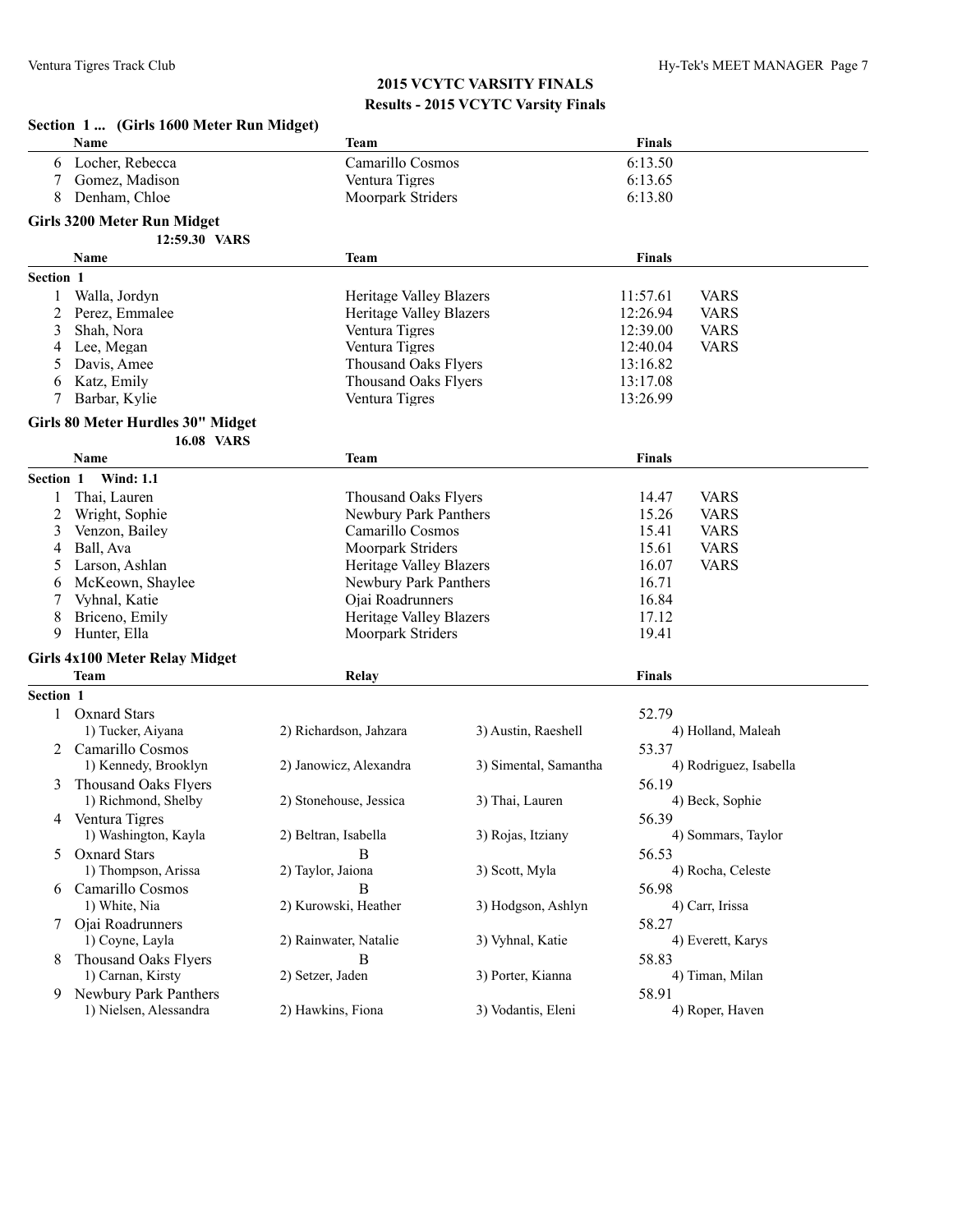#### **Girls 4x400 Meter Relay Midget**

|              | $\frac{1}{2}$<br><b>Team</b>       | Relay                                    |                        | Finals               |                            |
|--------------|------------------------------------|------------------------------------------|------------------------|----------------------|----------------------------|
| Section 1    |                                    |                                          |                        |                      |                            |
| $\mathbf{1}$ | <b>Oxnard Stars</b>                |                                          |                        | 4:34.88              |                            |
|              | 1) Orozco, Bella                   | 2) Thompson, Arissa                      | 3) Austin, Raeshell    |                      | 4) Holland, Maleah         |
|              | 2 Camarillo Cosmos                 |                                          |                        | 4:36.20              |                            |
|              | 1) Rodriguez, Isabella             | 2) FitzGerald, Caitlin                   | 3) Janowicz, Alexandra |                      | 4) Simental, Samantha      |
| 3            | Ventura Tigres                     |                                          |                        | 4:45.66              |                            |
|              | 1) Shah, Nora                      | 2) Rojas, Itziany                        | 3) Torres, Meriah      |                      | 4) Phillips, Tiernan       |
|              | 4 Newbury Park Panthers            |                                          |                        | 4:55.58              |                            |
|              | 1) Vodantis, Eleni                 | 2) McKeown, Shaylee                      | 3) Bergstrom, Danielle |                      | 4) Hawkins, Fiona          |
| 5            | Camarillo Cosmos                   | B                                        |                        | 5:04.41              |                            |
|              | 1) Sassower, Emily                 | 2) Kozak, Rebecca                        | 3) Bolish, Serena      |                      | 4) Locher, Rebecca         |
| 6            | <b>Thousand Oaks Flyers</b>        |                                          |                        | 5:16.33              |                            |
|              | 1) Davis, Amee                     | 2) Katz, Emily                           | 3) James, Reyna        |                      | 4) Bauer, Savannah         |
|              | <b>Girls High Jump Midget</b>      |                                          |                        |                      |                            |
|              | 4-04.00 VARS                       |                                          |                        |                      |                            |
|              | Name                               | <b>Team</b>                              |                        | <b>Finals</b>        |                            |
| Flight 1     |                                    |                                          |                        |                      |                            |
|              | Laws, Bria                         | Ventura Tigres                           |                        | $4 - 03.00$          |                            |
| 2            | Kytlica, Ashley                    | Camarillo Cosmos                         |                        | 4-03.00              |                            |
| 3            | Gedney, Quynh                      | Moorpark Striders                        |                        | $4 - 03.00$          |                            |
| 4            | Larson, Ashlan                     | Heritage Valley Blazers                  |                        | 4-01.00              |                            |
|              | Setzer, Jaden                      | <b>Thousand Oaks Flyers</b>              |                        | $3 - 11.00$          |                            |
| 6            | McKeown, Shaylee                   | Newbury Park Panthers                    |                        | $3 - 09.00$          |                            |
| 7            | Ball, Ava                          | Moorpark Striders                        |                        | 3-05.00              |                            |
| ---          | Conboy, Mya                        | Ventura Tigres                           |                        | NH                   |                            |
|              | <b>Girls Long Jump Midget</b>      |                                          |                        |                      |                            |
|              | 13-06.00 VARS                      |                                          |                        |                      |                            |
|              | Name                               | <b>Team</b>                              |                        | Finals               | Wind                       |
| Flight 1     |                                    |                                          |                        |                      |                            |
|              | Holland, Maleah                    | <b>Oxnard Stars</b>                      |                        | 13-02.75             | <b>NWI</b>                 |
| 2            | Carnan, Kirsty                     | <b>Thousand Oaks Flyers</b>              |                        | 13-02.00             | <b>NWI</b>                 |
| 3            | Beltran, Isabella                  | Ventura Tigres                           |                        | 13-01.25             | <b>NWI</b>                 |
| 4            | Thai, Lauren                       | <b>Thousand Oaks Flyers</b>              |                        | 13-00.75             | <b>NWI</b>                 |
| 5            | Rodriguez, Isabella                | Camarillo Cosmos                         |                        | 12-08.50             | <b>NWI</b>                 |
| 6            | Austin, Raeshell                   | <b>Oxnard Stars</b>                      |                        | 12-05.75             | <b>NWI</b>                 |
| 7            | Kennedy, Brooklyn                  | Camarillo Cosmos                         |                        | 12-00.00             | <b>NWI</b>                 |
| 8            | Rojas, Itziany                     | Ventura Tigres                           |                        | 10-07.75             | <b>NWI</b>                 |
|              |                                    |                                          |                        |                      |                            |
|              | <b>Girls Shot Put 6 lb. Midget</b> |                                          |                        |                      |                            |
|              | 24-04.00 VARS                      |                                          |                        |                      |                            |
|              | Name                               | <b>Team</b>                              |                        | <b>Finals</b>        |                            |
| Flight 1     |                                    |                                          |                        |                      |                            |
| 1            | Richey, Julia                      | Newbury Park Panthers                    |                        | 36-09.00             | <b>VARS</b>                |
| 2            | Wild, Cordelia                     | <b>Thousand Oaks Flyers</b>              |                        | 27-05.00             | <b>VARS</b>                |
| 3            | Nelson, Kathleen                   | <b>Oxnard Stars</b>                      |                        | 26-08.25             | <b>VARS</b>                |
| 4            | Walker, Merlean                    | <b>Oxnard Stars</b>                      |                        | 25-09.50             | <b>VARS</b>                |
| 5            | Everett, Karys<br>Johnson, Mandi   | Ojai Roadrunners<br>Thousand Oaks Flyers |                        | 25-00.50<br>24-04.50 | <b>VARS</b><br><b>VARS</b> |
| 6<br>7       | Hernandez, Desiree                 | <b>Oxnard Stars</b>                      |                        | 24-04.50             | <b>VARS</b>                |
|              |                                    |                                          |                        |                      |                            |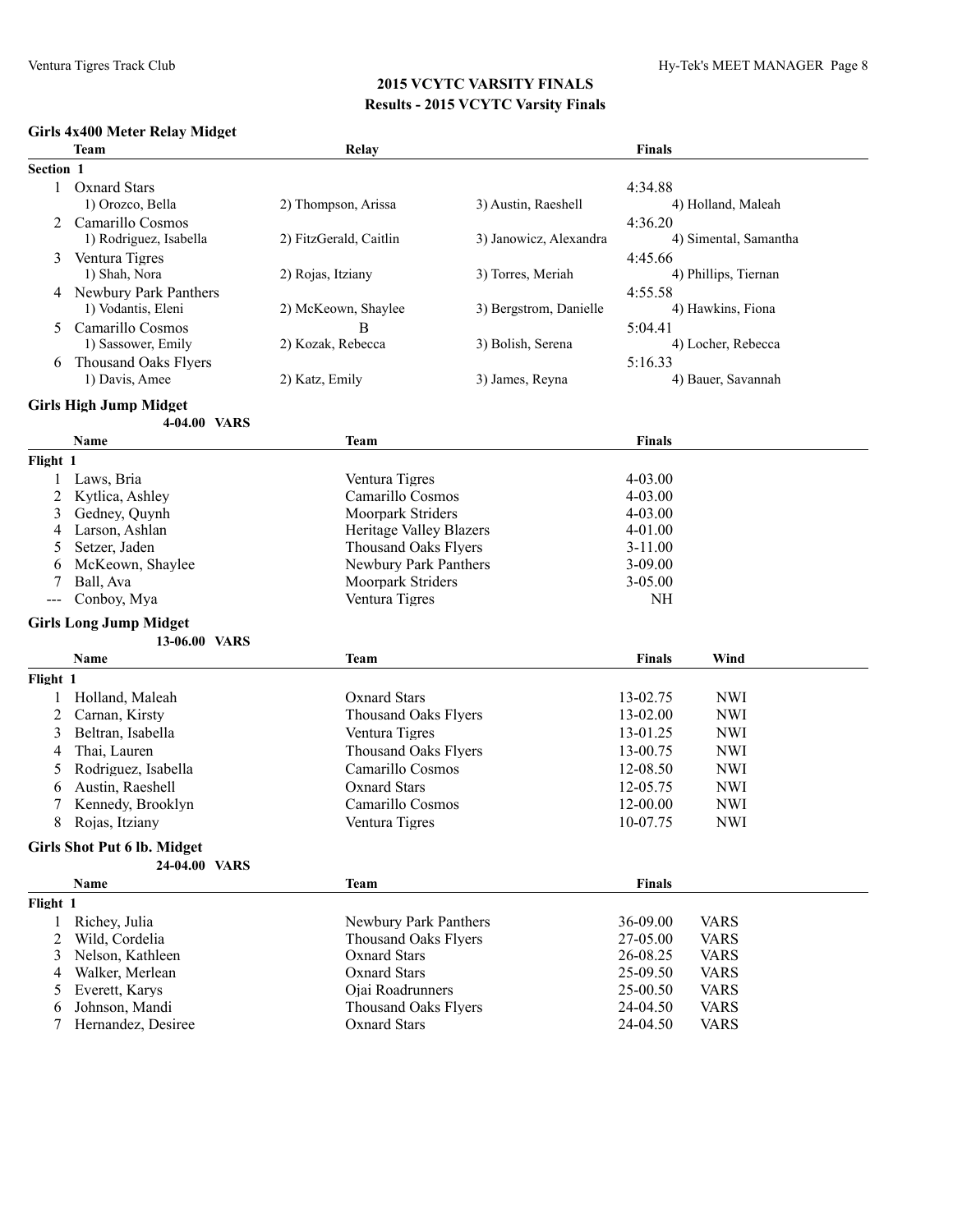**Flight 1 ... (Girls Shot Put 6 lb. Midget)**

|           | Name                              | <b>Team</b>                  | <b>Finals</b> |             |
|-----------|-----------------------------------|------------------------------|---------------|-------------|
|           | Penner, Sara                      | Moorpark Striders            | 23-01.50      |             |
|           | Robinson, Amya                    | <b>Oxnard Stars</b>          | ND            |             |
|           | <b>Girls 100 Meter Dash Youth</b> |                              |               |             |
|           | <b>13.29 VARS</b>                 |                              |               |             |
|           |                                   |                              | <b>Finals</b> |             |
|           | Name                              | Team                         |               |             |
| Section 1 | <b>Wind: 1.9</b>                  |                              |               |             |
| 1         | Simmons, Jaydah                   | <b>Oxnard Stars</b>          | 12.91         | <b>VARS</b> |
| 2         | Consales, Layne                   | <b>Thousand Oaks Flyers</b>  | 12.94         | <b>VARS</b> |
| 3         | Bennett, Dajshai                  | <b>Oxnard Stars</b>          | 13.07         | <b>VARS</b> |
| 4         | Bolt, Kimmy                       | Camarillo Cosmos             | 13.09         | <b>VARS</b> |
| 5         | Richmond, Courteney               | <b>Thousand Oaks Flyers</b>  | 13.13         | <b>VARS</b> |
| 6         | Brittingham, Mia                  | Thousand Oaks Flyers         | 13.32         |             |
| 7         | Wade, Kelly                       | Moorpark Striders            | 13.36         |             |
| 8         | Porter, Aaliyah                   | <b>Thousand Oaks Flyers</b>  | 13.47         |             |
|           | <b>Girls 200 Meter Dash Youth</b> |                              |               |             |
|           | 27.29 VARS                        |                              |               |             |
|           | Name                              | <b>Team</b>                  | <b>Finals</b> |             |
|           |                                   |                              |               |             |
| Section 1 | <b>Wind: 3.1</b>                  |                              |               |             |
| 1         | Vera, Ariana                      | <b>Oxnard Stars</b>          | 26.28         | <b>VARS</b> |
| 2         | Consales, Layne                   | <b>Thousand Oaks Flyers</b>  | 26.71         | <b>VARS</b> |
| 3         | Bolt, Kimmy                       | Camarillo Cosmos             | 27.36         |             |
| 4         | Simmons, Jaydah                   | <b>Oxnard Stars</b>          | 27.39         |             |
| 5         | Porter, Aaliyah                   | <b>Thousand Oaks Flyers</b>  | 27.64         |             |
| 6         | Atkins, Catherine                 | Thousand Oaks Flyers         | 27.71         |             |
| 7         | Brittingham, Mia                  | <b>Thousand Oaks Flyers</b>  | 27.79         |             |
| 8         | Timan, Paris                      | <b>Thousand Oaks Flyers</b>  | 28.31         |             |
| 9         | Richmond, Courteney               | <b>Thousand Oaks Flyers</b>  | 28.53         |             |
|           | <b>Girls 400 Meter Dash Youth</b> |                              |               |             |
|           | <b>63.70 VARS</b>                 |                              |               |             |
|           | Name                              |                              | <b>Finals</b> |             |
|           |                                   | <b>Team</b>                  |               |             |
| Section 1 |                                   |                              |               |             |
| 1         | Vera, Ariana                      | <b>Oxnard Stars</b>          | 60.40         | <b>VARS</b> |
| 2         | Moore, Alyssa                     | Ventura Tigres               | 61.45         | <b>VARS</b> |
| 3         | Kelly, Kaiya                      | Ventura Tigres               | 62.69         | <b>VARS</b> |
| 4         | Kolarik, Jillian                  | <b>Newbury Park Panthers</b> | 62.95         | <b>VARS</b> |
| 5         | Rashoff, Shaelyn                  | Newbury Park Panthers        | 63.35         | <b>VARS</b> |
| 6         | Timan, Paris                      | <b>Thousand Oaks Flyers</b>  | 63.71         |             |
|           | Holmes, Macey                     | Oxnard Stars                 | 66.03         |             |
| 8         | Mosher, Allison                   | <b>Thousand Oaks Flyers</b>  | 69.66         |             |
|           | <b>Girls 800 Meter Run Youth</b>  |                              |               |             |
|           | 2:35.30 VARS                      |                              |               |             |
|           |                                   |                              |               |             |
|           | Name                              | <b>Team</b>                  | <b>Finals</b> |             |
| Section 1 |                                   |                              |               |             |
| 1         | Locher, Madeleine                 | Camarillo Cosmos             | 2:28.60       | <b>VARS</b> |
| 2         | Erickson, Peyton                  | Ventura Tigres               | 2:29.19       | <b>VARS</b> |
| 3         | Walla, Nevaeh                     | Heritage Valley Blazers      | 2:29.59       | <b>VARS</b> |
| 4         | Rashoff, Shaelyn                  | Newbury Park Panthers        | 2:33.30       | <b>VARS</b> |
|           | 5 Lenehan, Kyla                   | Ojai Roadrunners             | 2:36.78       |             |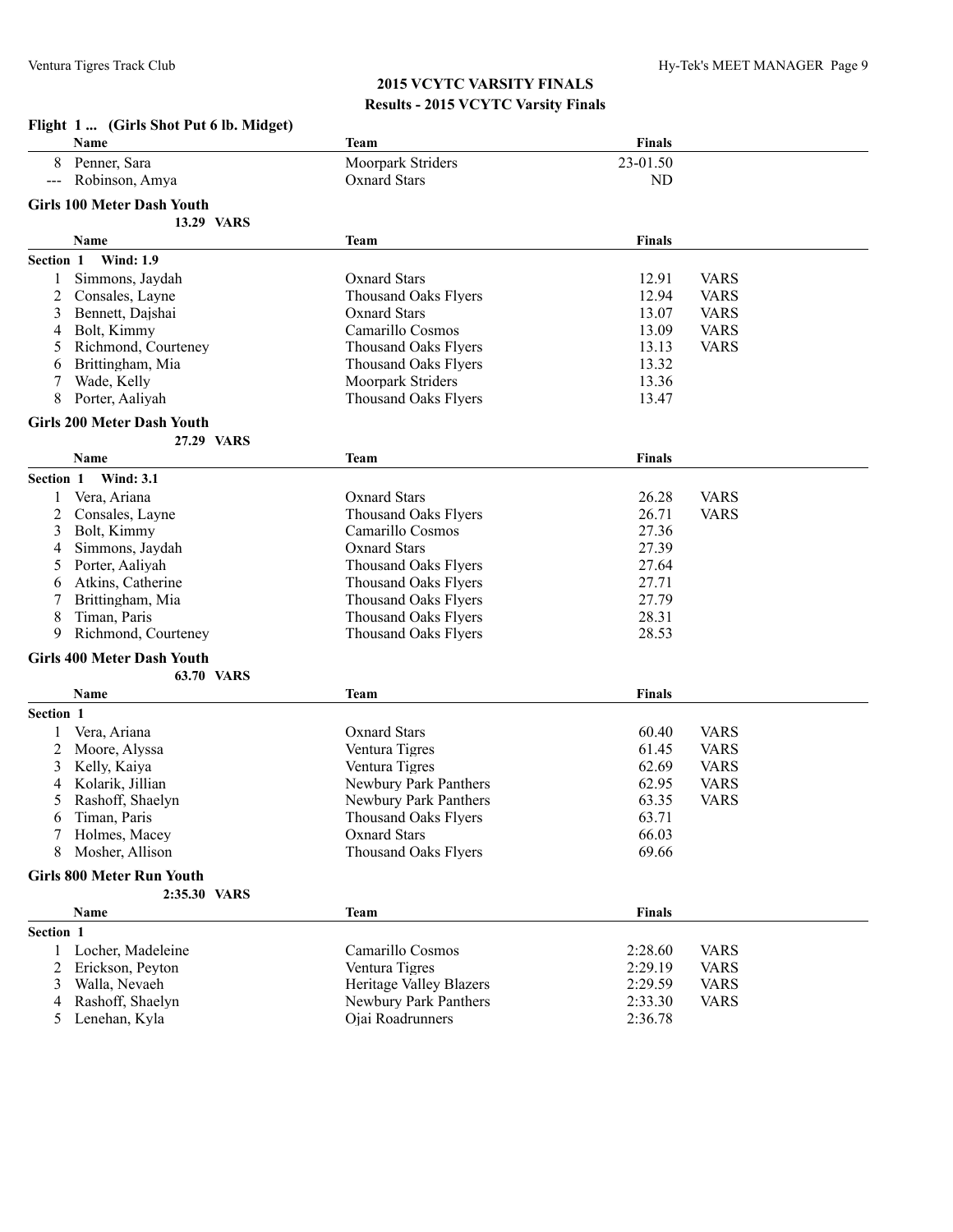| Section 1  (Girls 800 Meter Run Youth) |  |  |  |  |  |  |  |  |
|----------------------------------------|--|--|--|--|--|--|--|--|
|----------------------------------------|--|--|--|--|--|--|--|--|

|           | Name                              | <b>Team</b>                                 | Finals        |                    |
|-----------|-----------------------------------|---------------------------------------------|---------------|--------------------|
| 6         | Mayer, Maile                      | Camarillo Cosmos                            | 2:39.44       |                    |
| 7         | Huston, Kendra                    | Camarillo Cosmos                            | 2:40.59       |                    |
| 8         | Edwards, Tess                     | Ojai Roadrunners                            | 2:41.14       |                    |
| 9         | Jones, Alexandra                  | Newbury Park Panthers                       | 2:42.92       |                    |
| 10        | Rivas, Jayleen                    | <b>Oxnard Stars</b>                         | 2:44.77       |                    |
|           | <b>Girls 1600 Meter Run Youth</b> |                                             |               |                    |
|           | 5:50.10 VARS                      |                                             |               |                    |
|           | Name                              | <b>Team</b>                                 | <b>Finals</b> |                    |
| Section 1 |                                   |                                             |               |                    |
| 1         | Becker, Cameron                   | Ventura Tigres                              | 5:18.70       | <b>VARS</b>        |
| 2         | Walla, Nevaeh                     | Heritage Valley Blazers                     | 5:21.71       | <b>VARS</b>        |
| 3         | Locher, Madeleine                 | Camarillo Cosmos                            | 5:23.53       | <b>VARS</b>        |
| 4         | Erickson, Peyton                  | Ventura Tigres                              | 5:24.70       | <b>VARS</b>        |
| 5         | Lenehan, Kyla                     | Ojai Roadrunners                            | 5:37.57       | <b>VARS</b>        |
| 6         | Mosher, Allison                   | <b>Thousand Oaks Flyers</b>                 | 5:37.83       | <b>VARS</b>        |
| 7         | Espitia, Caitlin                  | Ventura Tigres                              | 5:38.19       | <b>VARS</b>        |
| 8         | Ponce, Syenna                     | Heritage Valley Blazers                     | 5:44.33       | <b>VARS</b>        |
| 9         | Gurney, Laura                     | Ventura Tigres                              | 5:51.25       |                    |
| 10        | Kirkegaard, Sophie                | Ventura Tigres                              | 5:52.29       |                    |
| 11        | Herrera, Genavieve                | Ventura Tigres                              | 5:57.32       |                    |
|           | <b>Girls 3200 Meter Run Youth</b> |                                             |               |                    |
|           | 12:57.20 VARS                     |                                             |               |                    |
|           | Name                              | <b>Team</b>                                 | Finals        |                    |
| Section 1 |                                   |                                             |               |                    |
|           | Ponce, Syenna                     | Heritage Valley Blazers                     | 12:18.68      | <b>VARS</b>        |
| 2         | Edwards, Tess                     | Ojai Roadrunners                            | 12:22.04      | <b>VARS</b>        |
| 3         | Espitia, Caitlin                  | Ventura Tigres                              | 12:31.46      | <b>VARS</b>        |
| 4         | Butterbaugh, Taylin               | Ventura Tigres                              | 13:18.87      |                    |
| 5         | Neale, Alexandra                  | <b>Thousand Oaks Flyers</b>                 | 13:23.16      |                    |
| 6         | Gregg, Shannon                    | Newbury Park Panthers                       | 13:48.80      |                    |
|           | Girls 100 Meter Hurdles 30" Youth |                                             |               |                    |
|           | 17.69 VARS                        |                                             |               |                    |
|           | Name                              | <b>Team</b>                                 | Finals        |                    |
| Section 1 | <b>Wind: 1.1</b>                  |                                             |               |                    |
|           | Wade, Kelly                       | Moorpark Striders                           | 16.04         | <b>VARS</b>        |
| 2         | Plummer, Victoria                 | Moorpark Striders                           | 16.14         | <b>VARS</b>        |
| 3         | Real, Isabella                    | Moorpark Striders                           | 16.49         | <b>VARS</b>        |
| 4         | Hume, Ashley                      | <b>Thousand Oaks Flyers</b>                 | 17.33         | <b>VARS</b>        |
| 5         | Craft, Elise                      | <b>Thousand Oaks Flyers</b>                 | 17.59         | <b>VARS</b>        |
| 6         | Coy, Charsi                       | <b>Thousand Oaks Flyers</b>                 | 18.34         |                    |
|           | Marshall, Jada                    | Newbury Park Panthers                       | 18.67         |                    |
| 8         | Kolarik, Jillian                  | Newbury Park Panthers                       | 18.91         |                    |
|           | Girls 4x100 Meter Relay Youth     |                                             |               |                    |
|           | Team                              | Relay                                       | <b>Finals</b> |                    |
| Section 1 |                                   |                                             |               |                    |
| 1         | <b>Thousand Oaks Flyers</b>       |                                             | 51.72         |                    |
|           | 1) Atkins, Catherine              | 2) Richmond, Courteney<br>3) Hamideh, Diana |               | 4) Consales, Layne |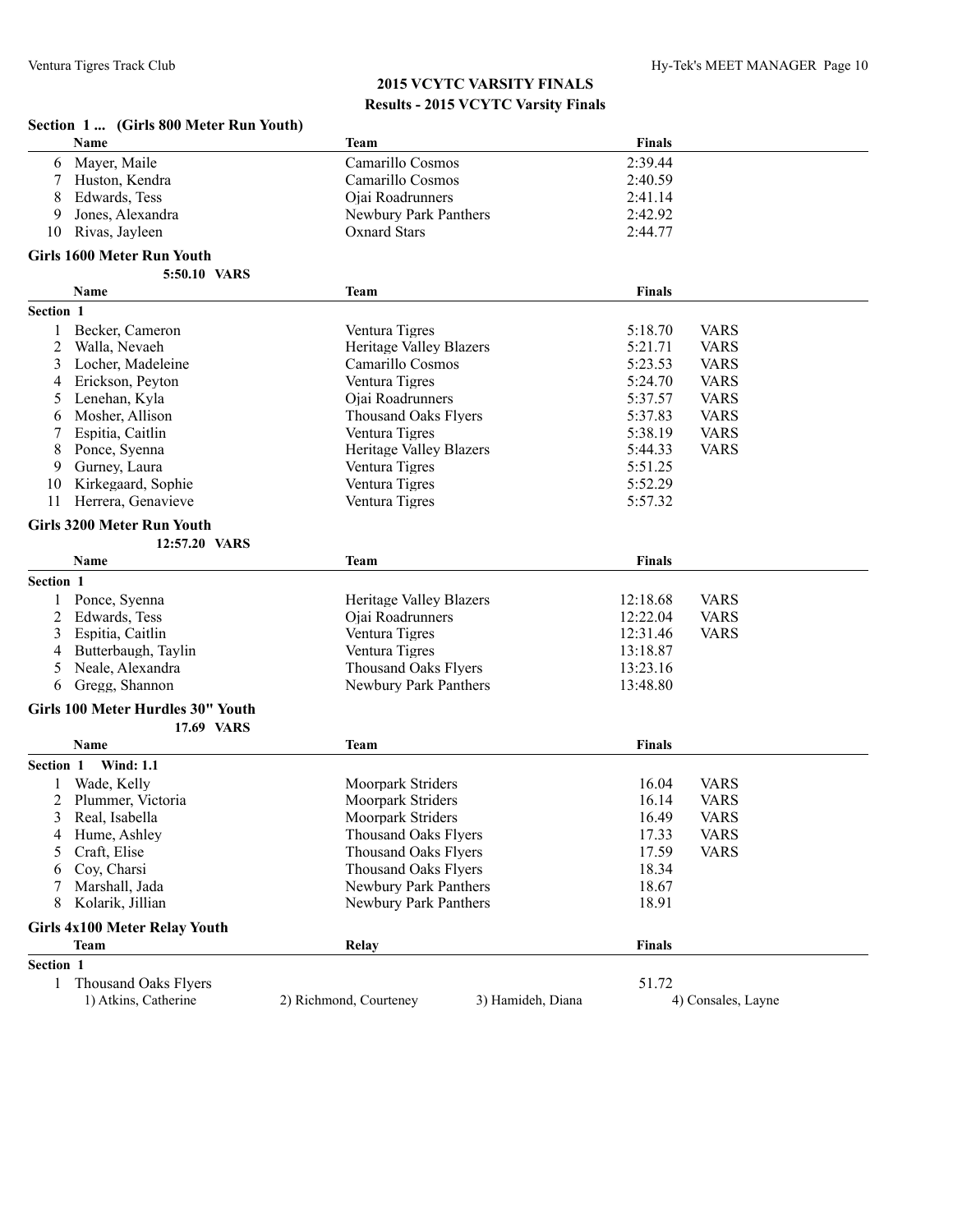## **Section 1 ... (Girls 4x100 Meter Relay Youth)**

|                | Team                                 | Relay                        |                     | <b>Finals</b>              |
|----------------|--------------------------------------|------------------------------|---------------------|----------------------------|
|                |                                      |                              |                     |                            |
|                | 2 Thousand Oaks Flyers               | B                            |                     | 52.47                      |
|                | 1) Cholody, Victoria                 | 2) Timan, Paris              | 3) Porter, Aaliyah  | 4) Brittingham, Mia        |
|                | 3 Ventura Tigres                     |                              |                     | 52.85                      |
|                | 1) Hibbler, Iman                     | 2) Moore, Alyssa             | 3) Kelly, Kaiya     | 4) Garcia, Julianna        |
|                | 4 Newbury Park Panthers              |                              |                     | 54.78                      |
|                | 1) Diliberti, Claudia                | 2) Hobbs, Valerie            | 3) Chari, Maya      | 4) Merrill, Brooke         |
| 5              | Thousand Oaks Flyers                 | C                            |                     | 54.81                      |
|                | 1) Craft, Elise                      | 2) Hume, Ashley              | 3) Mercado, Paula   | 4) Smith, Caroline         |
|                | 6 Ojai Roadrunners                   |                              |                     | 55.24                      |
|                | 1) Lenehan, Kyla                     | 2) Harrold, Molly            | 3) Mitrany, Gracey  | 4) Sheldon, Gabrielle      |
|                | 7 Oxnard Stars                       | B                            |                     | 55.55                      |
|                | 1) Martinez, Yamira                  | 2) Holmes, Macey             | 3) Rivas, Jayleen   | 4) Vines, Rioni            |
|                | Camarillo Cosmos                     |                              |                     | 55.98                      |
|                | 1) Bolt, Erika                       | 2) Acosta, Sabrina           | 3) Kim, Sarah       | 4) Hartman, Kayla          |
|                | <b>Oxnard Stars</b>                  |                              |                     | DQ                         |
|                | 1) Bennett, Dajshai                  | 2) Vera, Ariana              | 3) Harris, Laila    | 4) Simmons, Jaydah         |
|                | <b>Girls 4x400 Meter Relay Youth</b> |                              |                     |                            |
|                | Team                                 | Relay                        |                     | <b>Finals</b>              |
| Section 1      |                                      |                              |                     |                            |
| 1              | Ventura Tigres                       |                              |                     | 4:17.61                    |
|                | 1) Becker, Cameron                   | 2) Erickson, Peyton          | 3) Kelly, Kaiya     | 4) Moore, Alyssa           |
| $\overline{2}$ | Camarillo Cosmos                     |                              |                     | 4:27.87                    |
|                | 1) Bolt, Kimmy                       | 2) Mayer, Maile              | 3) Huston, Kendra   | 4) Locher, Madeleine       |
|                | 3 Newbury Park Panthers              |                              |                     | 4:29.72                    |
|                | 1) Snider, Lauren                    | 2) Rashoff, Shaelyn          | 3) Jones, Alexandra | 4) Kolarik, Jillian        |
| 4              | <b>Oxnard Stars</b>                  | B                            |                     | 4:32.78                    |
|                | 1) Rivas, Jayleen                    | 2) Dillon, Skylar            | 3) Bennett, Dajshai | 4) Holmes, Macey           |
| 5              | Moorpark Striders                    |                              |                     | 4:34.26                    |
|                | 1) Plummer, Victoria                 | 2) Wade, Kelly               | 3) Aguilar, Mia     | 4) Arquillano, Kaleina     |
|                | 6 Ventura Tigres                     | B                            |                     | 4:36.68                    |
|                | 1) Brady, Alexis                     | 2) Hibbler, Iman             | 3) Garcia, Julianna | 4) Campbell, Lindsey       |
|                | <b>Heritage Valley Blazers</b>       |                              |                     | 4:45.89                    |
|                | 1) Toledo, Gema                      | 2) Andrade, Anahi            | 3) Walla, Nevaeh    | 4) Ponce, Syenna           |
|                |                                      |                              |                     |                            |
|                | <b>Girls High Jump Youth</b>         |                              |                     |                            |
|                | 4-07.00 VARS                         |                              |                     |                            |
|                | Name                                 | <b>Team</b>                  |                     | <b>Finals</b>              |
| Flight 1       |                                      |                              |                     |                            |
| $\mathbf{I}$   | Plummer, Victoria                    | Moorpark Striders            |                     | 5-07.00<br><b>VARS</b>     |
| 2              | Kolarik, Jillian                     | Newbury Park Panthers        |                     | <b>VARS</b><br>$4 - 11.00$ |
| 3              | Marschalk, Sydney                    | <b>Thousand Oaks Flyers</b>  |                     | 4-08.00<br><b>VARS</b>     |
| 4              | Jones, Alexandra                     | <b>Newbury Park Panthers</b> |                     | 4-06.00                    |
| 5              | St George, Annika                    | Ojai Roadrunners             |                     | 4-06.00                    |
| 6              | Hobbs, Valerie                       | Newbury Park Panthers        |                     | 4-06.00                    |
| 7              | Merrill, Brooke                      | Newbury Park Panthers        |                     | 4-06.00                    |
| 7              | Marshall, Jada                       | <b>Newbury Park Panthers</b> |                     | 4-06.00                    |
| 9              | Lenehan, Kyla                        | Ojai Roadrunners             |                     | 4-06.00                    |
| 9              | Aguilar, Mia                         | Moorpark Striders            |                     | 4-06.00                    |
| 11             | Hume, Ashley                         | <b>Thousand Oaks Flyers</b>  |                     | 4-04.00                    |
| 12             | Craft, Elise                         | <b>Thousand Oaks Flyers</b>  |                     | 4-04.00                    |
| 13             | Busch, Ella                          | Thousand Oaks Flyers         |                     | 4-02.00                    |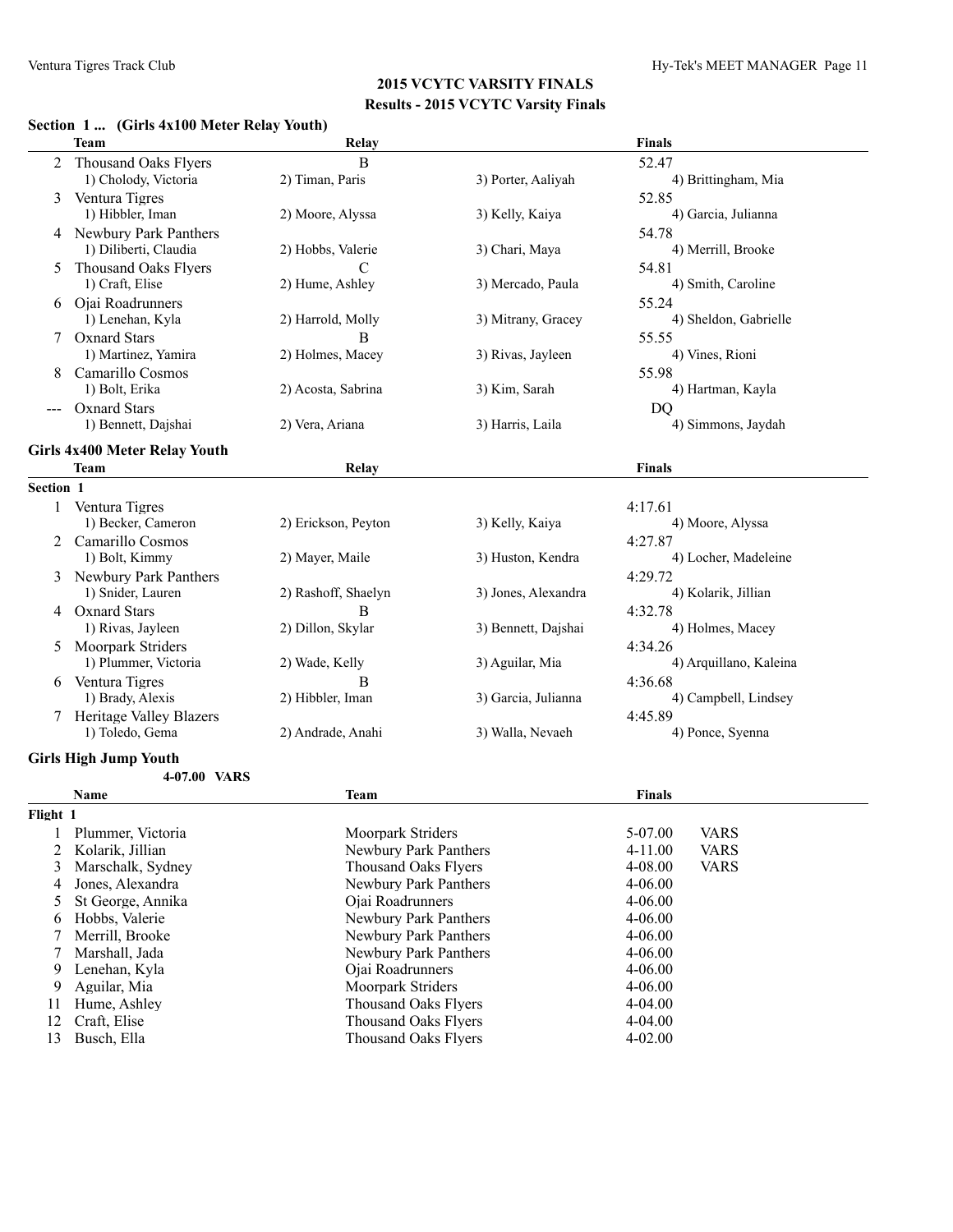# **Girls Long Jump Youth**

|                | Name                                     | Team                           | <b>Finals</b> | Wind        |  |
|----------------|------------------------------------------|--------------------------------|---------------|-------------|--|
| Flight 1       |                                          |                                |               |             |  |
| 1              | Consales, Layne                          | <b>Thousand Oaks Flyers</b>    | 16-02.50      | <b>NWI</b>  |  |
| 2              | Plummer, Victoria                        | Moorpark Striders              | 15-06.50      | <b>NWI</b>  |  |
| 3              | Hibbler, Iman                            | Ventura Tigres                 | 14-11.00      | <b>NWI</b>  |  |
| 4              | Wade, Kelly                              | Moorpark Striders              | 14-10.25      | <b>NWI</b>  |  |
| 5              | Chari, Maya                              | Newbury Park Panthers          | 14-09.50      | <b>NWI</b>  |  |
| 6              | Bolt, Kimmy                              | Camarillo Cosmos               | 14-07.50      | <b>NWI</b>  |  |
|                | Porter, Aaliyah                          | Thousand Oaks Flyers           | 14-06.00      | <b>NWI</b>  |  |
| 8              | Snider, Lauren                           | Newbury Park Panthers          | 14-04.25      | <b>NWI</b>  |  |
|                |                                          |                                |               |             |  |
|                | <b>Girls Shot Put 6 lb. Youth</b>        |                                |               |             |  |
|                | 29-09.00 VARS                            |                                |               |             |  |
|                | Name                                     | Team                           | <b>Finals</b> |             |  |
| Flight 1       |                                          |                                |               |             |  |
| 1              | Trent, Khaila                            | Camarillo Cosmos               | 31-10.50      | <b>VARS</b> |  |
| $\overline{c}$ | Spear, Amanda                            | Thousand Oaks Flyers           | 31-08.50      | <b>VARS</b> |  |
| 3              | Harrold, Molly                           | Ojai Roadrunners               | 31-01.00      | <b>VARS</b> |  |
| 4              | Coy, Charsi                              | <b>Thousand Oaks Flyers</b>    | 29-03.75      |             |  |
| 5              | Hibbler, Iman                            | Ventura Tigres                 | 27-04.25      |             |  |
| 6              | Gabriel, Anastasia                       | Moorpark Striders              | $26 - 10.00$  |             |  |
| 7              | Snider, Lauren                           | Newbury Park Panthers          | 25-03.75      |             |  |
| 8              | Rivera, Nai'a                            | Camarillo Cosmos               | 23-10.50      |             |  |
| $--$           | Thompson, Nia                            | <b>Oxnard Stars</b>            | ND            |             |  |
|                | <b>Girls 100 Meter Dash Intermediate</b> |                                |               |             |  |
|                | 13.29 VARS                               |                                |               |             |  |
|                | Name                                     | Team                           | <b>Finals</b> |             |  |
| Section 1      | <b>Wind: 2.8</b>                         |                                |               |             |  |
|                | Nardoni, Tori                            | Camarillo Cosmos               | 13.61         |             |  |
| 2              | Mancuso, Ava                             | Moorpark Striders              | 13.68         |             |  |
| 3              | Marble, Catherine                        | Newbury Park Panthers          | 14.75         |             |  |
| 4              | Wilson, Lizzie                           | Newbury Park Panthers          | 15.35         |             |  |
| 5              | Lara, Vivianna                           | Heritage Valley Blazers        | 16.03         |             |  |
|                |                                          |                                |               |             |  |
|                | <b>Girls 200 Meter Dash Intermediate</b> |                                |               |             |  |
|                | 27.29 VARS                               |                                |               |             |  |
|                | Name                                     | <b>Team</b>                    | <b>Finals</b> |             |  |
| Section 1      | <b>Wind: 1.4</b>                         |                                |               |             |  |
|                | Mancuso, Ava                             | Moorpark Striders              | 28.06         |             |  |
| 2              | McDonnell, Jennifer                      | Newbury Park Panthers          | 28.18         |             |  |
| 3              | Nardoni, Tori                            | Camarillo Cosmos               | 29.06         |             |  |
| 4              | Murruffo, Andrea                         | <b>Heritage Valley Blazers</b> | 29.51         |             |  |
| 5              | Delgadillo, Saida                        | <b>Heritage Valley Blazers</b> | 35.42         |             |  |
|                | <b>Girls 400 Meter Dash Intermediate</b> |                                |               |             |  |
|                | 63.70 VARS                               |                                |               |             |  |
|                | <b>Name</b>                              | <b>Team</b>                    | <b>Finals</b> |             |  |
| Section 1      |                                          |                                |               |             |  |
| 1              | Murruffo, Andrea                         | Heritage Valley Blazers        | 66.16         |             |  |
| 2              | Lara, Vivianna                           | <b>Heritage Valley Blazers</b> | 77.37         |             |  |
|                |                                          |                                |               |             |  |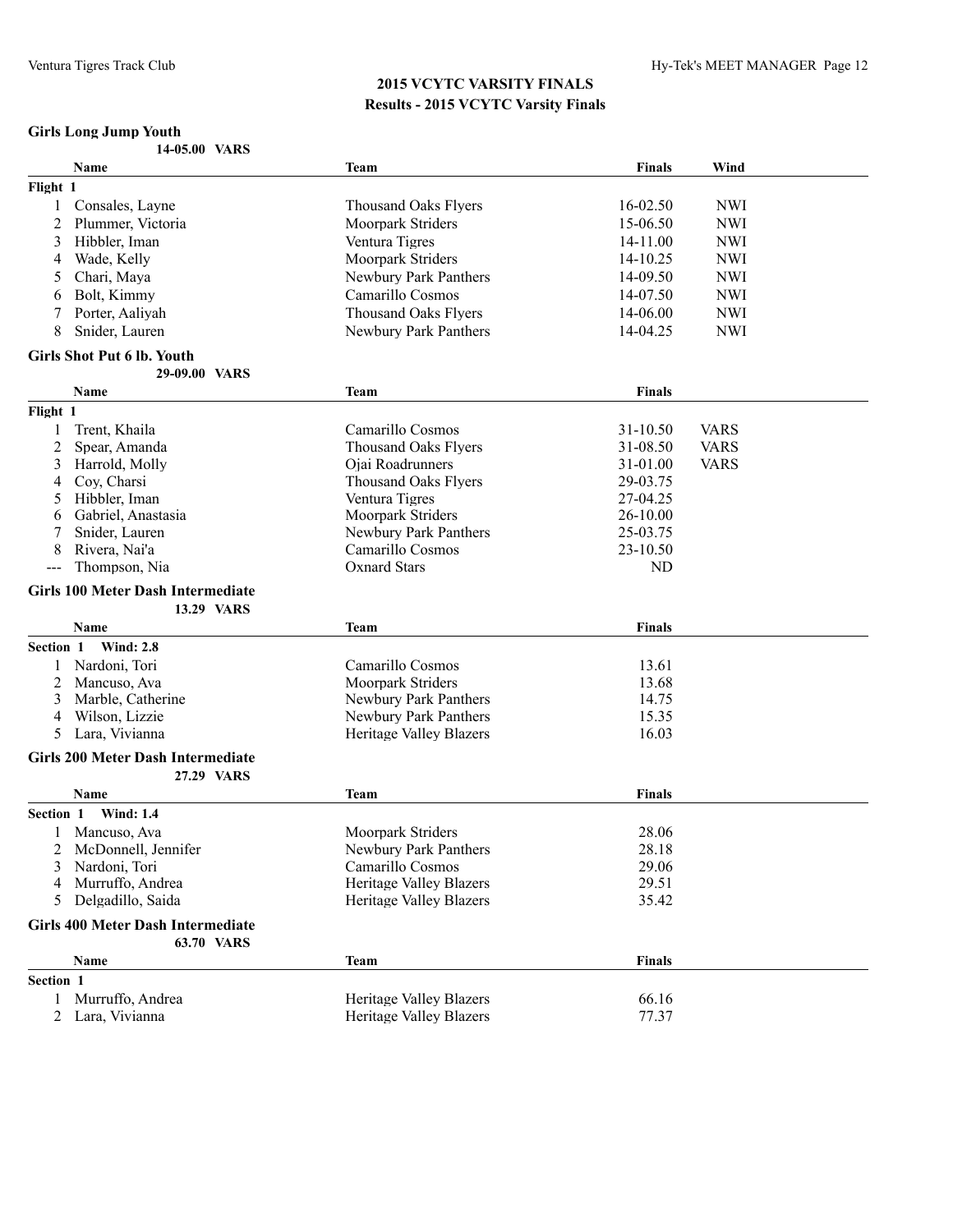#### **Girls 800 Meter Run Intermediate**

|                | 2:35.50 VARS                                              |                             |                                                  |                |                      |
|----------------|-----------------------------------------------------------|-----------------------------|--------------------------------------------------|----------------|----------------------|
|                | <b>Name</b>                                               | Team                        |                                                  | <b>Finals</b>  |                      |
| Section 1      |                                                           |                             |                                                  |                |                      |
| $\mathbf{1}$   | Adams, Claire                                             | <b>Thousand Oaks Flyers</b> |                                                  | 2:23.92        | <b>VARS</b>          |
| 2              | Kearney, Lauren                                           | Ventura Tigres              |                                                  | 2:40.81        |                      |
|                | <b>Girls 1600 Meter Run Intermediate</b>                  |                             |                                                  |                |                      |
|                | 5:50.10 VARS                                              |                             |                                                  |                |                      |
|                | Name                                                      | Team                        |                                                  | <b>Finals</b>  |                      |
| Section 1      |                                                           |                             |                                                  |                |                      |
|                | 1 Adams, Claire                                           | <b>Thousand Oaks Flyers</b> |                                                  | 5:16.83        | <b>VARS</b>          |
|                |                                                           |                             |                                                  |                |                      |
|                | <b>Girls 3200 Meter Run Intermediate</b><br>12:57.20 VARS |                             |                                                  |                |                      |
|                | Name                                                      | Team                        |                                                  | <b>Finals</b>  |                      |
| Section 1      |                                                           |                             |                                                  |                |                      |
| 1              | Kearney, Lauren                                           | Ventura Tigres              |                                                  | 12:40.41       | <b>VARS</b>          |
| 2              | Rose, Katie                                               | Camarillo Cosmos            |                                                  | 13:27.08       |                      |
|                |                                                           |                             |                                                  |                |                      |
|                | Girls 100 Meter Hurdles 30" Intermediate<br>17.69 VARS    |                             |                                                  |                |                      |
|                | <b>Name</b>                                               | Team                        |                                                  | <b>Finals</b>  |                      |
| Section 1      | <b>Wind: 1.2</b>                                          |                             |                                                  |                |                      |
|                | Murruffo, Andrea                                          |                             |                                                  | 18.24          |                      |
| 2              | Wilson, Lizzie                                            |                             | Heritage Valley Blazers<br>Newbury Park Panthers |                |                      |
| 3              | Currey, Hannah                                            | <b>Thousand Oaks Flyers</b> |                                                  | 18.60<br>21.30 |                      |
| 4              | Lara, Vivianna                                            | Heritage Valley Blazers     |                                                  | 21.46          |                      |
|                | Girls 4x100 Meter Relay Intermediate                      |                             |                                                  |                |                      |
|                | <b>Team</b>                                               | Relay                       |                                                  | <b>Finals</b>  |                      |
| Section 1      |                                                           |                             |                                                  |                |                      |
|                | <b>Moorpark Striders</b>                                  |                             |                                                  | 53.76          |                      |
|                | 1) Real, Isabella                                         | 2) Wade, Kelly              | 3) Plummer, Victoria                             |                | 4) Mancuso, Ava      |
| $\overline{2}$ | Camarillo Cosmos                                          |                             |                                                  | 54.58          |                      |
|                | 1) Nardoni, Tori                                          | 2) Bolt, Kimmy              | 3) Morreale, Bryn                                |                | 4) Rivera, Nai'a     |
| 3              | Newbury Park Panthers                                     |                             |                                                  | 56.58          |                      |
|                | 1) Snider, Lauren                                         | 2) Klein, Danielle          | 3) Wilson, Lizzie                                |                | 4) Marble, Catherine |
|                | Girls 4x400 Meter Relay Intermediate                      |                             |                                                  |                |                      |
|                | <b>Team</b>                                               | Relay                       |                                                  | <b>Finals</b>  |                      |
| Section 1      |                                                           |                             |                                                  |                |                      |
|                | Ventura Tigres                                            |                             |                                                  | 4:44.05        |                      |
|                | 1) Venegas, Madison                                       | 2) Espitia, Caitlin         | 3) Kearney, Lauren                               |                | 4) Munroe, Addison   |
| 2              | Camarillo Cosmos                                          |                             |                                                  | 4:53.13        |                      |
|                | 1) Nardoni, Tori                                          | 2) Bolt, Erika              | 3) Kim, Sarah                                    |                | 4) Acosta, Sabrina   |
| 3              | Ventura Tigres                                            | B                           |                                                  | 5:04.52        |                      |
|                | 1) Marsden, Kate                                          | 2) Bretz, Charlotte         | 3) Trone, Kylee                                  |                | 4) Elson, Hailey     |
|                | <b>Girls High Jump Intermediate</b>                       |                             |                                                  |                |                      |
|                | 4-07.00 VARS                                              |                             |                                                  |                |                      |
|                | Name                                                      | <b>Team</b>                 |                                                  | <b>Finals</b>  |                      |
| Flight 1       |                                                           |                             |                                                  |                |                      |
|                | 1 McDonnell, Jennifer                                     | Newbury Park Panthers       |                                                  | 4-07.00        | <b>VARS</b>          |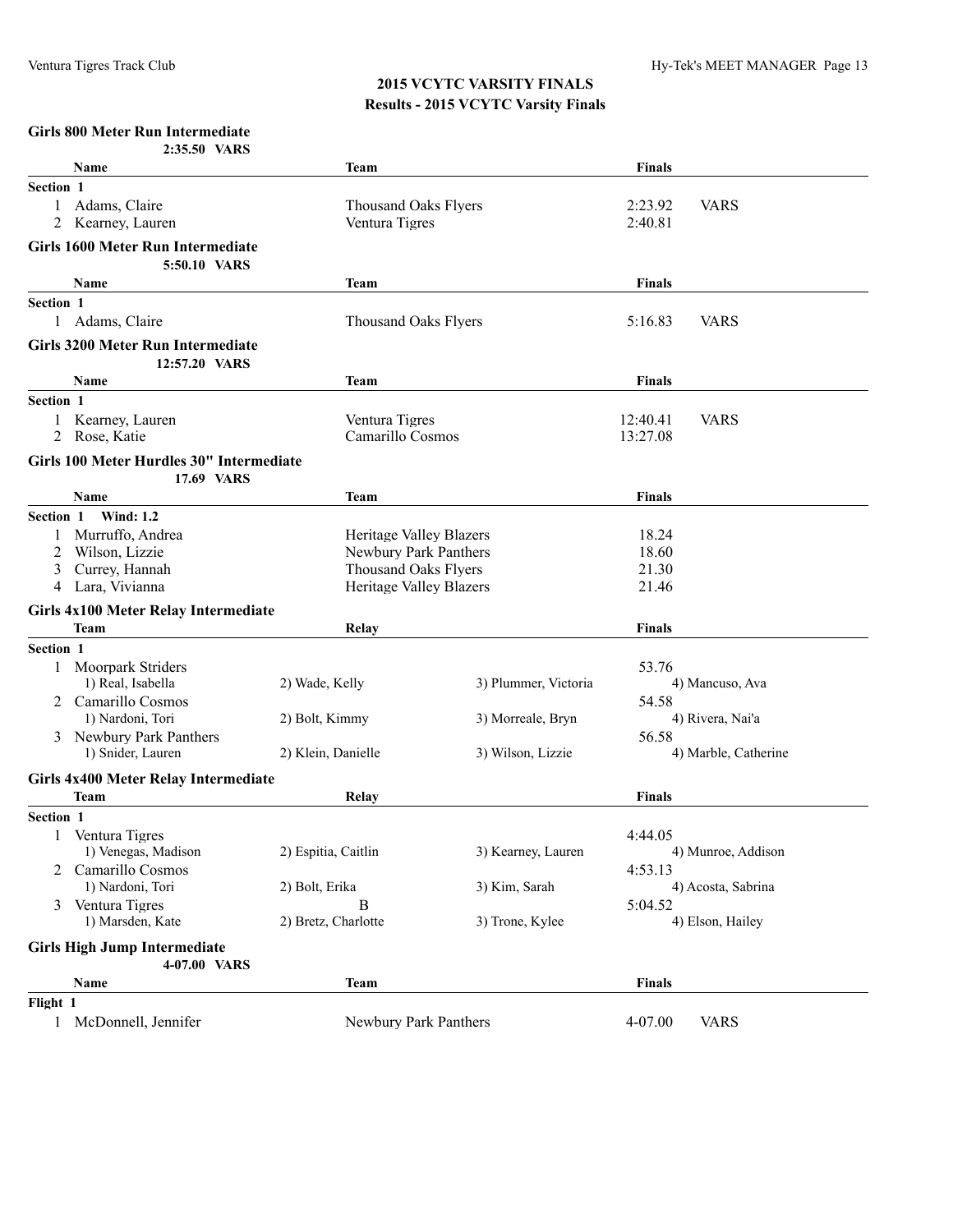|           | Flight 1  (Girls High Jump Intermediate)                |                                |               |             |  |  |  |
|-----------|---------------------------------------------------------|--------------------------------|---------------|-------------|--|--|--|
|           | Name                                                    | Team                           | <b>Finals</b> |             |  |  |  |
| 2         | Kearney, Lauren                                         | Ventura Tigres                 | 4-06.00       |             |  |  |  |
| 3         | Del Vecchio, Caroline                                   | Ojai Roadrunners               | $4 - 06.00$   |             |  |  |  |
|           |                                                         |                                |               |             |  |  |  |
|           | <b>Girls Long Jump Intermediate</b><br>14-05.00 VARS    |                                |               |             |  |  |  |
|           | Name                                                    | <b>Team</b>                    | Finals        | Wind        |  |  |  |
| Flight 1  |                                                         |                                |               |             |  |  |  |
|           |                                                         |                                |               |             |  |  |  |
| 1         | McDonnell, Jennifer                                     | Newbury Park Panthers          | 13-04.50      | <b>NWI</b>  |  |  |  |
| 2         | Marble, Catherine                                       | Newbury Park Panthers          | 13-04.00      | <b>NWI</b>  |  |  |  |
| 3         | Klein, Danielle                                         | Newbury Park Panthers          | 12-09.50      | <b>NWI</b>  |  |  |  |
| 4         | Nardoni, Tori                                           | Camarillo Cosmos               | 12-09.00      | <b>NWI</b>  |  |  |  |
| 5         | Wilson, Lizzie                                          | Newbury Park Panthers          | 12-04.75      | <b>NWI</b>  |  |  |  |
| 6         | Lara, Vivianna                                          | Heritage Valley Blazers        | 11-03.25      | <b>NWI</b>  |  |  |  |
| 7         | Bretz, Charlotte                                        | Ventura Tigres                 | 9-05.25       | <b>NWI</b>  |  |  |  |
| 8         | Delgadillo, Saida                                       | Heritage Valley Blazers        | $8 - 10.00$   | <b>NWI</b>  |  |  |  |
|           | Girls Shot Put 4 kg. Intermediate                       |                                |               |             |  |  |  |
|           | 29-06.00 VARS                                           |                                |               |             |  |  |  |
|           | <b>Name</b>                                             | <b>Team</b>                    | Finals        |             |  |  |  |
| Flight 1  |                                                         |                                |               |             |  |  |  |
| 1         | Delgadillo, Saida                                       | <b>Heritage Valley Blazers</b> | 16-05.00      |             |  |  |  |
| 2         | Hock, Ruth                                              | Newbury Park Panthers          | 14-11.75      |             |  |  |  |
| $---$     | DelaCruz, Carolina                                      | <b>Heritage Valley Blazers</b> | ND            |             |  |  |  |
|           |                                                         |                                |               |             |  |  |  |
|           | <b>Boys 100 Meter Dash Gremlin</b><br><b>16.78 VARS</b> |                                |               |             |  |  |  |
|           |                                                         |                                |               |             |  |  |  |
|           | Name                                                    | <b>Team</b>                    | <b>Finals</b> |             |  |  |  |
| Section 1 | <b>Wind: 2.0</b>                                        |                                |               |             |  |  |  |
|           | Olmande, Devin                                          | <b>Oxnard Stars</b>            | 15.62         | <b>VARS</b> |  |  |  |
| 2         | Stokes, Jaxsen                                          | Newbury Park Panthers          | 16.00         | <b>VARS</b> |  |  |  |
| 3         | Sap, Ethan                                              | Ventura Tigres                 | 16.37         | <b>VARS</b> |  |  |  |
| 4         | Maria, Andrew                                           | <b>Oxnard Stars</b>            | 16.46         | <b>VARS</b> |  |  |  |
| 5         | Neuson, Zayvaun                                         | <b>Oxnard Stars</b>            | 16.69         | <b>VARS</b> |  |  |  |
| 6         | Caille, Philip                                          | Moorpark Striders              | 16.78         | <b>VARS</b> |  |  |  |
| 7         | Johnson, Jordan                                         | <b>Thousand Oaks Flyers</b>    | 17.24         |             |  |  |  |
| 8         | Wadlington, William                                     | Ojai Roadrunners               | 17.65         |             |  |  |  |
| 9         | Avila, Uzziah                                           | Heritage Valley Blazers        | 17.71         |             |  |  |  |
|           | <b>Boys 200 Meter Dash Gremlin</b>                      |                                |               |             |  |  |  |
|           | 35.70 VARS                                              |                                |               |             |  |  |  |
|           | Name                                                    | <b>Team</b>                    | <b>Finals</b> |             |  |  |  |
| Section 1 | <b>Wind: 3.5</b>                                        |                                |               |             |  |  |  |
| 1         | Olmande, Devin                                          | <b>Oxnard Stars</b>            | 33.16         | <b>VARS</b> |  |  |  |
| 2         | Stokes, Jaxsen                                          | Newbury Park Panthers          | 33.37         | <b>VARS</b> |  |  |  |
| 3         | Neuson, Zavvaun                                         | <b>Oxnard Stars</b>            | 35.85         |             |  |  |  |
| 4         | Williams, Quentin                                       | <b>Oxnard Stars</b>            | 35.99         |             |  |  |  |
| 5         | Mohamed, Rayhan                                         | Newbury Park Panthers          | 36.00         |             |  |  |  |
| 5         | Maria, Andrew                                           | <b>Oxnard Stars</b>            | 36.00         |             |  |  |  |
|           | Coons, Emmanuel                                         | Camarillo Cosmos               | 36.76         |             |  |  |  |
| 8         | Sap, Ethan                                              | Ventura Tigres                 | 36.79         |             |  |  |  |
| 9         | Wadlington, William                                     | Ojai Roadrunners               | 39.11         |             |  |  |  |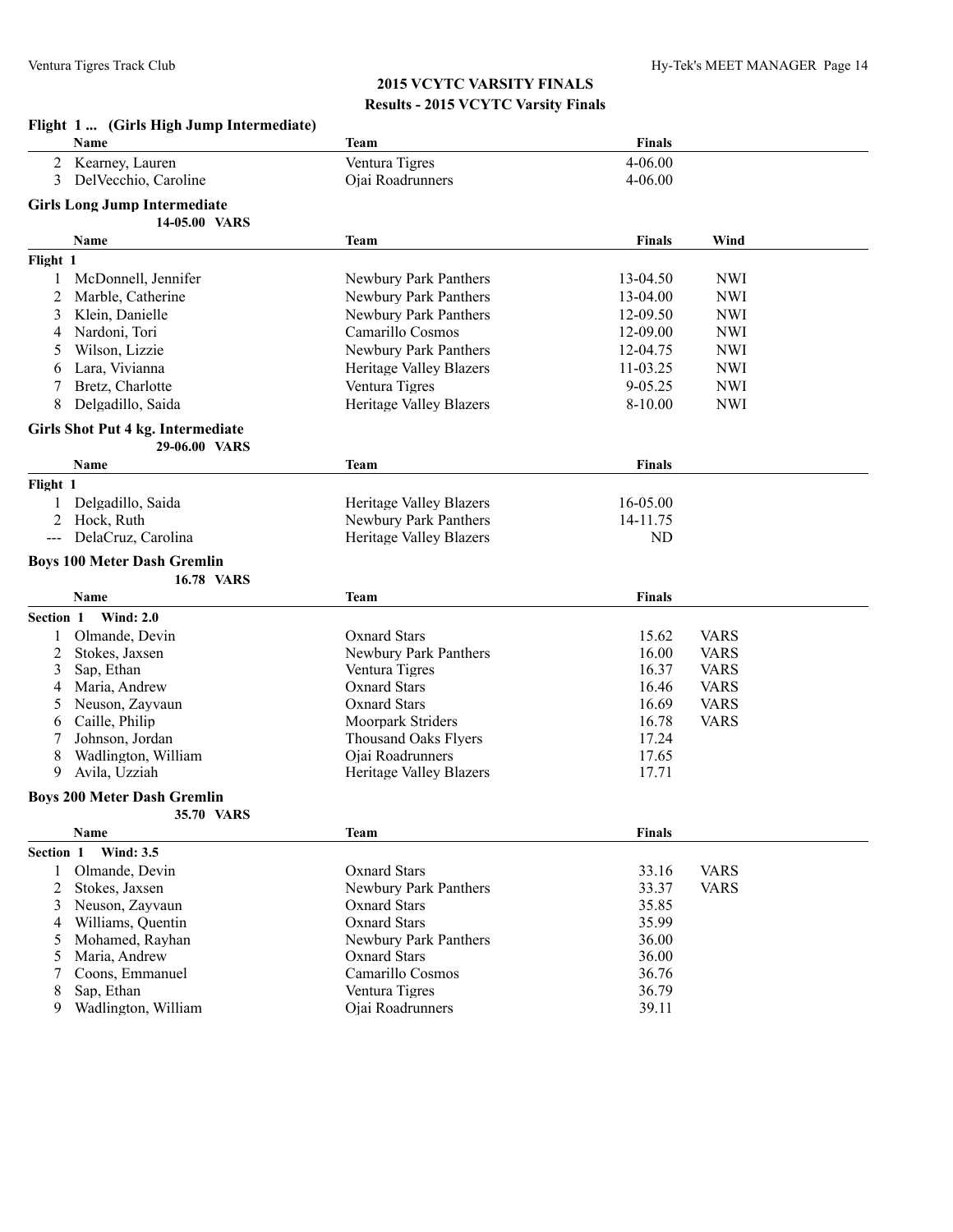#### **Boys 400 Meter Dash Gremlin**

|           | 1:22.10 VARS                          |                             |                       |               |                           |
|-----------|---------------------------------------|-----------------------------|-----------------------|---------------|---------------------------|
|           | <b>Name</b>                           | Team                        |                       | <b>Finals</b> |                           |
| Section 1 |                                       |                             |                       |               |                           |
| 1         | Karsten, Alex                         | Newbury Park Panthers       |                       | 74.27         | <b>VARS</b>               |
| 2         | I. Sowa, Gresham                      | Moorpark Striders           |                       | 77.06         | <b>VARS</b>               |
| 3         | Maria, Andrew                         | <b>Oxnard Stars</b>         |                       | 1:21.47       | <b>VARS</b>               |
| 4         | Stimpson, Trevor                      | Camarillo Cosmos            |                       | 1:21.71       | <b>VARS</b>               |
| 5         | Tomasetti, Roman                      | Camarillo Cosmos            |                       | 1:21.72       | <b>VARS</b>               |
| 6         | Reyes, Josiah                         | Ventura Tigres              |                       | 1:22.65       |                           |
| 7         | Alva, Sebastian                       | Moorpark Striders           |                       | 1:22.66       |                           |
|           | <b>Boys 800 Meter Run Gremlin</b>     |                             |                       |               |                           |
|           | 3:05.60 VARS                          |                             |                       |               |                           |
|           | <b>Name</b>                           | <b>Team</b>                 |                       | <b>Finals</b> |                           |
| Section 1 |                                       |                             |                       |               |                           |
| 1         | Karsten, Alex                         | Newbury Park Panthers       |                       | 2:48.08       | <b>VARS</b>               |
| 2         | Neuson, Zayvaun                       | <b>Oxnard Stars</b>         |                       | 2:58.77       | <b>VARS</b>               |
| 3         | I. Sowa, Gresham                      | Moorpark Striders           |                       | 3:00.38       | <b>VARS</b>               |
| 4         | Tomasetti, Roman                      | Camarillo Cosmos            |                       | 3:04.79       | <b>VARS</b>               |
| 5         | Leandro, Chance                       | Ventura Tigres              |                       | 3:07.06       |                           |
| 6         | Brian, Tyler                          | Oxnard Stars                |                       | 3:09.30       |                           |
| 7         | Stimpson, Trevor                      | Camarillo Cosmos            |                       | 3:09.44       |                           |
| 8         | Torres, Elijah                        | Ventura Tigres              |                       | 3:10.87       |                           |
| 9         | Meinhart, Mason                       | <b>Thousand Oaks Flyers</b> |                       | 3:14.40       |                           |
| 10        | Reyes, Josiah                         | Ventura Tigres              |                       | 3:17.23       |                           |
| 11        | Widerburg, Brendan                    | Camarillo Cosmos            |                       | 3:17.55       |                           |
| 12        | Salazar, Keanan                       | Moorpark Striders           |                       | 3:18.27       |                           |
|           | <b>Boys 1600 Meter Run Gremlin</b>    |                             |                       |               |                           |
|           | 6:37.00 VARS                          |                             |                       |               |                           |
|           | Name                                  | Team                        |                       | <b>Finals</b> |                           |
| Section 1 |                                       |                             |                       |               |                           |
|           | Karsten, Alex                         | Newbury Park Panthers       |                       | 6:12.76       | <b>VARS</b>               |
| 2         | Leandro, Chance                       | Ventura Tigres              |                       | 6:27.48       | <b>VARS</b>               |
| 3         | Collins, Mason                        | <b>Thousand Oaks Flyers</b> |                       | 6:29.72       | <b>VARS</b>               |
| 4         | Caille, Philip                        | Moorpark Striders           |                       | 6:41.34       |                           |
| 5         | Watson, Jack                          | Newbury Park Panthers       |                       | 7:06.85       |                           |
| 6         | Slaton, Noah                          | <b>Thousand Oaks Flyers</b> |                       | 7:39.55       |                           |
|           | <b>Boys 4x100 Meter Relay Gremlin</b> |                             |                       |               |                           |
|           | <b>Team</b>                           | Relay                       |                       | <b>Finals</b> |                           |
| Section 1 |                                       |                             |                       |               |                           |
| 1         | <b>Oxnard Stars</b>                   |                             |                       | 67.94         |                           |
|           | 1) Padilla, Alex (Eric)               | 2) Neuson, Zayvaun          | 3) Maria, Andrew      |               | 4) Olmande, Devin         |
|           | 2 Ventura Tigres                      |                             |                       | 71.03         |                           |
|           | 1) Brown, Ty                          | 2) McLaughlin, Shaun        | 3) Reyes, Josiah      |               | 4) Sap, Ethan             |
| 3         | Moorpark Striders                     |                             |                       | 72.21         |                           |
|           | 1) Salazar, Keanan                    | 2) Strickland, Tony         | 3) I. Sowa, Gresham   |               | 4) Caille, Philip         |
| 4         | Camarillo Cosmos                      |                             |                       | 72.46         |                           |
|           | 1) Coons, Emmanuel                    | 2) Stimpson, Trevor         | 3) Tomasetti, Roman   |               | 4) Widerburg, Brendan     |
| 5         | <b>Thousand Oaks Flyers</b>           |                             |                       | 72.66         |                           |
|           | 1) Torreblanca, Gabriel               | 2) Johnson, Jordan          | 3) Kolde, Christopher |               | 4) Hicks-Bleecker, Carter |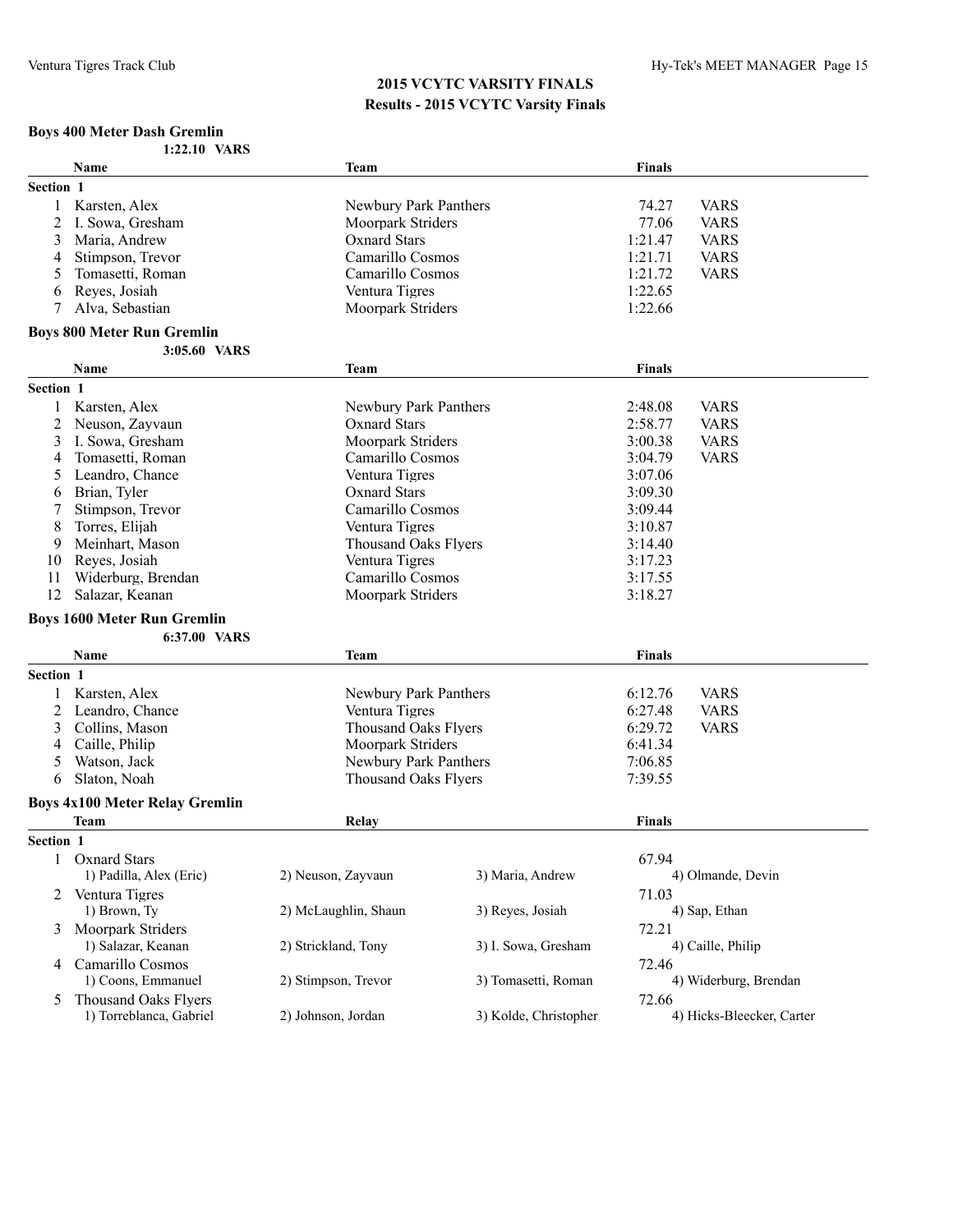|      | Section 1  (Boys 4x100 Meter Relay Gremlin) |
|------|---------------------------------------------|
| Team | Relay                                       |

|           | <b>Team</b>                       | <b>Relay</b>                | <b>Finals</b>          |               |                      |
|-----------|-----------------------------------|-----------------------------|------------------------|---------------|----------------------|
| 6         | <b>Heritage Valley Blazers</b>    |                             |                        | 73.06         |                      |
|           | 1) Andrade, Derec                 | 2) Morales, Isaiah          | 3) Curiel, Raymond     |               | 4) Avila, Uzziah     |
|           | Ventura Tigres                    | B                           |                        | 1:20.17       |                      |
|           | 1) Jekogian, Ethan                | 2) Harris, Blake            | 3) betancourt, Joaquin |               | 4) Leandro, Chance   |
|           | Oxnard Stars                      | B                           |                        | <b>DQ</b>     |                      |
|           | 1) Malone, Rashad                 | 2) Brian, Tyler             | 3) Feciuch, Logan      |               | 4) Williams, Quentin |
|           | <b>Boys Long Jump Gremlin</b>     |                             |                        |               |                      |
|           | 9-11.00 VARS                      |                             |                        |               |                      |
|           | <b>Name</b>                       | <b>Team</b>                 |                        | <b>Finals</b> | Wind                 |
| Flight 1  |                                   |                             |                        |               |                      |
|           | Karsten, Alex                     | Newbury Park Panthers       |                        | 9-08.75       | <b>NWI</b>           |
| 2         | Slaton, Noah                      | <b>Thousand Oaks Flyers</b> |                        | $9-06.00$     | <b>NWI</b>           |
| 3         | Wadlington, William               | Ojai Roadrunners            |                        | $9 - 05.00$   | <b>NWI</b>           |
| 4         | I. Sowa, Gresham                  | Moorpark Striders           |                        | $9 - 04.50$   | <b>NWI</b>           |
| 5         | Brown, Ty                         | Ventura Tigres              |                        | $9 - 00.50$   | <b>NWI</b>           |
| 6         | Stimpson, Trevor                  | Camarillo Cosmos            |                        | 8-10.00       | <b>NWI</b>           |
| 7         | Salazar, Keanan                   | Moorpark Striders           |                        | 8-08.00       | <b>NWI</b>           |
| 8         | Coons, Emmanuel                   | Camarillo Cosmos            |                        | 8-03.50       | <b>NWI</b>           |
| 9         | Watson, Jack                      | Newbury Park Panthers       |                        | 8-02.50       | <b>NWI</b>           |
|           | <b>Boys 100 Meter Dash Bantam</b> |                             |                        |               |                      |
|           | 14.53 VARS                        |                             |                        |               |                      |
|           | <b>Name</b>                       | <b>Team</b>                 |                        | <b>Finals</b> |                      |
| Section 1 | <b>Wind: 3.7</b>                  |                             |                        |               |                      |
|           | Abarzua, Jonathan                 | <b>Thousand Oaks Flyers</b> |                        | 13.59         | <b>VARS</b>          |
| 2         | Taylor Jr., Antwon                | <b>Oxnard Stars</b>         |                        | 13.92         | <b>VARS</b>          |
| 3         | Sterling, Grady                   | <b>Thousand Oaks Flyers</b> |                        | 14.18         | <b>VARS</b>          |
| 4         | Leffall, Lexington                | Newbury Park Panthers       |                        | 14.24         | <b>VARS</b>          |
| 5         | Khan, Azad                        | Newbury Park Panthers       |                        | 14.45         | <b>VARS</b>          |
| 6         | Harris, Camren                    | <b>Oxnard Stars</b>         |                        | 14.53         | <b>VARS</b>          |
|           | Chapman, Kaiden                   | Camarillo Cosmos            |                        | 14.61         |                      |
| 8         | Spayde, Ethan                     | <b>Thousand Oaks Flyers</b> |                        | 14.89         |                      |
| 9         | Green, Isaiah                     | <b>Oxnard Stars</b>         |                        | 15.38         |                      |

#### **Boys 200 Meter Dash Bantam**

|                  | 30.59 VARS         |                       |               |             |
|------------------|--------------------|-----------------------|---------------|-------------|
|                  | <b>Name</b>        | Team                  | <b>Finals</b> |             |
| <b>Section 1</b> | <b>Wind: 2.6</b>   |                       |               |             |
|                  | Taylor Jr., Antwon | Oxnard Stars          | 28.49         | <b>VARS</b> |
|                  | Abarzua, Jonathan  | Thousand Oaks Flyers  | 28.74         | <b>VARS</b> |
|                  | 3 Carr, Bennet     | Camarillo Cosmos      | 30.36         | <b>VARS</b> |
| 4                | Sterling, Grady    | Thousand Oaks Flyers  | 30.42         | <b>VARS</b> |
|                  | Moore, Joseph      | <b>Oxnard Stars</b>   | 31.13         |             |
| 6                | Leffall, Lexington | Newbury Park Panthers | 31.15         |             |
|                  | Mitrany, Corbyn    | Oiai Roadrunners      | 31.77         |             |
| 8                | Harris, Camren     | <b>Oxnard Stars</b>   | 32.66         |             |
| 9                | Green, Isaiah      | <b>Oxnard Stars</b>   | 33.37         |             |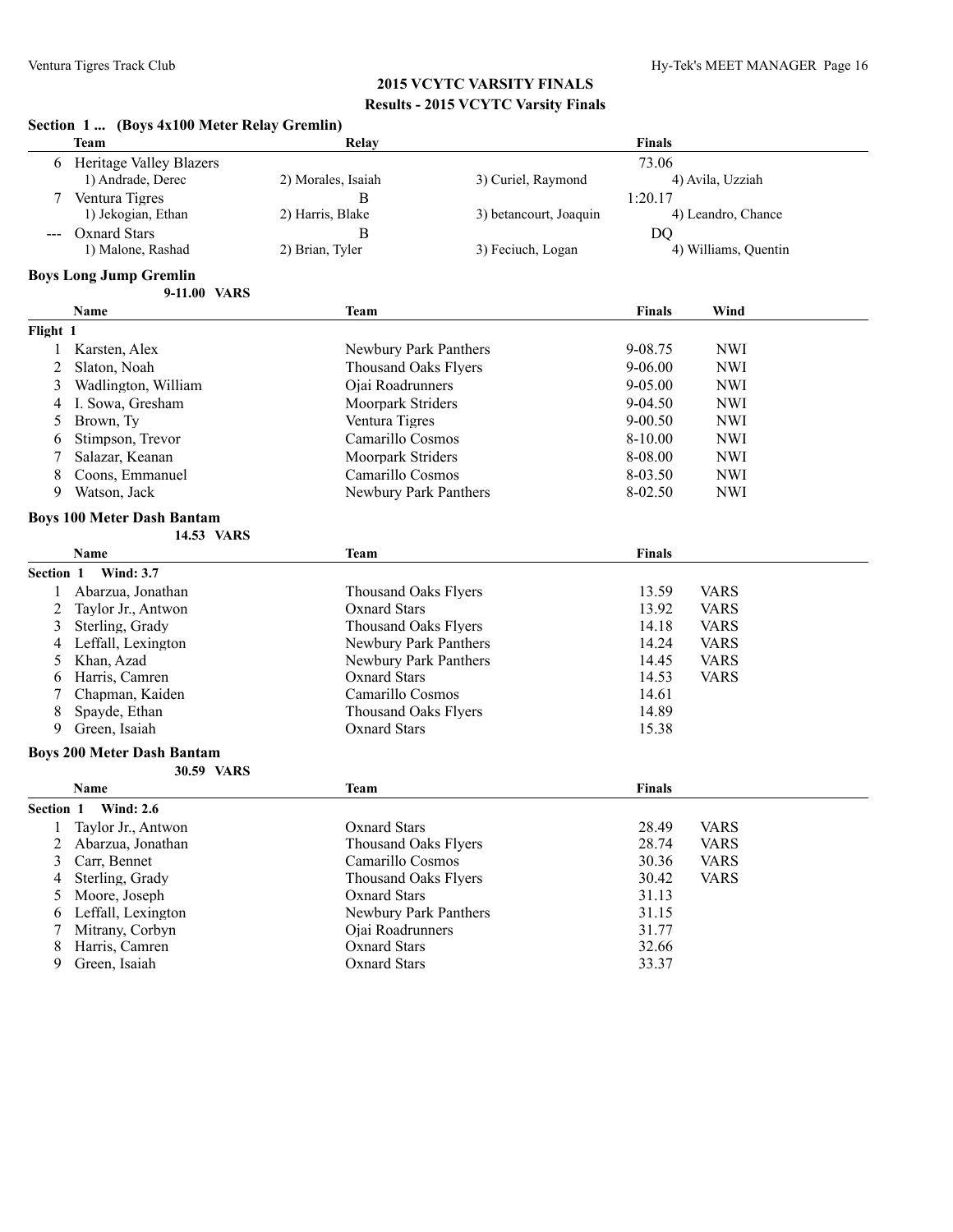#### **Boys 400 Meter Dash Bantam**

|           | <b>71.60 VARS</b>                    |                             |                      |               |                    |
|-----------|--------------------------------------|-----------------------------|----------------------|---------------|--------------------|
|           | <b>Name</b>                          | <b>Team</b>                 |                      | <b>Finals</b> |                    |
| Section 1 |                                      |                             |                      |               |                    |
| 1         | Carr, Bennet                         | Camarillo Cosmos            |                      | 67.31         | <b>VARS</b>        |
| 2         | Green, Isaiah                        | <b>Oxnard Stars</b>         |                      | 68.31         | <b>VARS</b>        |
| 3         | Spayde, Ethan                        | <b>Thousand Oaks Flyers</b> |                      | 68.89         | <b>VARS</b>        |
| 4         | Sahlman, Aaron                       | Camarillo Cosmos            |                      | 69.66         | <b>VARS</b>        |
| 5         | Khan, Azad                           | Newbury Park Panthers       |                      | 70.00         | <b>VARS</b>        |
| 6         | Baysinger, Grant                     | Ventura Tigres              |                      | 70.19         | <b>VARS</b>        |
| 7         | Karsten, Brady                       | Newbury Park Panthers       |                      | 73.47         |                    |
| 8         | Young, Lex                           | Camarillo Cosmos            |                      | 74.07         |                    |
|           | <b>Boys 800 Meter Run Bantam</b>     |                             |                      |               |                    |
|           | 2:48.60 VARS                         |                             |                      |               |                    |
|           | Name                                 | <b>Team</b>                 |                      | <b>Finals</b> |                    |
| Section 1 |                                      |                             |                      |               |                    |
|           | Young, Leo                           | Camarillo Cosmos            |                      | 2:41.32       | <b>VARS</b>        |
| 2         | Young, Lex                           | Camarillo Cosmos            |                      | 2:41.56       | <b>VARS</b>        |
| 3         | Karsten, Brady                       | Newbury Park Panthers       |                      | 2:43.34       | <b>VARS</b>        |
| 4         | James, Donovan                       | Thousand Oaks Flyers        |                      | 2:43.89       | <b>VARS</b>        |
| 5         | Baysinger, Grant                     | Ventura Tigres              |                      | 2:45.17       | <b>VARS</b>        |
| 6         | Rosaasen, Ryan                       | Moorpark Striders           |                      | 2:46.20       | <b>VARS</b>        |
| 7         | Poynter, Owen                        | Newbury Park Panthers       |                      | 2:46.58       | <b>VARS</b>        |
| 8         | Torres, Michael                      | Ventura Tigres              |                      | 2:47.10       | <b>VARS</b>        |
| 9         | Johnson, Henry                       | <b>Thousand Oaks Flyers</b> |                      | 2:47.80       | <b>VARS</b>        |
| 10        | Elsokary, Kayden                     | <b>Thousand Oaks Flyers</b> |                      | 2:49.12       |                    |
| 11        | Herrera, Braden                      | Ventura Tigres              |                      | 2:49.52       |                    |
|           | <b>Boys 1600 Meter Run Bantam</b>    |                             |                      |               |                    |
|           | 6:01.10 VARS                         |                             |                      |               |                    |
|           | Name                                 | <b>Team</b>                 |                      | <b>Finals</b> |                    |
| Section 1 |                                      |                             |                      |               |                    |
| 1         | Young, Lex                           | Camarillo Cosmos            |                      | 5:41.07       | <b>VARS</b>        |
| 2         | Young, Leo                           | Camarillo Cosmos            |                      | 5:42.11       | <b>VARS</b>        |
| 3         | James, Donovan                       | <b>Thousand Oaks Flyers</b> |                      | 5:50.58       | <b>VARS</b>        |
| 4         | Poynter, Owen                        | Newbury Park Panthers       |                      | 5:52.26       | <b>VARS</b>        |
| 5         | Torres, Michael                      | Ventura Tigres              |                      | 5:54.61       | <b>VARS</b>        |
| 6         | Rosaasen, Ryan                       | Moorpark Striders           |                      | 5:56.79       | <b>VARS</b>        |
| 7         | Herrera, Braden                      | Ventura Tigres              |                      | 5:56.93       | <b>VARS</b>        |
| 8         | Johnson, Henry                       | <b>Thousand Oaks Flyers</b> |                      | 6:02.24       |                    |
| 9         | Elsokary, Kayden                     | <b>Thousand Oaks Flyers</b> |                      | 6:03.99       |                    |
| 10        | Bates, Brian                         | <b>Thousand Oaks Flyers</b> |                      | 6:20.32       |                    |
| 11        | Yesionek, Ben                        | <b>Thousand Oaks Flyers</b> |                      | 6:27.13       |                    |
|           | Blanks, Julian                       | Ventura Tigres              |                      | <b>DNF</b>    |                    |
|           | <b>Boys 4x100 Meter Relay Bantam</b> |                             |                      |               |                    |
|           | Team                                 | Relay                       |                      | <b>Finals</b> |                    |
| Section 1 |                                      |                             |                      |               |                    |
| 1         | <b>Thousand Oaks Flyers</b>          |                             |                      | 57.08         |                    |
|           | 1) Spayde, Ethan                     | 2) Sorrell, Justin          | 3) Abarzua, Jonathan |               | 4) Sterling, Grady |
|           | <b>Oxnard Stars</b>                  |                             |                      | 57.21         |                    |
| 2         | 1) Harris, Camren                    | 2) Taylor Jr., Antwon       | 3) Moore, Joseph     |               | 4) Green, Isaiah   |
|           |                                      |                             |                      |               |                    |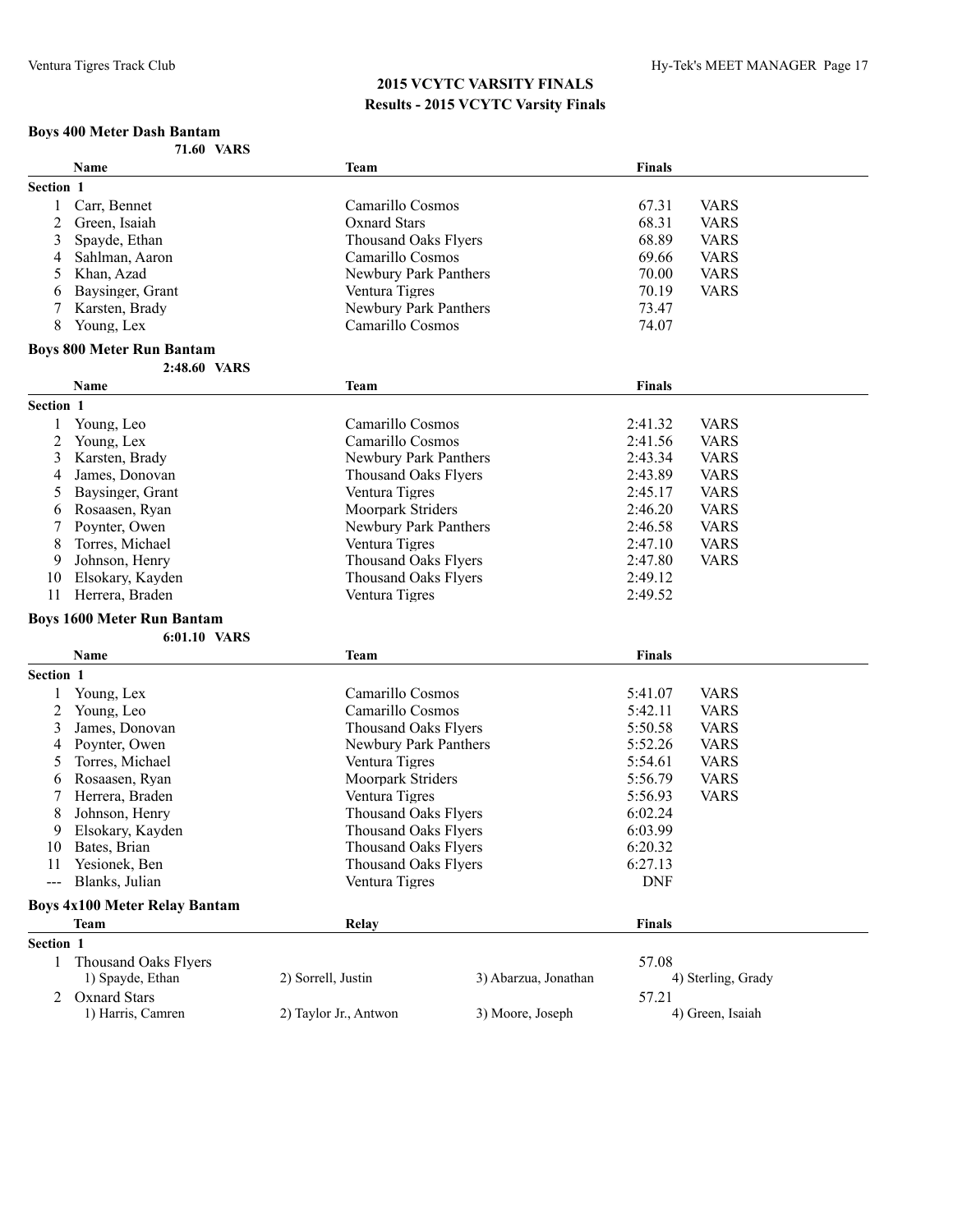#### **Section 1 ... (Boys 4x100 Meter Relay Bantam)**

|                     | <b>Team</b>                          | Relay                                           |                       | <b>Finals</b>              |                       |
|---------------------|--------------------------------------|-------------------------------------------------|-----------------------|----------------------------|-----------------------|
| 3                   | Camarillo Cosmos                     |                                                 |                       | 59.76                      |                       |
|                     | 1) Carr, Bennet                      | 2) Chapman, Kaiden                              | 3) Contreras, Micah   |                            | 4) Jertberg, Ryan     |
| 4                   | Newbury Park Panthers                |                                                 |                       | 59.93                      |                       |
|                     | 1) Wilson, Carter                    | 2) Khan, Azad                                   | 3) Karsten, Brady     |                            | 4) Leffall, Lexington |
| 5                   | Ventura Tigres                       |                                                 |                       | 61.13                      |                       |
|                     | 1) Marcus, Benjamin                  | 2) Estrada, Bryan                               | 3) Blanks, Julian     |                            | 4) Baysinger, Grant   |
| 6                   | <b>Oxnard Stars</b>                  | в                                               |                       | 63.45                      |                       |
|                     | 1) Villaruz, Kaleb                   | 2) Ornelas, Sergio                              | 3) Briscoe IV, Theo   |                            | 4) Malone, Rodney     |
|                     | 7 Heritage Valley Blazers            |                                                 |                       | 63.71                      |                       |
|                     | 1) Avila, Xavien                     | 2) Gonzalez, Angel                              | 3) Grandison, Carmelo |                            | 4) Guzman, Josiah     |
| 8                   | <b>Heritage Valley Blazers</b>       | B                                               |                       | 67.78                      |                       |
|                     | 1) Trebels, Diego                    | 2) Ramirez, Brandon                             | 3) Vaca, Leandro      |                            | 4) Tirado, Adrian     |
|                     | Ojai Roadrunners                     |                                                 |                       |                            |                       |
|                     | 1) Platt, Christian                  | 2) Luce-Epstein, Sylvan                         | 3) Everett, Cole      | DQ                         | 4) Mitrany, Corbyn    |
|                     |                                      |                                                 |                       |                            |                       |
|                     | <b>Boys 4x400 Meter Relay Bantam</b> |                                                 |                       |                            |                       |
|                     | Team                                 | Relay                                           |                       | <b>Finals</b>              |                       |
| Section 1           |                                      |                                                 |                       |                            |                       |
|                     | <b>Newbury Park Panthers</b>         |                                                 |                       | 4:59.48                    |                       |
|                     | 1) Khan, Azad                        | 2) Sarkissian, Aram                             | 3) Karsten, Brady     |                            | 4) Poynter, Owen      |
| 2                   | Ventura Tigres                       |                                                 |                       | 5:01.67                    |                       |
|                     | 1) Blanks, Julian                    | 2) Torres, Michael                              | 3) lee, Jared         |                            | 4) Baysinger, Grant   |
| 3                   | Camarillo Cosmos                     |                                                 |                       | 5:02.26                    |                       |
|                     | 1) Carr, Bennet                      | 2) Sahlman, Aaron                               | 3) Young, Lex         |                            | 4) Young, Leo         |
| 4                   | Thousand Oaks Flyers                 |                                                 |                       | 5:09.11                    |                       |
|                     | 1) James, Donovan                    | 2) Elsokary, Kayden                             | 3) Johnson, Henry     |                            | 4) Spayde, Ethan      |
| 5                   | <b>Heritage Valley Blazers</b>       |                                                 |                       | 5:33.23                    |                       |
|                     | 1) Moreno, Yaret                     | 2) Tirado, Adrian                               | 3) Guzman, Josiah     |                            | 4) Avila, Xavien      |
|                     | <b>Boys High Jump Bantam</b>         |                                                 |                       |                            |                       |
|                     | 3-09.00 VARS                         |                                                 |                       |                            |                       |
|                     | Name                                 | <b>Team</b>                                     |                       | <b>Finals</b>              |                       |
| Flight 1            |                                      |                                                 |                       |                            |                       |
|                     | Everett, Cole                        | Ojai Roadrunners                                |                       | 4-01.00                    | <b>VARS</b>           |
| 2                   | Laycock, Adam                        | Thousand Oaks Flyers                            |                       | $3 - 11.00$                | <b>VARS</b>           |
| 3                   | Henry, Sean                          | Newbury Park Panthers                           |                       | $3 - 09.00$                | <b>VARS</b>           |
|                     |                                      |                                                 |                       |                            |                       |
| 3                   | Powell, Spencer                      | Ojai Roadrunners                                |                       | $3 - 09.00$                | <b>VARS</b>           |
| 5<br>6              | Bates, Brian<br>Chapman, Kaiden      | <b>Thousand Oaks Flyers</b><br>Camarillo Cosmos |                       | $3 - 09.00$<br>$3 - 07.00$ | <b>VARS</b>           |
|                     |                                      |                                                 |                       |                            |                       |
| 7                   | Totino, Cameron                      | Thousand Oaks Flyers                            |                       | 3-05.00                    |                       |
| 8                   | Driver, Andrew                       | Camarillo Cosmos<br>Newbury Park Panthers       |                       | $3 - 05.00$                |                       |
|                     | Wilson, Carter                       |                                                 |                       | <b>NH</b>                  |                       |
| $\qquad \qquad - -$ | Turville, Warren                     | Ventura Tigres                                  |                       | <b>NH</b>                  |                       |
|                     | <b>Boys Long Jump Bantam</b>         |                                                 |                       |                            |                       |
|                     | 12-04.00 VARS                        |                                                 |                       |                            |                       |
|                     | Name                                 | <b>Team</b>                                     |                       | <b>Finals</b>              | Wind                  |
| Flight 1            |                                      |                                                 |                       |                            |                       |
| 1                   | Abarzua, Jonathan                    | <b>Thousand Oaks Flyers</b>                     |                       | 13-07.25                   | <b>NWI</b>            |
| 2                   | Chapman, Kaiden                      | Camarillo Cosmos                                |                       | 13-01.25                   | <b>NWI</b>            |
| 3                   | Carr, Bennet                         | Camarillo Cosmos                                |                       | 12-08.75                   | <b>NWI</b>            |
| 4                   | Khan, Azad                           | Newbury Park Panthers                           |                       | 12-06.25                   | <b>NWI</b>            |
| 5                   | Luce-Epstein, Sylvan                 | Ojai Roadrunners                                |                       | 12-02.00                   | <b>NWI</b>            |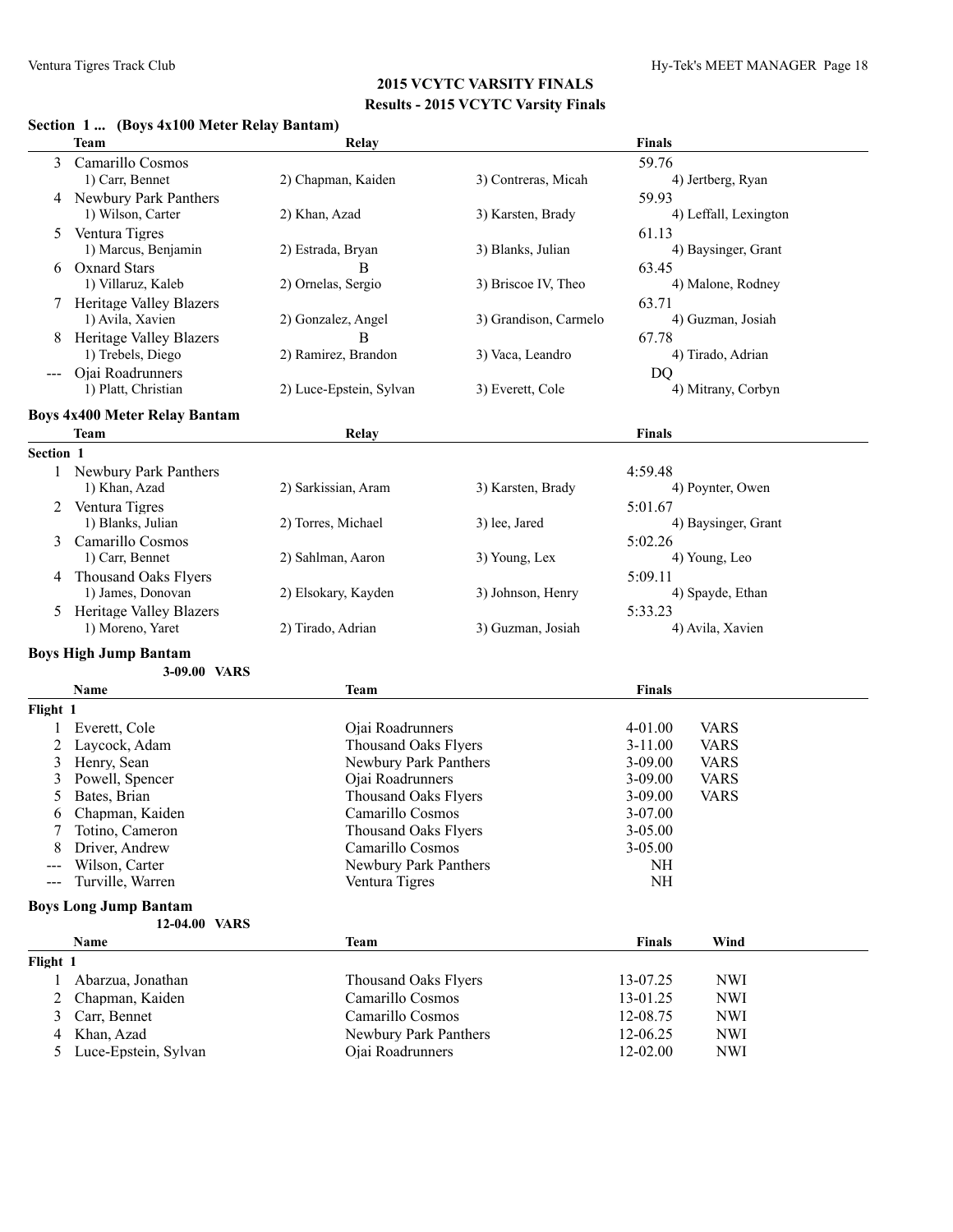| Flight 1 (Boys Long Jump Bantam) |                                   |                                |               |             |  |
|----------------------------------|-----------------------------------|--------------------------------|---------------|-------------|--|
|                                  | Name                              | <b>Team</b>                    | <b>Finals</b> | Wind        |  |
| 6                                | Smith, Ecksley                    | Moorpark Striders              | 11-05.00      | <b>NWI</b>  |  |
| 7                                | Baysinger, Grant                  | Ventura Tigres                 | 11-04.50      | <b>NWI</b>  |  |
| 8                                | Totino, Cameron                   | <b>Thousand Oaks Flyers</b>    | $11-00.25$    | <b>NWI</b>  |  |
| 9                                | Hammel, Henry                     | Ventura Tigres                 | 10-11.00      | <b>NWI</b>  |  |
|                                  |                                   |                                |               |             |  |
|                                  | <b>Boys Shot Put 6 lb. Bantam</b> |                                |               |             |  |
|                                  | 21-10.00 VARS                     |                                |               |             |  |
|                                  | Name                              | Team                           | <b>Finals</b> |             |  |
| Flight 1                         |                                   |                                |               |             |  |
| $\mathbf{1}$                     | Laycock, Adam                     | <b>Thousand Oaks Flyers</b>    | 31-09.25      | <b>VARS</b> |  |
| 2                                | Hernandez, Robert                 | <b>Oxnard Stars</b>            | 28-01.25      | <b>VARS</b> |  |
| 3                                | Aina, Santino                     | <b>Oxnard Stars</b>            | 25-03.00      | <b>VARS</b> |  |
| 4                                | Richey, Jacob                     | Newbury Park Panthers          | 23-02.50      | <b>VARS</b> |  |
| 5                                | Thomas, Nicholas                  | Ventura Tigres                 | 22-05.00      | <b>VARS</b> |  |
| 6                                | Fulgencio, Ivan                   | <b>Oxnard Stars</b>            | 21-07.50      |             |  |
| 7                                | Alcaraz, Arturo                   | <b>Heritage Valley Blazers</b> | 19-04.25      |             |  |
| 8                                | Zeineddini, Jonathon              | Thousand Oaks Flyers           | 16-01.00      |             |  |
| ---                              | Mora, Aidan                       | Ojai Roadrunners               | ND            |             |  |
|                                  | <b>Boys 100 Meter Dash Midget</b> |                                |               |             |  |
|                                  | 13.76 VARS                        |                                |               |             |  |
|                                  | Name                              | <b>Team</b>                    | <b>Finals</b> |             |  |
| Section 1                        | <b>Wind: 3.0</b>                  |                                |               |             |  |
| 1                                | Belew, Joshua                     | Camarillo Cosmos               | 13.14         | <b>VARS</b> |  |
| 2                                | Koester, Noah                     | Ojai Roadrunners               | 13.62         | <b>VARS</b> |  |
| 3                                | Tischhauser, Ryan                 | <b>Thousand Oaks Flyers</b>    | 13.67         | <b>VARS</b> |  |
| 4                                | Peart, Khalil                     | <b>Oxnard Stars</b>            | 13.87         |             |  |
| 5                                | Thompson, Delon                   | Newbury Park Panthers          | 13.89         |             |  |
| 6                                | Frillici, Lucas                   | <b>Thousand Oaks Flyers</b>    | 13.97         |             |  |
| 7                                | Monson, Kaden                     | Ojai Roadrunners               | 13.99         |             |  |
| 8                                | Neuson, Talyk                     | <b>Oxnard Stars</b>            | 14.38         |             |  |
|                                  | <b>Boys 200 Meter Dash Midget</b> |                                |               |             |  |
|                                  | 28.79 VARS                        |                                |               |             |  |
|                                  | Name                              | Team                           | <b>Finals</b> |             |  |
| Section 1                        | <b>Wind: 3.2</b>                  |                                |               |             |  |
|                                  | Belew, Joshua                     | Camarillo Cosmos               | 27.07         | <b>VARS</b> |  |
| 2                                | Wotawa, Johnny                    | Moorpark Striders              | 27.43         | <b>VARS</b> |  |
| 3                                | Frillici, Lucas                   | <b>Thousand Oaks Flyers</b>    | 28.72         | <b>VARS</b> |  |
| 4                                | Koester, Noah                     | Ojai Roadrunners               | 28.72         | <b>VARS</b> |  |
| 5                                | Carney, Sean                      | Camarillo Cosmos               | 29.15         |             |  |
| 6                                | Peart, Khalil                     | <b>Oxnard Stars</b>            | 29.50         |             |  |
|                                  | Tischhauser, Ryan                 | <b>Thousand Oaks Flyers</b>    | 29.62         |             |  |
| 8                                | Blunt, Zaki                       | Newbury Park Panthers          | 31.52         |             |  |
|                                  |                                   |                                |               |             |  |
|                                  | <b>Boys 400 Meter Dash Midget</b> |                                |               |             |  |
|                                  | <b>66.40 VARS</b>                 |                                |               |             |  |
|                                  | Name                              | <b>Team</b>                    | <b>Finals</b> |             |  |
| Section 1                        |                                   |                                |               |             |  |
| 1                                | Olson, Adam                       | Camarillo Cosmos               | 64.86         | <b>VARS</b> |  |
| 2                                | Magana, Emilio                    | Heritage Valley Blazers        | 65.31         | <b>VARS</b> |  |
| $\mathfrak{Z}$                   | Fitzgerald, Angus                 | <b>Thousand Oaks Flyers</b>    | 65.61         | <b>VARS</b> |  |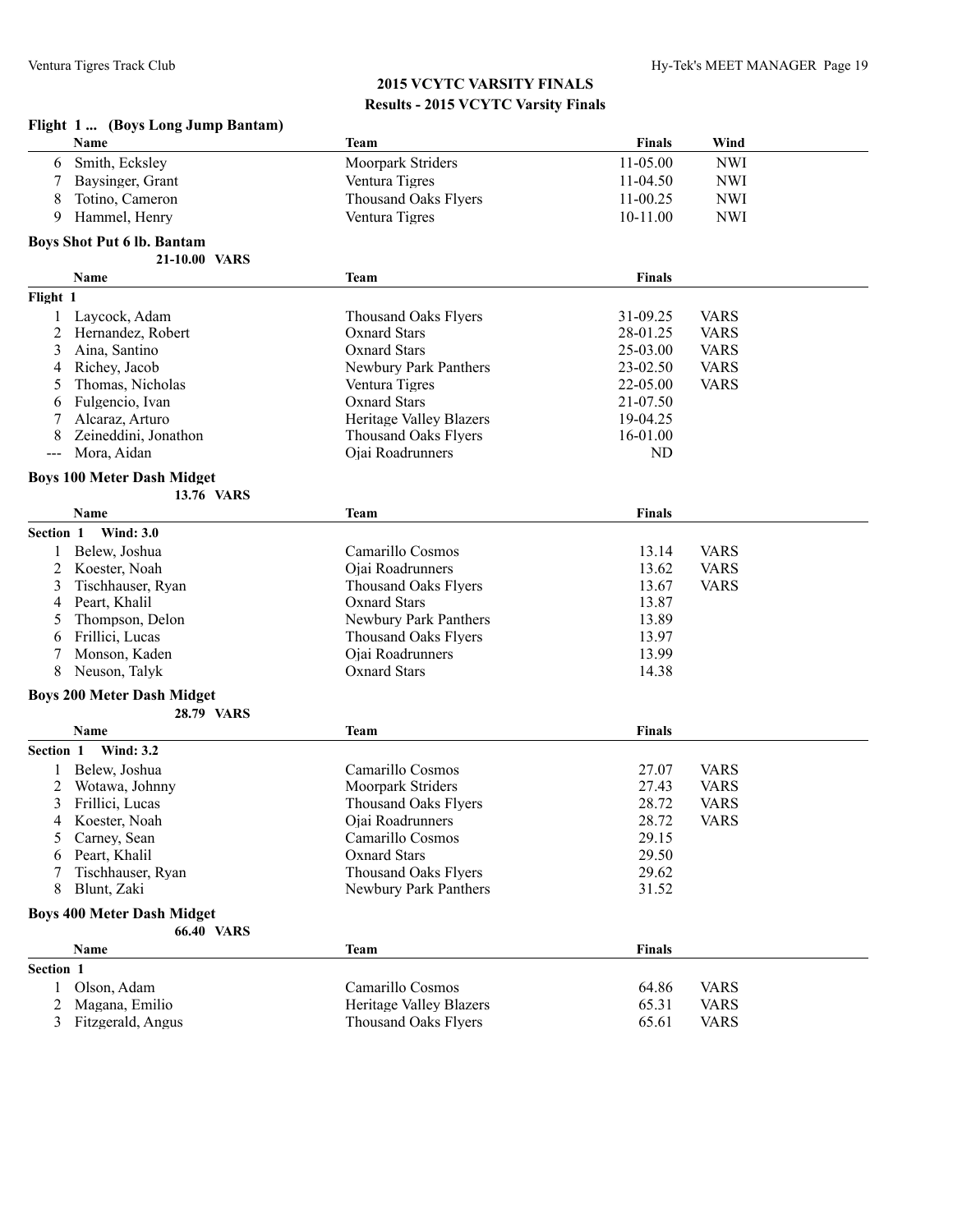# **2015 VCYTC VARSITY FINALS**

|           | <b>Results - 2015 VCYTC Varsity Finals</b> |                                |               |             |  |
|-----------|--------------------------------------------|--------------------------------|---------------|-------------|--|
|           | Section 1  (Boys 400 Meter Dash Midget)    |                                |               |             |  |
|           | <b>Name</b>                                | Team                           | <b>Finals</b> |             |  |
| 4         | Johnson, Martel                            | <b>Moorpark Striders</b>       | 66.13         | <b>VARS</b> |  |
| 5         | Briers, Miles                              | <b>Thousand Oaks Flyers</b>    | 66.74         |             |  |
| 6         | Marshall, Justin                           | Newbury Park Panthers          | 68.96         |             |  |
| 7         | Carter. John                               | Ventura Tigres                 | 69.79         |             |  |
| 8         | Gonzalez, Davian                           | <b>Heritage Valley Blazers</b> | 70.92         |             |  |
|           | <b>Boys 800 Meter Run Midget</b>           |                                |               |             |  |
|           | 2:36.30 VARS                               |                                |               |             |  |
|           | <b>Name</b>                                | <b>Team</b>                    | <b>Finals</b> |             |  |
| Section 1 |                                            |                                |               |             |  |
| 1         | Sottile, Christopher                       | <b>Thousand Oaks Flyers</b>    | 2:25.09       | <b>VARS</b> |  |
| 2         | Cooper, Michael                            | <b>Thousand Oaks Flyers</b>    | 2:29.16       | <b>VARS</b> |  |
| 3         | Carnan, Callum                             | <b>Thousand Oaks Flyers</b>    | 2:29.66       | <b>VARS</b> |  |
| 4         | Olson, Adam                                | Camarillo Cosmos               | 2:31.31       | <b>VARS</b> |  |
| 5         | Tomasetti, Derek                           | Camarillo Cosmos               | 2:36.52       |             |  |
| 6         | Lynch, Denis                               | Newbury Park Panthers          | 2:36.53       |             |  |
| 7         | Burns, Gavin                               | Ventura Tigres                 | 2:37.02       |             |  |
| 8         | Johnson, Martel                            | Moorpark Striders              | 2:39.40       |             |  |
| 9         | Del Vecchio, Ellis                         | Ojai Roadrunners               | 2:40.70       |             |  |
| 10        | Torres, Michael-Camilo                     | Ventura Tigres                 | 2:42.70       |             |  |
| 11        | Sahlman, Colin                             | Camarillo Cosmos               | 2:49.22       |             |  |
|           | <b>Boys 1600 Meter Run Midget</b>          |                                |               |             |  |
|           | 5:38.00 VARS                               |                                |               |             |  |
|           | <b>Name</b>                                | <b>Team</b>                    | <b>Finals</b> |             |  |
| Section 1 |                                            |                                |               |             |  |
| 1         | Carnan, Callum                             | <b>Thousand Oaks Flyers</b>    | 5:24.37       | <b>VARS</b> |  |
| 2         | Cooper, Michael                            | <b>Thousand Oaks Flyers</b>    | 5:26.01       | <b>VARS</b> |  |
| 3         | Sottile, Christopher                       | <b>Thousand Oaks Flyers</b>    | 5:27.44       | <b>VARS</b> |  |
| 4         | Appleford, Daniel                          | Newbury Park Panthers          | 5:27.85       | <b>VARS</b> |  |

| 4         | Appleford, Daniel                        | Newbury Park Panthers | 5:27.85       | <b>VARS</b> |
|-----------|------------------------------------------|-----------------------|---------------|-------------|
|           | Heritage Valley Blazers<br>Laureano, Rev |                       | 5:27.99       | <b>VARS</b> |
| 6         | Torres, Michael-Camilo                   | Ventura Tigres        | 5:32.62       | <b>VARS</b> |
|           | Sahlman, Colin                           | Camarillo Cosmos      | 5:33.11       | <b>VARS</b> |
| 8.        | Egbert, Christopher                      | Ventura Tigres        | 5:33.31       | <b>VARS</b> |
| 9         | Burns, Gavin                             | Ventura Tigres        | 5:38.00       | <b>VARS</b> |
| 10        | Goldstein, Nicholas                      | Newbury Park Panthers | 5:39.43       |             |
| 11        | Schermer, Chase                          | Thousand Oaks Flyers  | 5:40.03       |             |
| 12        | Jekogian, Mason                          | Ventura Tigres        | 5:52.56       |             |
|           | <b>Boys 3200 Meter Run Midget</b>        |                       |               |             |
|           | 12:28.50 VARS                            |                       |               |             |
|           | <b>Name</b>                              | <b>Team</b>           | <b>Finals</b> |             |
| Section 1 |                                          |                       |               |             |
|           | Appleford, Daniel                        | Newbury Park Panthers | 11:32.18      | <b>VARS</b> |
|           | Goldstein Nicholas                       | Newhury Park Panthers | 11.34.25      | VARS        |

| 5              | Tomasetti, Derek          | Camarillo Cosmos               | 2:36.52       |             |
|----------------|---------------------------|--------------------------------|---------------|-------------|
| 6              | Lynch, Denis              | Newbury Park Panthers          | 2:36.53       |             |
| 7              | Burns, Gavin              | Ventura Tigres                 | 2:37.02       |             |
| 8              | Johnson, Martel           | Moorpark Striders              | 2:39.40       |             |
| 9              | DelVecchio, Ellis         | Ojai Roadrunners               | 2:40.70       |             |
|                | 10 Torres, Michael-Camilo | Ventura Tigres                 | 2:42.70       |             |
| 11             | Sahlman, Colin            | Camarillo Cosmos               | 2:49.22       |             |
|                | ys 1600 Meter Run Midget  |                                |               |             |
|                | 5:38.00 VARS              |                                |               |             |
|                | <b>Name</b>               | <b>Team</b>                    | <b>Finals</b> |             |
| ction 1        |                           |                                |               |             |
|                | 1 Carnan, Callum          | <b>Thousand Oaks Flyers</b>    | 5:24.37       | <b>VARS</b> |
|                | 2 Cooper, Michael         | <b>Thousand Oaks Flyers</b>    | 5:26.01       | <b>VARS</b> |
| 3              | Sottile, Christopher      | Thousand Oaks Flyers           | 5:27.44       | <b>VARS</b> |
| 4              | Appleford, Daniel         | Newbury Park Panthers          | 5:27.85       | <b>VARS</b> |
| 5              | Laureano, Rey             | Heritage Valley Blazers        | 5:27.99       | <b>VARS</b> |
| 6              | Torres, Michael-Camilo    | Ventura Tigres                 | 5:32.62       | <b>VARS</b> |
| 7              | Sahlman, Colin            | Camarillo Cosmos               | 5:33.11       | <b>VARS</b> |
| 8              | Egbert, Christopher       | Ventura Tigres                 | 5:33.31       | <b>VARS</b> |
| 9              | Burns, Gavin              | Ventura Tigres                 | 5:38.00       | <b>VARS</b> |
| 10             | Goldstein, Nicholas       | Newbury Park Panthers          | 5:39.43       |             |
| 11             | Schermer, Chase           | <b>Thousand Oaks Flyers</b>    | 5:40.03       |             |
|                | 12 Jekogian, Mason        | Ventura Tigres                 | 5:52.56       |             |
|                | ys 3200 Meter Run Midget  |                                |               |             |
|                | 12:28.50 VARS             |                                |               |             |
|                | Name                      | <b>Team</b>                    | <b>Finals</b> |             |
| ction 1        |                           |                                |               |             |
| 1              | Appleford, Daniel         | Newbury Park Panthers          | 11:32.18      | <b>VARS</b> |
|                | 2 Goldstein, Nicholas     | Newbury Park Panthers          | 11:34.25      | <b>VARS</b> |
| 3              | Torres, Michael-Camilo    | Ventura Tigres                 | 11:35.47      | <b>VARS</b> |
| $\overline{4}$ | Laureano, Rey             | <b>Heritage Valley Blazers</b> | 11:40.58      | <b>VARS</b> |
| 5              | Blunt, Zaki               | Newbury Park Panthers          | 12:34.93      |             |
| 6              | Lanning, Ethan            | Ventura Tigres                 | 12:36.37      |             |
| 7              | Freischlag, Simon         | Camarillo Cosmos               | 12:40.06      |             |
| 8              | Gravel, Parker            | Camarillo Cosmos               | 12:40.39      |             |
|                |                           |                                |               |             |
|                |                           |                                |               |             |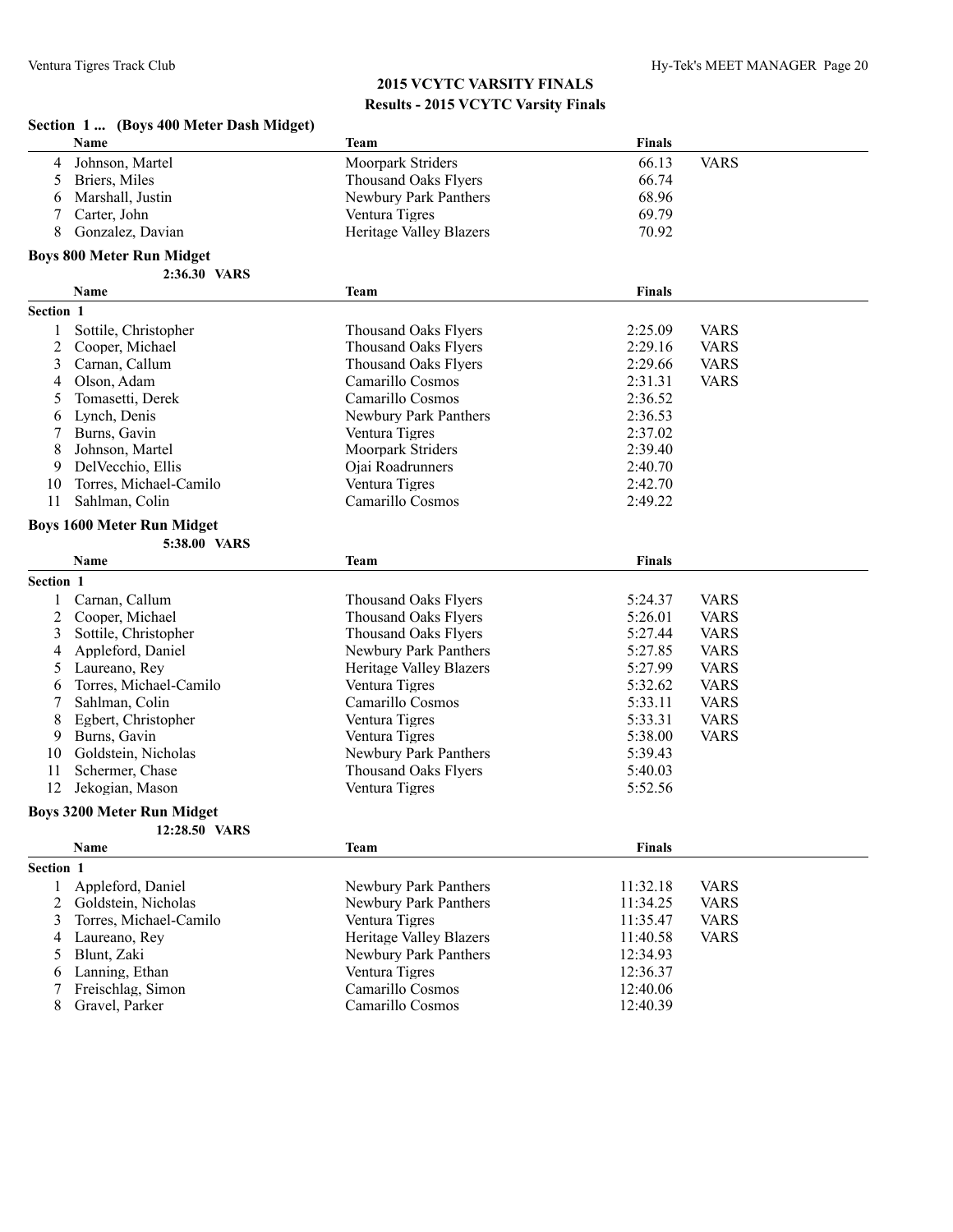|           | Section 1  (Boys 3200 Meter Run Midget)       |                             |                           |                                |
|-----------|-----------------------------------------------|-----------------------------|---------------------------|--------------------------------|
|           | Name                                          | Team                        |                           | <b>Finals</b>                  |
| 9         | Lemus-Gomez, Emiliano                         | Ventura Tigres              |                           | 12:42.24                       |
| 10        | Sloan, Timothy                                | Camarillo Cosmos            |                           | 13:01.22                       |
|           | <b>Boys 80 Meter Hurdles 30" Midget</b>       |                             |                           |                                |
|           | <b>16.08 VARS</b>                             |                             |                           |                                |
|           | Name                                          | Team                        |                           | <b>Finals</b>                  |
| Section 1 | <b>Wind: 1.4</b>                              |                             |                           |                                |
| 1         | Tischhauser, Ryan                             | <b>Thousand Oaks Flyers</b> |                           | 13.50<br><b>VARS</b>           |
| 2         | Wotawa, Johnny                                | Moorpark Striders           |                           | 13.53<br><b>VARS</b>           |
| 3         | Botha, Steffen                                | Camarillo Cosmos            |                           | 13.75<br><b>VARS</b>           |
| 4         | Teehan, Brendan                               | Newbury Park Panthers       |                           | 14.45<br><b>VARS</b>           |
| 5         | Grandison, Jovon                              | Heritage Valley Blazers     |                           | 15.63<br><b>VARS</b>           |
| 6         | Carter, John                                  | Ventura Tigres              |                           | 15.82<br><b>VARS</b>           |
| 7         | Mortensen, Koy                                | Ventura Tigres              |                           | 16.06<br><b>VARS</b>           |
|           | <b>Boys 4x100 Meter Relay Midget</b>          |                             |                           |                                |
|           | Team                                          | Relay                       |                           | <b>Finals</b>                  |
| Section 1 |                                               |                             |                           |                                |
| 1         | Camarillo Cosmos                              |                             |                           | 54.29                          |
|           | 1) Carney, Sean                               | 2) Olson, Adam              | 3) Botha, Steffen         | 4) Belew, Joshua               |
|           | 2 Thousand Oaks Flyers                        |                             |                           | 55.70                          |
|           | 1) Briers, Miles                              | 2) Fitzgerald, Angus        | 3) Frillici, Lucas        | 4) Tischhauser, Ryan           |
|           | <b>Heritage Valley Blazers</b>                |                             |                           | 56.61                          |
|           | 1) Andrade, Evyn                              | 2) Magana, Emilio           | 3) Vega, Richard          | 4) Gonzalez, Davian            |
|           | 4 Oxnard Stars                                |                             |                           | 56.97                          |
|           | 1) Avila, Elijah                              | 2) Gibson, Justin           | 3) Neuson, Talyk          | 4) Peart, Khalil               |
|           | 5 Newbury Park Panthers                       |                             |                           | 57.07                          |
|           | 1) Blunt, Zaki                                | 2) Thompson, Delon          | 3) Teehan, Brendan        | 4) Lynch, Denis                |
|           | 6 Ojai Roadrunners<br>1) Koester, Noah        | 2) Monson, Kaden            | 3) Parker, Jaden          | 57.68<br>4) DelVecchio, Ellis  |
|           |                                               |                             |                           | 59.04                          |
|           | Ventura Tigres<br>1) Trone, Ethan             | 2) Marcus, Jacob            | 3) Travi, Luigi           | 4) Cole, Darin                 |
|           | --- Heritage Valley Blazers                   | B                           |                           | D <sub>O</sub>                 |
|           | 1) Grandison, Jovon                           | 2) Martinez, Stevan         | 3) Rodriguez, Michael     | 4) Avalos, Javier              |
|           |                                               |                             |                           |                                |
|           | <b>Boys 4x400 Meter Relay Midget</b>          |                             |                           |                                |
|           | <b>Team</b>                                   | Relay                       |                           | <b>Finals</b>                  |
| Section 1 |                                               |                             |                           |                                |
|           | Thousand Oaks Flyers                          |                             |                           | 4:30.85                        |
|           | 1) Carnan, Callum                             | 2) Cooper, Michael          | 3) Fitzgerald, Angus      | 4) Sottile, Christopher        |
|           | 2 Newbury Park Panthers                       |                             |                           | 4:39.66                        |
|           | 1) Sander, Ty                                 | 2) Marshall, Justin         | 3) Teehan, Brendan        | 4) Lynch, Denis                |
| 3         | Camarillo Cosmos<br>1) Olson, Adam            | 2) Sahlman, Colin           |                           | 4:42.62<br>4) Botha, Steffen   |
|           |                                               |                             | 3) Tomasetti, Derek       |                                |
|           | 4 Heritage Valley Blazers<br>1) Andrade, Evyn | 2) Magana, Emilio           | 3) Vega, Richard          | 4:42.67<br>4) Gonzalez, Davian |
|           | Ventura Tigres                                |                             |                           |                                |
| 5         | 1) Burns, Gavin                               | 2) Egbert, Christopher      | 3) Torres, Michael-Camilo | 4:56.29<br>4) Carter, John     |
|           |                                               |                             |                           |                                |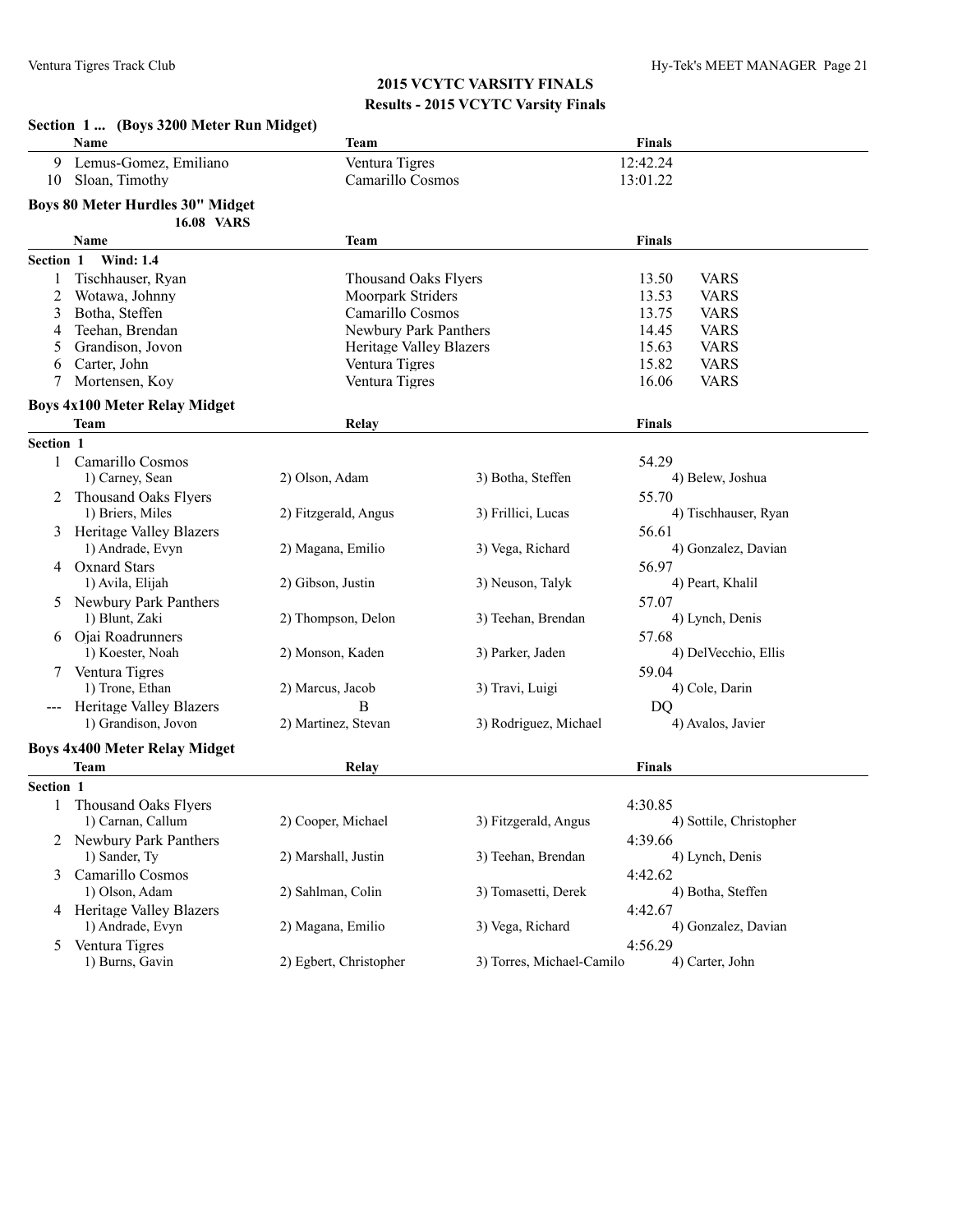# **Boys High Jump Midget**

|           | Name                              | <b>Team</b>                           | Finals         |             |
|-----------|-----------------------------------|---------------------------------------|----------------|-------------|
| Flight 1  |                                   |                                       |                |             |
| 1         | Botha, Steffen                    | Camarillo Cosmos                      | 5-01.00        | <b>VARS</b> |
| 2         | Teehan, Brendan                   | Newbury Park Panthers                 | $4 - 10.00$    | <b>VARS</b> |
| 3         | Carter, John                      | Ventura Tigres                        | 4-05.00        | <b>VARS</b> |
| 3         | Peart, Khalil                     | <b>Oxnard Stars</b>                   | 4-05.00        | <b>VARS</b> |
| 5         | Briers, Miles                     | <b>Thousand Oaks Flyers</b>           | 4-05.00        | <b>VARS</b> |
| 6         | Lewis, Sam                        | Ventura Tigres                        | 4-03.00        |             |
| 7         | Johnson, Martel                   | Moorpark Striders                     | 4-01.00        |             |
|           |                                   |                                       |                |             |
|           | <b>Boys Long Jump Midget</b>      |                                       |                |             |
|           | 14-01.00 VARS<br>Name             |                                       | <b>Finals</b>  | Wind        |
|           |                                   | <b>Team</b>                           |                |             |
| Flight 1  |                                   |                                       |                |             |
| 1         | Wotawa, Johnny                    | Moorpark Striders                     | 15-01.50       | <b>NWI</b>  |
| 2         | Botha, Steffen                    | Camarillo Cosmos                      | 15-00.50       | <b>NWI</b>  |
| 3         | Briers, Miles                     | <b>Thousand Oaks Flyers</b>           | 14-04.50       | <b>NWI</b>  |
| 4         | Carney, Sean                      | Camarillo Cosmos                      | 14-02.00       | <b>NWI</b>  |
| 5         | Porath, Nathan                    | Camarillo Cosmos                      | 13-09.75       | <b>NWI</b>  |
| 6         | Johnson, Martel                   | Moorpark Striders                     | 13-09.50       | <b>NWI</b>  |
| 7         | Koester, Noah                     | Ojai Roadrunners                      | 13-06.75       | <b>NWI</b>  |
| 8         | Reed, Jake                        | <b>Thousand Oaks Flyers</b>           | 13-04.75       | <b>NWI</b>  |
| 9         | Mortensen, Koy                    | Ventura Tigres                        | 12-08.75       | <b>NWI</b>  |
|           | <b>Boys Shot Put 6 lb. Midget</b> |                                       |                |             |
|           | 26-03.00 VARS                     |                                       |                |             |
|           | Name                              | <b>Team</b>                           | Finals         |             |
|           |                                   |                                       |                |             |
| Flight 1  |                                   |                                       |                |             |
| 1         | Wotawa, Johnny                    | Moorpark Striders                     | 37-11.25       | <b>VARS</b> |
| 2         | Marshall, Justin                  | Newbury Park Panthers                 | 29-10.25       | <b>VARS</b> |
| 3         | Henderson, Aydin                  | <b>Heritage Valley Blazers</b>        | 29-03.75       | <b>VARS</b> |
| 4         | Campbell, Noah                    | Heritage Valley Blazers               | 27-07.00       | <b>VARS</b> |
| 5         | Caulfield, Luke                   | Newbury Park Panthers                 | 27-04.50       | <b>VARS</b> |
| 6         | Magana, Emilio                    | <b>Heritage Valley Blazers</b>        | 26-11.00       | <b>VARS</b> |
| 7         | Monson, Kaden                     | Ojai Roadrunners                      | 26-09.00       | <b>VARS</b> |
| 8         | Grandison, Jovon                  | <b>Heritage Valley Blazers</b>        | 24-10.00       |             |
| 9         | Sloan, Timothy                    | Camarillo Cosmos                      | 22-09.50       |             |
|           | <b>Boys 100 Meter Dash Youth</b>  |                                       |                |             |
|           | 12.59 VARS                        |                                       |                |             |
|           | <b>Name</b>                       | Team                                  | <b>Finals</b>  |             |
| Section 1 | <b>Wind: 3.2</b>                  |                                       |                |             |
| 1         | Marsico, Moses                    | <b>Oxnard Stars</b>                   | 11.76          | <b>VARS</b> |
| 2         | Crockett, Michael                 | <b>Thousand Oaks Flyers</b>           | 11.81          | <b>VARS</b> |
| 3         | Ruvalcaba, Franklin               | Moorpark Striders                     | 11.87          | <b>VARS</b> |
| 4         | East, Jaymes                      | <b>Thousand Oaks Flyers</b>           | 12.32          | <b>VARS</b> |
| 5         | Wilson, Kyrie                     | <b>Oxnard Stars</b>                   | 12.60          |             |
| 6         |                                   |                                       |                |             |
|           |                                   |                                       |                |             |
|           | Favis, Jadyn                      | Camarillo Cosmos                      | 12.65          |             |
| 7<br>8    | Rust, Tyler<br>Askaree, Jeremy    | Camarillo Cosmos<br>Moorpark Striders | 12.82<br>12.93 |             |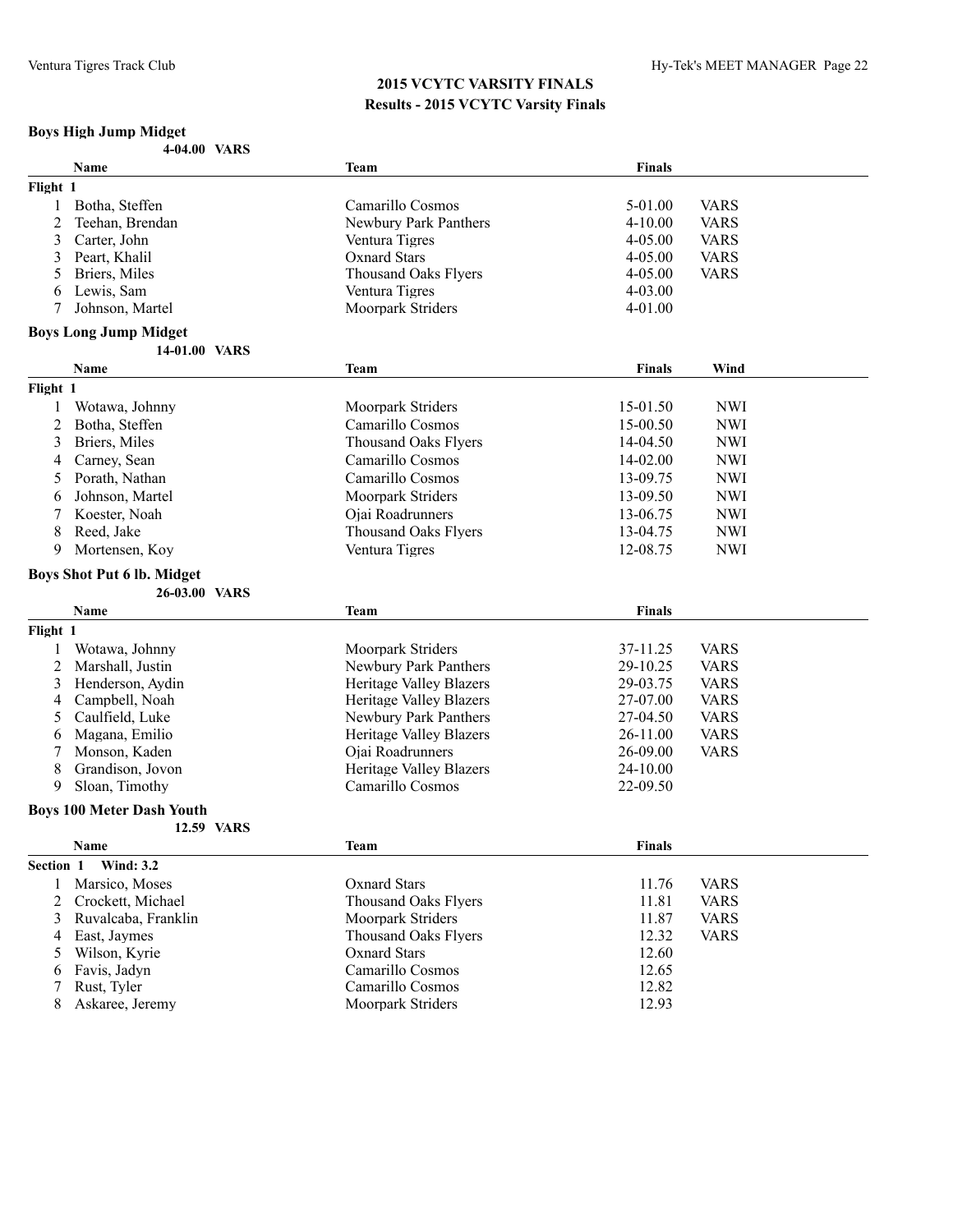#### **Boys 200 Meter Dash Youth 25.79 VARS**

|              | Name                             | <b>Team</b>                 | Finals        |             |
|--------------|----------------------------------|-----------------------------|---------------|-------------|
| Section 1    | <b>Wind: 3.5</b>                 |                             |               |             |
| 1            | Ruvalcaba, Franklin              | Moorpark Striders           | 24.23         | <b>VARS</b> |
| 2            | Crockett, Michael                | <b>Thousand Oaks Flyers</b> | 24.41         | <b>VARS</b> |
| 3            | East, Jaymes                     | <b>Thousand Oaks Flyers</b> | 25.17         | <b>VARS</b> |
| 4            | Wilson, Kyrie                    | <b>Oxnard Stars</b>         | 25.38         | <b>VARS</b> |
| 5            | Favis, Jadyn                     | Camarillo Cosmos            | 25.63         | <b>VARS</b> |
| 6            | Haffner, Henry                   | Ventura Tigres              | 25.71         | <b>VARS</b> |
| 7            | Johnson Jr., Terry               | Ventura Tigres              | 25.88         |             |
|              |                                  |                             |               |             |
|              | <b>Boys 400 Meter Dash Youth</b> |                             |               |             |
|              | <b>58.40 VARS</b>                |                             |               |             |
|              | Name                             | Team                        | <b>Finals</b> |             |
| Section 1    |                                  |                             |               |             |
|              | Marsico, Moses                   | <b>Oxnard Stars</b>         | 53.67         | <b>VARS</b> |
| 2            | Brown, Mason                     | Camarillo Cosmos            | 55.09         | <b>VARS</b> |
| 3            | Pekar, Derek                     | Ventura Tigres              | 56.74         | <b>VARS</b> |
|              |                                  |                             | 56.88         |             |
| 4            | Askaree, Jeremy                  | Moorpark Striders           |               | <b>VARS</b> |
| 5            | Johnson Jr., Terry               | Ventura Tigres              | 57.46         | <b>VARS</b> |
| 6            | Stender, Cole                    | Ventura Tigres              | 58.22         | <b>VARS</b> |
|              | Haffner, Henry                   | Ventura Tigres              | 58.97         |             |
| 8            | Sherrod, Malik                   | <b>Oxnard Stars</b>         | 61.25         |             |
|              | <b>Boys 800 Meter Run Youth</b>  |                             |               |             |
|              | 2:21.50 VARS                     |                             |               |             |
|              | Name                             | <b>Team</b>                 | <b>Finals</b> |             |
| Section 1    |                                  |                             |               |             |
|              |                                  |                             |               |             |
| 1            | Ronk, Ethan                      | Ventura Tigres              | 2:13.57       | <b>VARS</b> |
| 2            | Brown, Mason                     | Camarillo Cosmos            | 2:16.71       | <b>VARS</b> |
| 3            | McReynolds, William              | Ventura Tigres              | 2:18.21       | <b>VARS</b> |
| 4            | Hammel, Charlie                  | Ventura Tigres              | 2:18.48       | <b>VARS</b> |
| 5            | Gravel, Fletcher                 | Camarillo Cosmos            | 2:18.56       | <b>VARS</b> |
| 6            | Burr, Mitchell                   | Camarillo Cosmos            | 2:22.49       |             |
| 7            | Laureano, Juan Carlos            | Ventura Tigres              | 2:23.85       |             |
| 8            | Quaal, Justin                    | Ventura Tigres              | 2:23.86       |             |
| 9            | Longo, Eric                      | <b>Thousand Oaks Flyers</b> | 2:24.12       |             |
| 10           | Mitchell, Jacob                  | Ojai Roadrunners            | 2:28.26       |             |
| 11           | Young, Nico                      | Camarillo Cosmos            | 2:28.96       |             |
|              |                                  |                             |               |             |
| 12           | Wild, Wesley                     | <b>Thousand Oaks Flyers</b> | 2:30.54       |             |
|              | <b>Boys 1600 Meter Run Youth</b> |                             |               |             |
|              | 5:17.20 VARS                     |                             |               |             |
|              | <b>Name</b>                      | <b>Team</b>                 | <b>Finals</b> |             |
| Section 1    |                                  |                             |               |             |
| $\mathbf{1}$ | Ronk, Ethan                      | Ventura Tigres              | 4:50.68       | <b>VARS</b> |
| 2            | Hammel, Charlie                  | Ventura Tigres              | 4:54.70       | <b>VARS</b> |
| 3            | Burr, Mitchell                   | Camarillo Cosmos            | 4:56.10       | <b>VARS</b> |
| 4            | Gravel, Fletcher                 | Camarillo Cosmos            | 5:03.54       | <b>VARS</b> |
|              |                                  |                             |               |             |
| 5            | Stevens, Colby                   | Ojai Roadrunners            | 5:09.22       | <b>VARS</b> |
| 6            | Young, Nico                      | Camarillo Cosmos            | 5:10.35       | <b>VARS</b> |
| 7            | Meijer, Justin                   | Camarillo Cosmos            | 5:11.44       | <b>VARS</b> |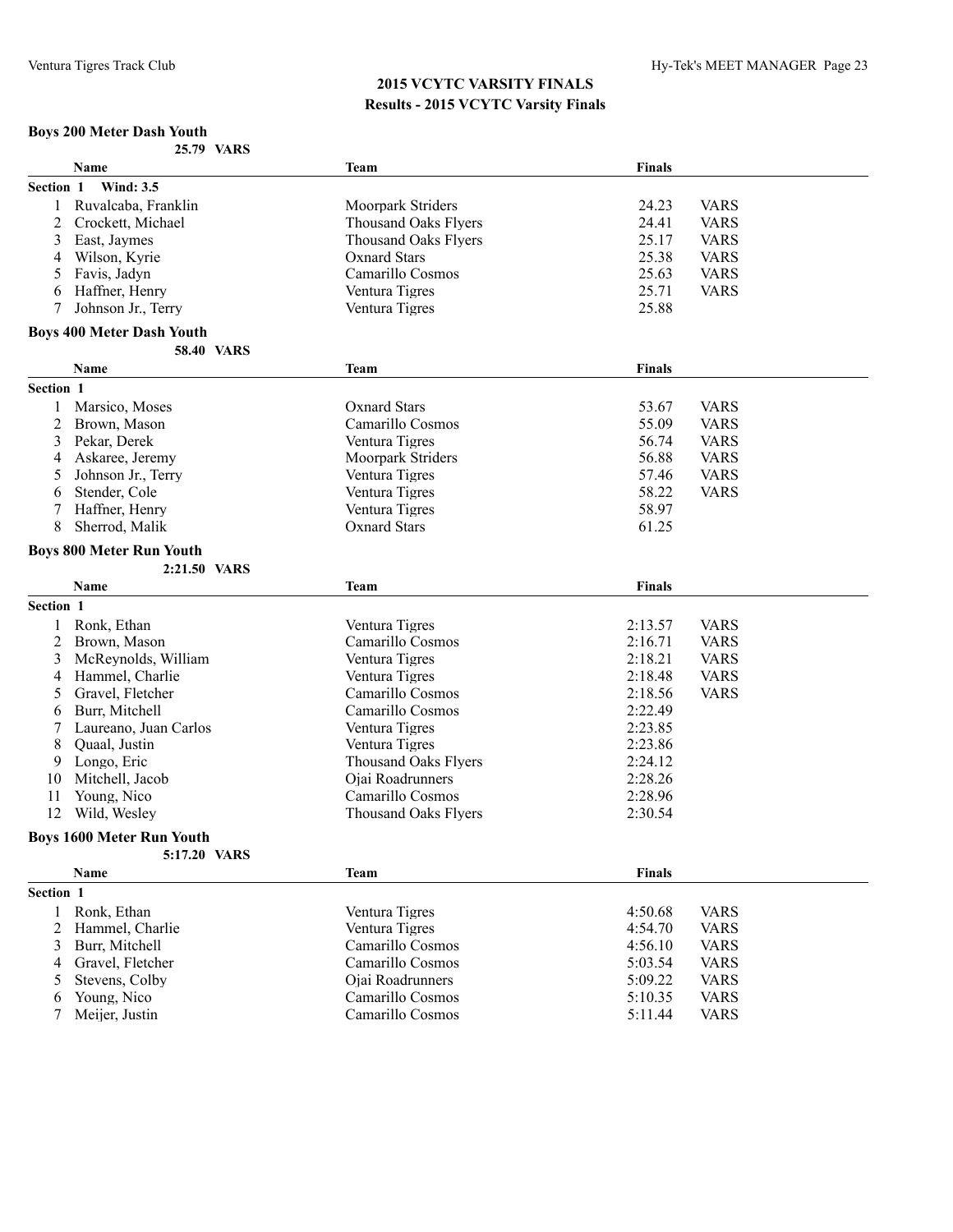|           | Section 1  (Boys 1600 Meter Run Youth)  |                             |                     |               |                        |
|-----------|-----------------------------------------|-----------------------------|---------------------|---------------|------------------------|
|           | Name                                    | <b>Team</b>                 |                     | <b>Finals</b> |                        |
| 8         | Longo, Eric                             | <b>Thousand Oaks Flyers</b> |                     | 5:12.04       | <b>VARS</b>            |
| 9         | Lynch, Brody                            | Ventura Tigres              |                     | 5:13.86       | <b>VARS</b>            |
| 10        | Setzer, Cole                            | <b>Thousand Oaks Flyers</b> |                     | 5:15.38       | <b>VARS</b>            |
| 11        | Laureano, Juan Carlos                   | Ventura Tigres              |                     | 5:19.14       |                        |
| 12        | Mitchell, Jacob                         | Ojai Roadrunners            |                     | 5:21.18       |                        |
|           | <b>Boys 3200 Meter Run Youth</b>        |                             |                     |               |                        |
|           | 11:48.50 VARS                           |                             |                     |               |                        |
|           | Name                                    | <b>Team</b>                 |                     | <b>Finals</b> |                        |
| Section 1 |                                         |                             |                     |               |                        |
| 1         | Burr, Mitchell                          | Camarillo Cosmos            |                     | 10:46.38      | <b>VARS</b>            |
| 2         | Stevens, Colby                          | Ojai Roadrunners            |                     | 10:56.30      | <b>VARS</b>            |
| 3         | Laureano, Juan Carlos                   | Ventura Tigres              |                     | 11:10.12      | <b>VARS</b>            |
| 4         | Pereira, Liam                           | Moorpark Striders           |                     | 11:12.90      | <b>VARS</b>            |
| 5         | Lynch, Brody                            | Ventura Tigres              |                     | 11:12.96      | <b>VARS</b>            |
| 6         | Longo, Eric                             | Thousand Oaks Flyers        |                     | 11:29.42      | <b>VARS</b>            |
| 7         | Donaldson, Brock                        | Ventura Tigres              |                     | 11:34.61      | <b>VARS</b>            |
| 8         | McReynolds, William                     | Ventura Tigres              |                     | 11:44.47      | <b>VARS</b>            |
| 9         | Wild, Wesley                            | <b>Thousand Oaks Flyers</b> |                     | 12:05.27      |                        |
| 10        | Berrara Almanza, Emilio                 | Ventura Tigres              |                     | 12:09.74      |                        |
| 11        | Stern, Joshua                           | <b>Thousand Oaks Flyers</b> |                     | 12:11.12      |                        |
| 12        | Johnson, Ry                             | Ojai Roadrunners            |                     | 12:56.57      |                        |
|           | <b>Boys 100 Meter Hurdles 33" Youth</b> |                             |                     |               |                        |
|           | <b>16.08 VARS</b>                       |                             |                     |               |                        |
|           | Name                                    | <b>Team</b>                 |                     | <b>Finals</b> |                        |
| Section 1 | <b>Wind: 1.8</b>                        |                             |                     |               |                        |
| 1         | Carter, Tristan                         | Ventura Tigres              |                     | 16.19         |                        |
| 2         | Downing, Tate                           | <b>Thousand Oaks Flyers</b> |                     | 16.94         |                        |
| 3         | Favis, Jadyn                            | Camarillo Cosmos            |                     | 17.11         |                        |
| 4         | Davis, Jason                            | Thousand Oaks Flyers        |                     | 17.42         |                        |
| 5         | Goldman, Brett                          | <b>Thousand Oaks Flyers</b> |                     | 17.96         |                        |
| 6         | Fontes, Aaron                           | <b>Oxnard Stars</b>         |                     | 18.07         |                        |
|           | Morales, Joshua                         | Heritage Valley Blazers     |                     | 18.08         |                        |
| 8         | Wild, Wesley                            | Thousand Oaks Flyers        |                     | 18.68         |                        |
| 9         | Lerma, Jamison                          | Ojai Roadrunners            |                     | 19.17         |                        |
|           | <b>Boys 4x100 Meter Relay Youth</b>     |                             |                     |               |                        |
|           | <b>Team</b>                             | Relay                       |                     | <b>Finals</b> |                        |
| Section 1 |                                         |                             |                     |               |                        |
| 1         | <b>Thousand Oaks Flyers</b>             |                             |                     | 48.09         |                        |
|           | 1) Sawyer, Anthony                      | 2) Crockett, Michael        | 3) Bowen, Jack      |               | 4) East, Jaymes        |
|           | 2 Oxnard Stars                          |                             |                     | 48.90         |                        |
|           | 1) Brown, Tristan                       | 2) Marsico, Moses           | 3) Sherrod, Malik   |               | 4) Wilson, Kyrie       |
| 3         | Ventura Tigres                          |                             |                     | 49.14         |                        |
|           | 1) Haffner, Henry                       | 2) Johnson Jr., Terry       | 3) Pekar, Derek     |               | 4) Stender, Cole       |
|           | 4 Moorpark Striders                     |                             |                     | 50.82         |                        |
|           | 1) Morales Rodriguez, Eric              | 2) Francis, Vincent         | 3) Cronquist, Noah  |               | 4) Ruvalcaba, Franklin |
|           | 5 Heritage Valley Blazers               |                             |                     | 52.87         |                        |
|           | 1) du-Pont, Christian                   | 2) Nunez, Bryce             | 3) Saldana, Fabian  |               | 4) Gonzalez, Gabriel   |
| 6         | Camarillo Cosmos                        |                             |                     | 55.19         |                        |
|           | 1) Juarez, Alex                         | 2) Ziese, Owen              | 3) Francisco, Ethan |               | 4) Mondragon, Anthony  |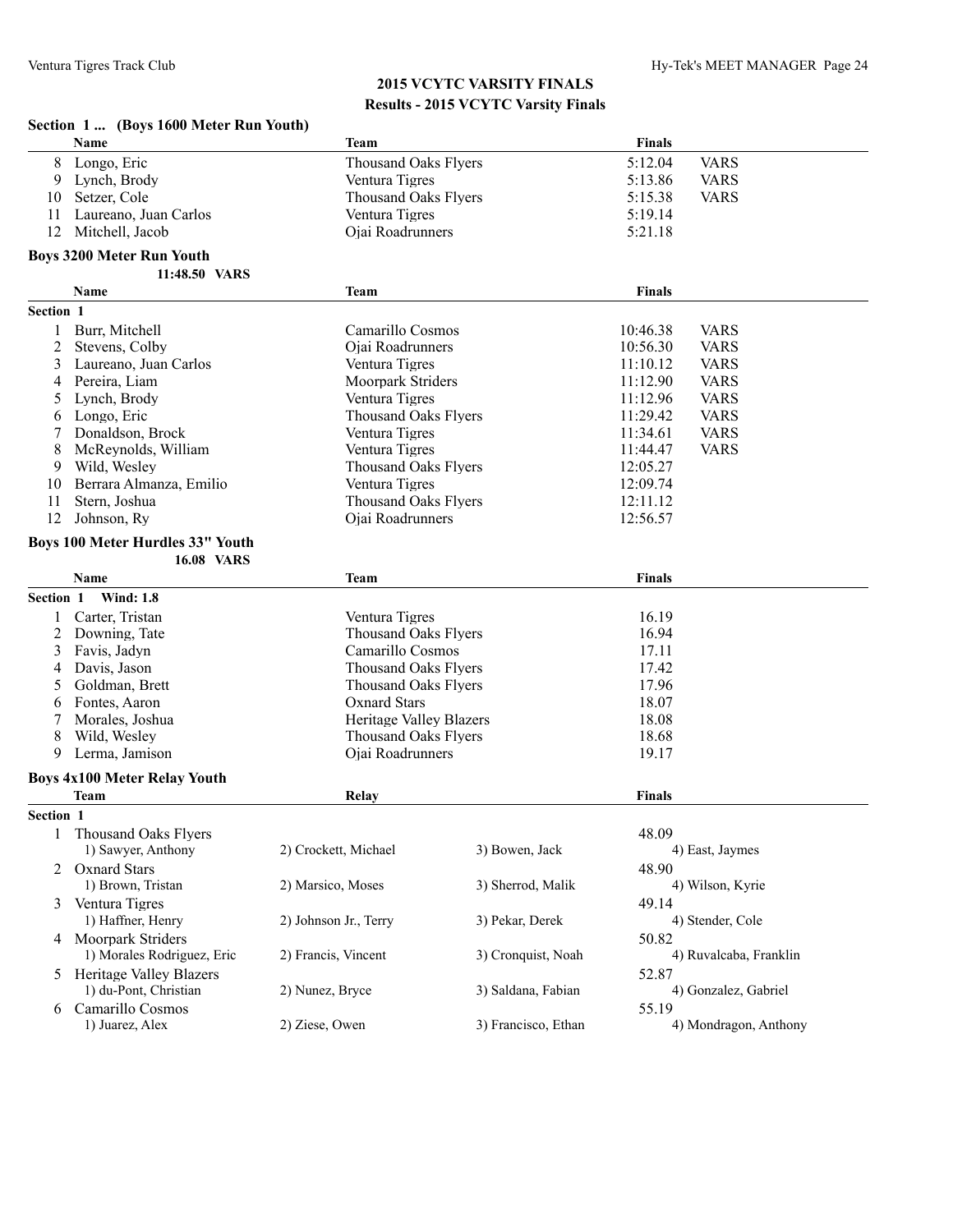|                                          | Section 1  (Boys 4x100 Meter Relay Youth) |                             |                    |               |                         |
|------------------------------------------|-------------------------------------------|-----------------------------|--------------------|---------------|-------------------------|
|                                          | <b>Team</b>                               | Relay                       |                    | <b>Finals</b> |                         |
| 7                                        | <b>Oxnard Stars</b>                       | B                           |                    | 55.28         |                         |
|                                          | 1) Aucutt, Riley                          | 2) Feciuch, Ethan           | 3) Fontes, Aaron   |               | 4) Johnson III, Michael |
|                                          | Ventura Tigres                            | B                           |                    | 59.53         |                         |
|                                          | 1) Conboy, Noah                           | 2) Greene, Connor           | 3) Daniel, Nolan   |               | 4) Crowell, Braxton     |
|                                          | Ojai Roadrunners                          |                             |                    | DQ            |                         |
|                                          | 1) Woolson, Henry                         | 2) Lerma, Jamison           | 3) Mitchell, Jacob |               | 4) Stevens, Korey       |
|                                          | <b>Boys 4x400 Meter Relay Youth</b>       |                             |                    |               |                         |
|                                          | Team                                      | Relay                       |                    | Finals        |                         |
| Section 1                                |                                           |                             |                    |               |                         |
|                                          | 1 Ventura Tigres                          |                             |                    | 4:01.42       |                         |
|                                          | 1) Stender, Cole                          | 2) Johnson Jr., Terry       | 3) Pekar, Derek    |               | 4) Ronk, Ethan          |
|                                          | 2 Ventura Tigres                          | B                           |                    | 4:10.29       |                         |
|                                          | 1) Haffner, Henry                         | 2) Lynch, Brody             | 3) Quaal, Justin   |               | 4) Daniel, Nolan        |
|                                          | Ventura Tigres                            | C                           |                    | 4:13.22       |                         |
|                                          | 1) Wright, Iak                            | 2) McReynolds, William      | 3) wulff, william  |               | 4) Jeffris, Carter      |
|                                          | 4 Camarillo Cosmos                        |                             |                    | 4:14.73       |                         |
|                                          | 1) Young, Nico                            | 2) Rust, Jaxon              | 3) Rosenthal, Max  |               | 4) Francisco, Ethan     |
|                                          | 5 Heritage Valley Blazers                 |                             |                    | 4:18.40       |                         |
|                                          | 1) du-Pont, Christian                     | 2) Nunez, Bryce             | 3) Saldana, Fabian |               | 4) Gonzalez, Gabriel    |
|                                          |                                           |                             |                    |               |                         |
|                                          | <b>Boys High Jump Youth</b>               |                             |                    |               |                         |
|                                          | 4-11.00 VARS                              |                             |                    |               |                         |
|                                          | Name                                      | Team                        |                    | <b>Finals</b> |                         |
| Flight 1                                 |                                           |                             |                    |               |                         |
| 1                                        | Pekar, Derek                              | Ventura Tigres              |                    | $5 - 11.00$   | <b>VARS</b>             |
| 2                                        | Hammel, Charlie                           | Ventura Tigres              |                    | 5-03.00       | <b>VARS</b>             |
| 3                                        | Sawyer, Anthony                           | <b>Thousand Oaks Flyers</b> |                    | 5-01.00       | <b>VARS</b>             |
| 4                                        | Wright, Iak                               | Ventura Tigres              |                    | $4 - 11.00$   | <b>VARS</b>             |
| 5                                        | Brown, Mason                              | Camarillo Cosmos            |                    | $4 - 11.00$   | <b>VARS</b>             |
| 6                                        | Jeffris, Carter                           | Ventura Tigres              |                    | $4 - 10.00$   |                         |
|                                          | Feciuch, Ethan                            | <b>Oxnard Stars</b>         |                    | NH            |                         |
|                                          | Davis, Jason                              | <b>Thousand Oaks Flyers</b> |                    | <b>NH</b>     |                         |
| $\hspace{0.05cm} \ldots \hspace{0.05cm}$ | Lutz, Caden                               | Moorpark Striders           |                    | <b>NH</b>     |                         |
|                                          | <b>Boys Long Jump Youth</b>               |                             |                    |               |                         |
|                                          | 16-01.00 VARS                             |                             |                    |               |                         |
|                                          | Name                                      | Team                        |                    | <b>Finals</b> | Wind                    |
| Flight 1                                 |                                           |                             |                    |               |                         |
|                                          | Pekar, Derek                              | Ventura Tigres              |                    | 18-01.50      | <b>NWI</b>              |
| 2                                        | Ruvalcaba, Franklin                       | Moorpark Striders           |                    | 17-11.50      | <b>NWI</b>              |
| 3                                        | Stender, Cole                             | Ventura Tigres              |                    | 16-08.25      | <b>NWI</b>              |
| 4                                        | Rust, Tyler                               | Camarillo Cosmos            |                    | 16-00.50      | <b>NWI</b>              |
| 5                                        | Wilson, Kyrie                             | <b>Oxnard Stars</b>         |                    | 15-09.25      | <b>NWI</b>              |
| 6                                        | Stevens, Colby                            | Ojai Roadrunners            |                    | 15-07.75      | <b>NWI</b>              |
| 7                                        | Moon, Isaiah                              | <b>Oxnard Stars</b>         |                    | 14-01.00      | <b>NWI</b>              |
| $---$                                    | Aucutt, Riley                             | <b>Oxnard Stars</b>         |                    | ND            | <b>NWI</b>              |
| $\qquad \qquad - \qquad -$               | Lutz, Caden                               | Moorpark Striders           |                    | ND            | <b>NWI</b>              |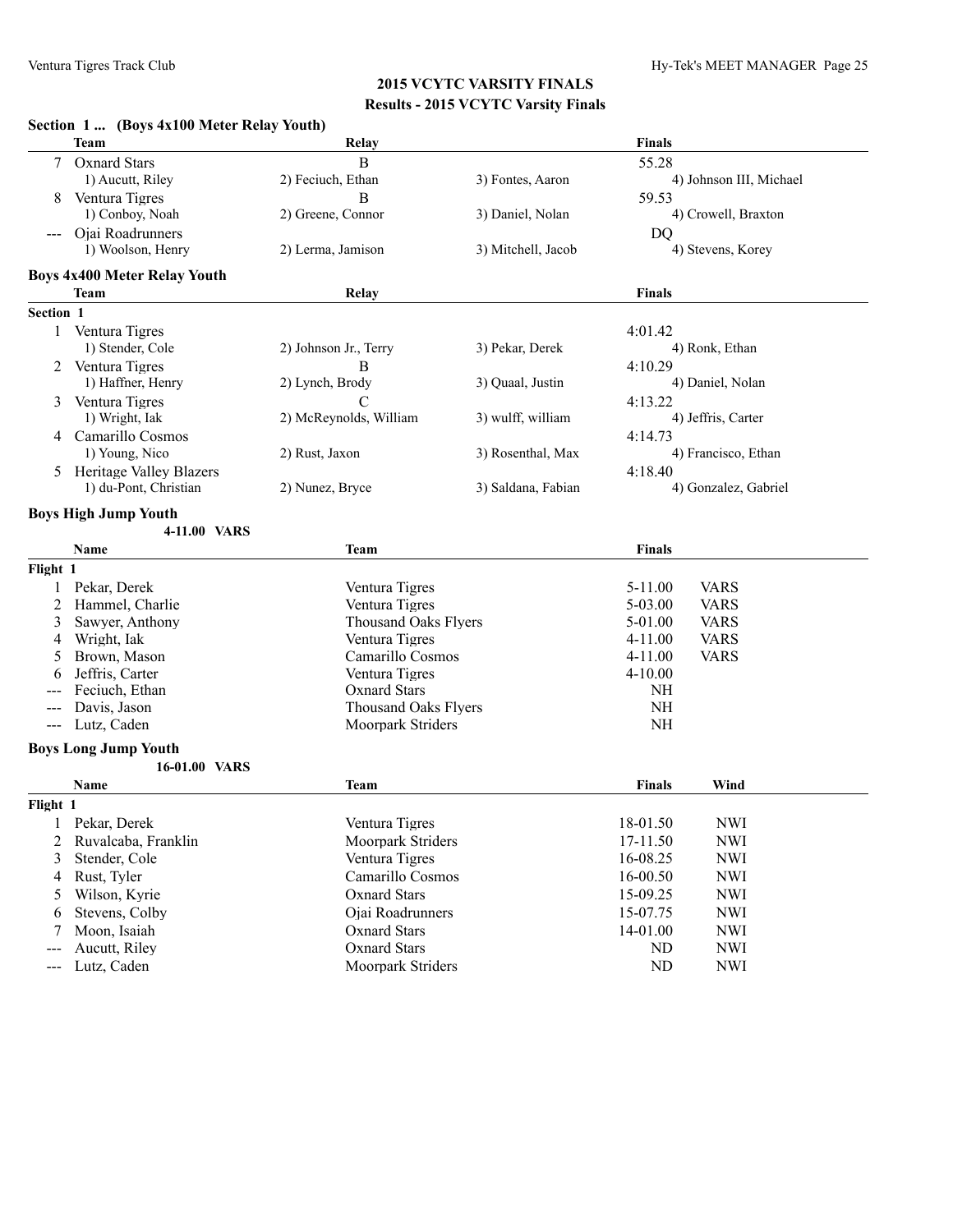# **Boys Shot Put 4 kg. Youth**

| 32-06.00 VARS |
|---------------|
|---------------|

|           | Name                                    | Team                           | <b>Finals</b>  |             |
|-----------|-----------------------------------------|--------------------------------|----------------|-------------|
| Flight 1  |                                         |                                |                |             |
| 1         | Barsley, Kellen                         | Camarillo Cosmos               | 36-01.25       | <b>VARS</b> |
| 2         | Marsico, Moses                          | <b>Oxnard Stars</b>            | 36-00.00       | <b>VARS</b> |
| 3         | Greene, Connor                          | Ventura Tigres                 | 34-02.00       | <b>VARS</b> |
| 4         | Marsico, Matthew                        | <b>Oxnard Stars</b>            | 33-07.25       | <b>VARS</b> |
| 5         | Hagman-Lawson, Forest                   | Moorpark Striders              | 33-00.50       | <b>VARS</b> |
| 6         | Rust, Tyler                             | Camarillo Cosmos               | 31-07.00       |             |
| 7         | Kleinheksel, Mason                      | <b>Oxnard Stars</b>            | 28-11.50       |             |
| 8         | Gause, Miles                            | <b>Thousand Oaks Flyers</b>    | 28-08.25       |             |
| 9         | Conboy, Noah                            | Ventura Tigres                 | 28-05.00       |             |
|           | <b>Boys 100 Meter Dash Intermediate</b> |                                |                |             |
|           | 12.59 VARS                              |                                |                |             |
|           | <b>Name</b>                             | Team                           | <b>Finals</b>  |             |
| Section 1 | <b>Wind: 2.0</b>                        |                                |                |             |
|           | Ortiz, Alejandro                        | <b>Oxnard Stars</b>            | 11.91          | <b>VARS</b> |
| 2         | Scott, Amos                             | <b>Oxnard Stars</b>            | 12.05          | <b>VARS</b> |
| 3         | Luna, Timothy                           | <b>Heritage Valley Blazers</b> | 12.09          | <b>VARS</b> |
| 4         | Vaughn, Terrell                         | Ventura Tigres                 | 12.13          | <b>VARS</b> |
| 5         | Castro, Jacob-john                      | Ventura Tigres                 | 12.14          | <b>VARS</b> |
| 6         | Jackels, Alex                           | <b>Thousand Oaks Flyers</b>    | 12.40          | <b>VARS</b> |
|           | Johnson, Grady                          | <b>Thousand Oaks Flyers</b>    | 12.53          | <b>VARS</b> |
| 8         | Waters, Ja'Ron                          | <b>Oxnard Stars</b>            | 12.56          | <b>VARS</b> |
| 9         | Appleford, Sean                         | Newbury Park Panthers          | 12.66          |             |
|           | <b>Boys 200 Meter Dash Intermediate</b> |                                |                |             |
|           | 25.79 VARS                              |                                |                |             |
|           | <b>Name</b>                             | Team                           | <b>Finals</b>  |             |
| Section 1 | <b>Wind: 3.2</b>                        |                                |                |             |
|           | Ortiz, Alejandro                        |                                |                |             |
|           |                                         | <b>Oxnard Stars</b>            | 24.18<br>24.28 | <b>VARS</b> |
| 2         | Vaughn, Terrell                         | Ventura Tigres                 |                | <b>VARS</b> |
| 3         | Luna, Timothy                           | <b>Heritage Valley Blazers</b> | 24.53          | <b>VARS</b> |
| 4         | Chong, Matt                             | Ventura Tigres                 | 26.39          |             |
|           | <b>Boys 400 Meter Dash Intermediate</b> |                                |                |             |
|           | <b>58.40 VARS</b><br>Name               | Team                           | <b>Finals</b>  |             |
| Section 1 |                                         |                                |                |             |
|           | Ortiz, Alejandro                        | <b>Oxnard Stars</b>            | 55.08          | <b>VARS</b> |
|           |                                         | <b>Oxnard Stars</b>            |                | <b>VARS</b> |
|           | Waters, Ja'Ron                          |                                | 56.66          |             |
|           | 3 Johnson, Grady                        | Thousand Oaks Flyers           | 57.39          | <b>VARS</b> |
| 4         | Chong, Matt                             | Ventura Tigres                 | 60.89          |             |
| 5.        | Messner, Jason                          | Ventura Tigres                 | 63.05          |             |
|           | <b>Boys 800 Meter Run Intermediate</b>  |                                |                |             |
|           | 2:21.50 VARS                            |                                |                |             |
|           | Name                                    | <b>Team</b>                    | <b>Finals</b>  |             |
| Section 1 |                                         |                                |                |             |
|           | 1 Daniels, patrick                      | <b>Thousand Oaks Flyers</b>    | 2:12.86        | <b>VARS</b> |
|           | 2 Smith, Kameron                        | Camarillo Cosmos               | 2:13.73        | <b>VARS</b> |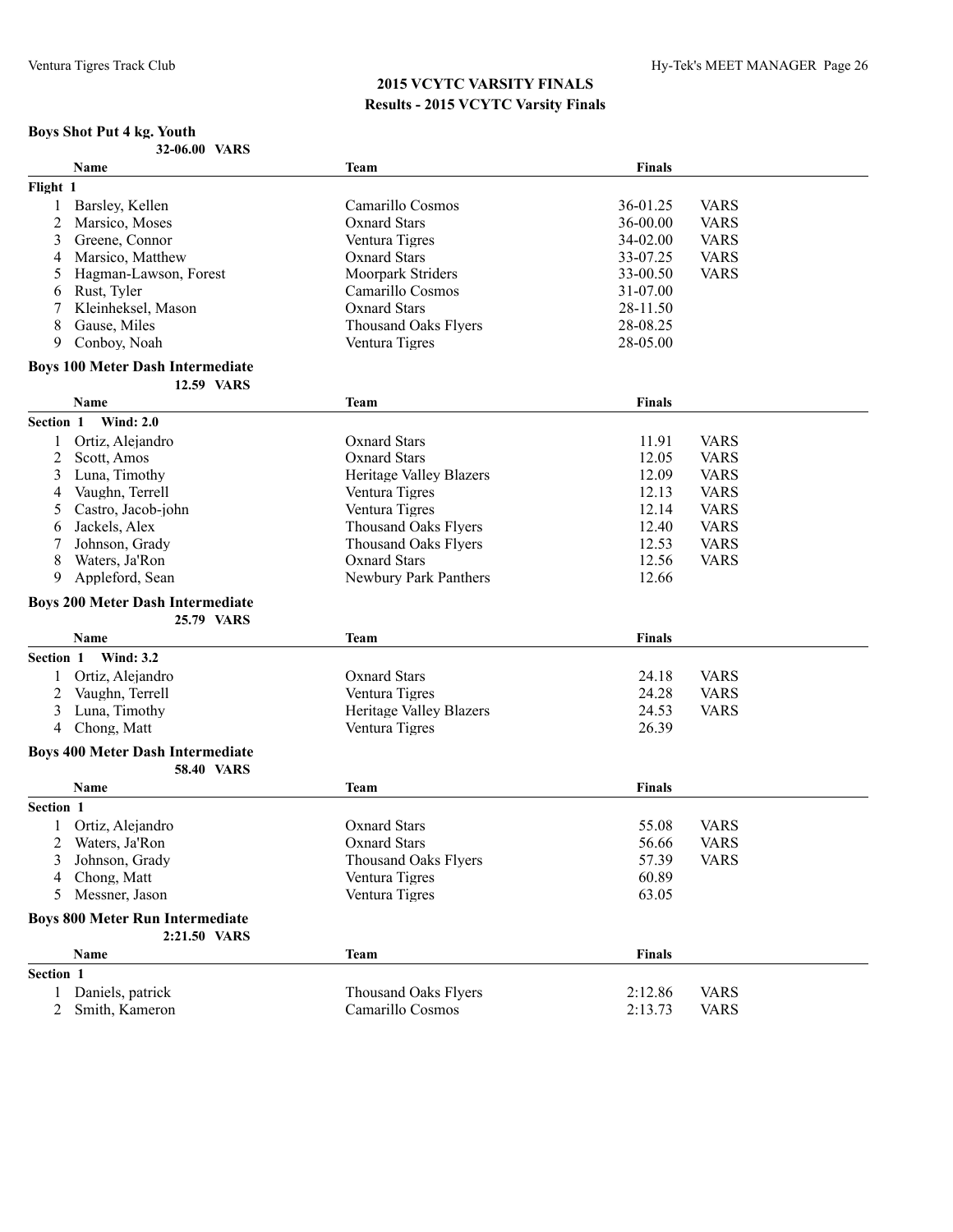#### **Section 1 ... (Boys 800 Meter Run Intermediate) Name Finals Finals Finals Finals Finals Finals Finals** 3 Eidson, Derek Ventura Tigres 2:19.74 VARS 4 Pizza, Mark Camarillo Cosmos 2:23.63 5 Garcia, Zak Camarillo Cosmos 2:30.17 6 Haywood, Lance Ventura Tigres 2:39.78 7 Syverson, Anthony Ojai Roadrunners 2:47.19 **Boys 1600 Meter Run Intermediate 5:17.20 VARS Name Team Finals Section 1** 1 Pizza, Mark Camarillo Cosmos 4:59.50 VARS 2 Eidson, Derek Ventura Tigres 4:59.56 VARS 3 Smith, Kameron Camarillo Cosmos 5:01.95 VARS 4 Garcia, Zak Camarillo Cosmos 5:22.70 5 Tritschler, Cy Ventura Tigres 5:29.35 6 Haywood, Lance Ventura Tigres 5:35.34 **Boys 3200 Meter Run Intermediate 11:48.50 VARS Name Team Finals Section 1** 1 Pizza, Mark Camarillo Cosmos 11:30.85 VARS 2 Haywood, Lance Ventura Tigres 12:04.59 **Boys 100 Meter Hurdles 33" Intermediate 16.08 VARS Name Team Finals Section 1 Wind: 1.8** 1 Thai, Hayden Thousand Oaks Flyers 16.74 2 Eidson, Derek Ventura Tigres 16.88 3 Messner, Jason Ventura Tigres 18.96 **Boys 4x100 Meter Relay Intermediate Team Relay Finals Section 1** 1 Oxnard Stars 48.22 1) Ortiz, Alejandro 2) Waters, Ja'Ron 3) Scott, Amos 4) Harris, Camren 2 Thousand Oaks Flyers 49.70 1) Downing, Tate 2) Johnson, Grady 3) Thai, Hayden 4) Jackels, Alex 3 Camarillo Cosmos 49.79 1) Smith, Kameron 2) Rust, Tyler 3) Lazaro, Izaiah 4) Brown, Mason 4 Ventura Tigres B 50.61 1) Corsi, Gage 2) Messner, Jason 3) Quaal, Justin 4) Daniel, Nolan 5 Heritage Valley Blazers 50.99 1) Luna, Timothy 2) Hernandez, Randale 3) Pachuca, Pedro 4) Morales, Joshua 6 Ventura Tigres 54.33 1) Wright, Iak 2) Castro, Jacob-john 3) Stevenson, Connor 4) Carter, Tristan **Boys 4x400 Meter Relay Intermediate Team Relay Finals Section 1** 1 Oxnard Stars 3:53.55<br>
1) Ortiz, Alejandro 2) Waters, Ja'Ron 3) Scott, Amos 3:53.55 1) Ortiz, Alejandro 2) Waters, Ja'Ron 3) Scott, Amos 4) Marsico, Moses